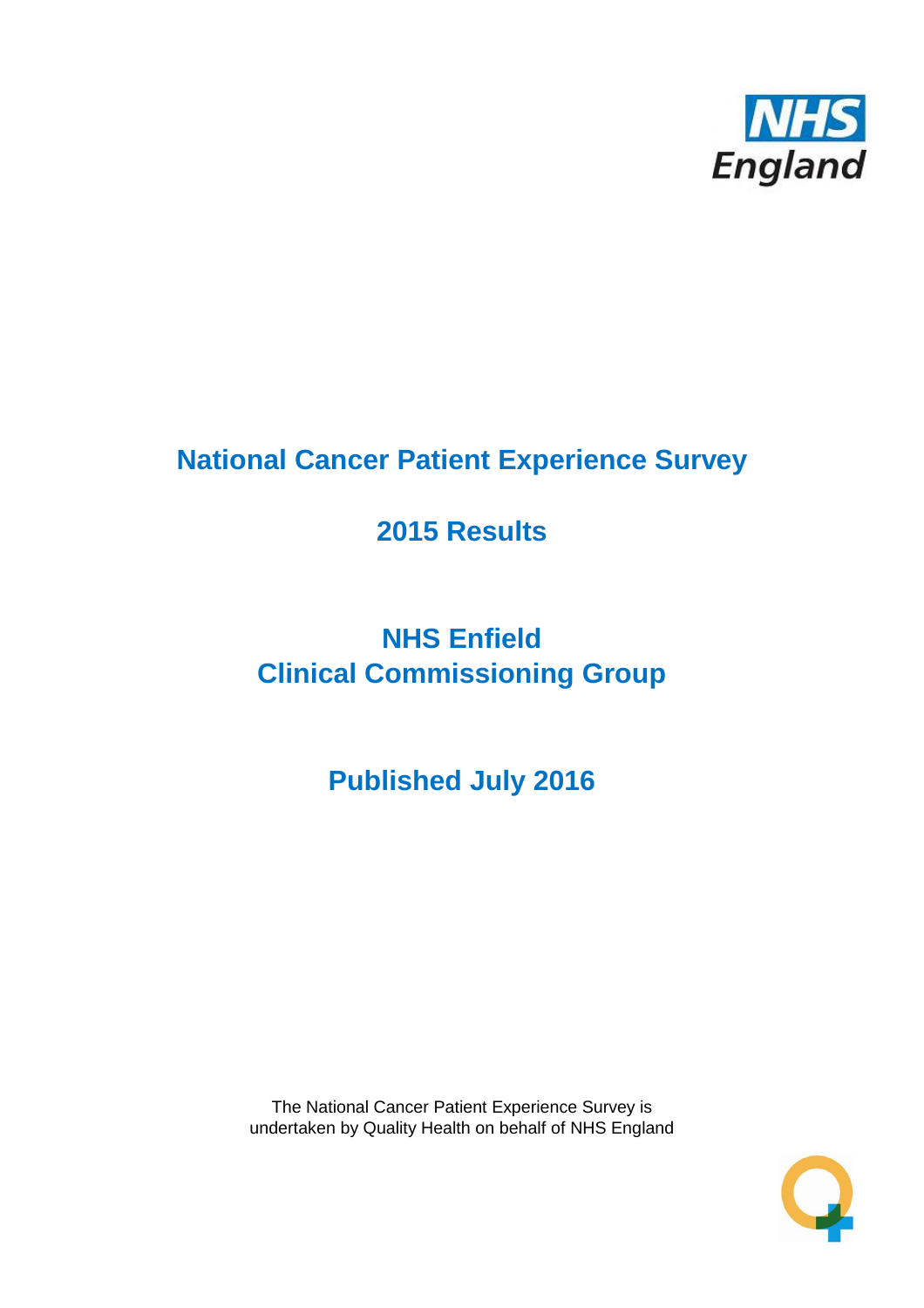### **Introduction**

The National Cancer Patient Experience Survey 2015 is the fifth iteration of the survey first undertaken in 2010. It has been designed to monitor national progress on cancer care; to provide information to drive local quality improvements; to assist commissioners and providers of cancer care; and to inform the work of the various charities and stakeholder groups supporting cancer patients.

The survey was overseen by a national Cancer Patient Experience Advisory Group. This Advisory Group set the principles and objectives of the survey programme and guided questionnaire development.

The survey was commissioned and managed by NHS England. The survey provider, Quality Health, is responsible for designing, running and analysing the survey.

Full national results and other reports are available at www.ncpes.co.uk

Further details on the survey methodology and changes to the 2015 survey can be found in the Annex. Note that a number of significant changes were made to the 2015 survey so caution should be taken in directly comparing data from the 2015 survey to the findings of the previous CPES surveys. No comparisons with previous surveys are presented in this report.

#### **This report**

The report shows how this CCG scored for each question in the survey, compared with national results. It is aimed at helping individual CCGs to understand their performance and identify areas for local improvement.

Note that responses for questions with 1-20 respondents have been suppressed. This is to protect patient confidentiality and because uncertainty around the result is too great.

#### **Data tables**

The data tables presented in this report show the following for each question:

- **Column 1** shows the number of respondents to this question
- **Column 2** shows the unadjusted 2015 score for this CCG
- **Column 3** shows the case-mix adjusted 2015 score for this CCG
- **Column 4** shows the lower limit of the expected range of scores for this CCG (the top of the pale blue section on the Comparability chart - see below)
- **Column 5** shows the upper limit of the expected range of scores for this CCG (the bottom of the dark blue section on the Comparability chart - see below)
- **Column 6** shows the National Average score for this question.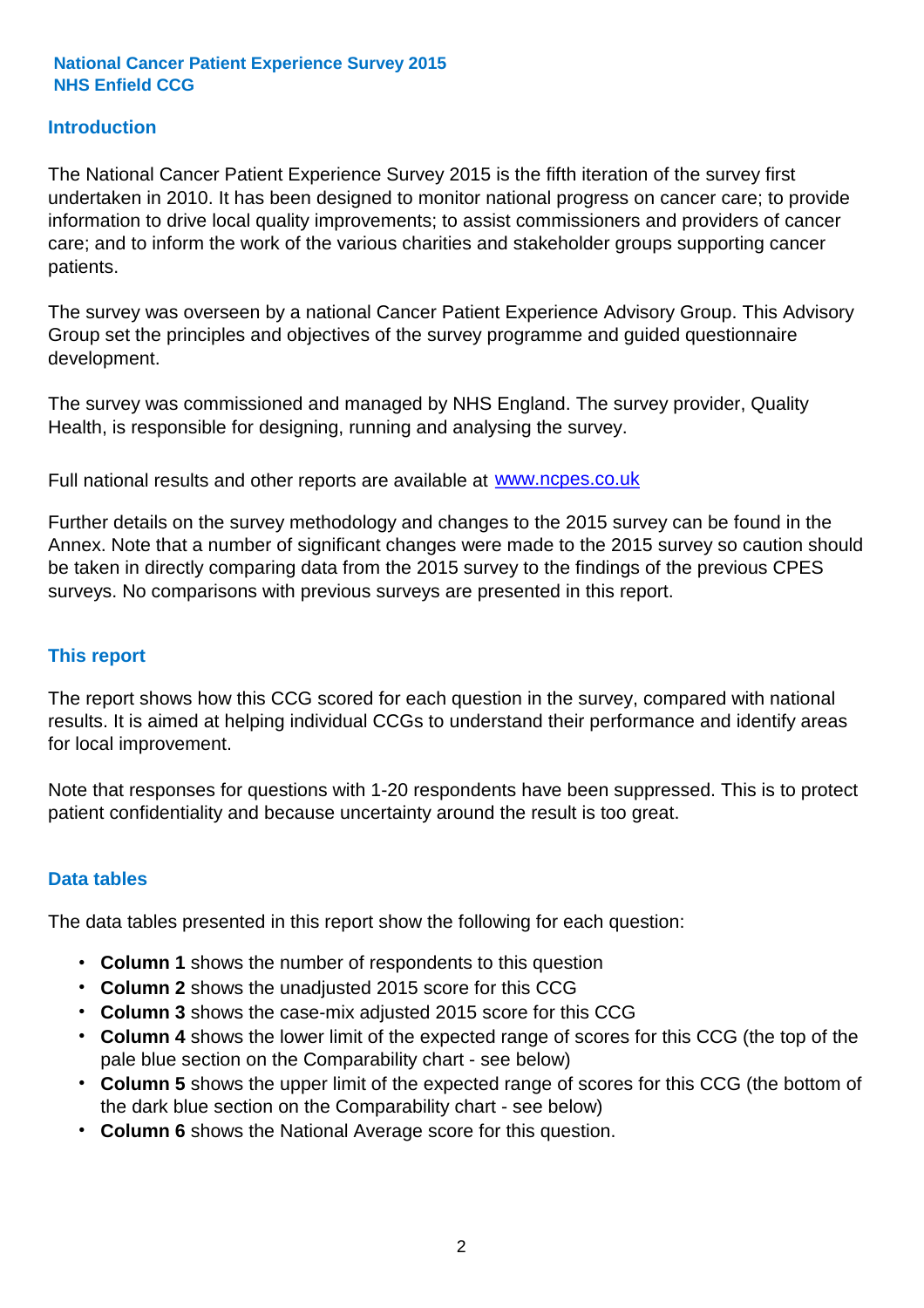Results for individual response options are presented in the detailed data tables **WWW.ncpes.co.uk** Confidence Intervals for unadjusted and case-mix adjusted data are provided in these tables.

Expected ranges and 95% Confidence Intervals highlight the uncertainty around the results. The size of the expected ranges and confidence intervals will be different for each question, and depends on the number of respondents and the range of their responses.

For further details on case-mix adjustment and the scoring methodology used, please refer to the Annex.

### **Comparability charts**

For the 2015 survey, we have adopted the CQC standard for reporting comparative performance, based on calculation of "expected ranges". This means that CCGs will be flagged as outliers only if there is statistical evidence that their scores deviate (positively or negatively) from the range of scores that would be expected for CCGs of the same size.

The Comparability charts in this report show a bar with these expected ranges (in grey), higher than expected (in dark blue), and lower than expected (in pale blue). A black dot represents the actual score of this CCG.

The same colour convention has been used in Column 3 of the Data tables.

For further details on expected ranges, please refer to the technical document at **www.ncpes.co.uk** 

#### **Tumour group tables**

The final set of tables in this report show the scores for each question for each of the 13 tumour groups, with a comparative national score for that tumour group.

These breakdowns are intended as additional information for CCGs to understand the differences between the experiences of patients with different types of cancer. The numbers are generally relatively small and may not be statistically significant. They should therefore be treated with some caution.

#### **Notes on specific questions**

Question 5 in the survey has not been scored. However, the unscored data is useful and has been published alongside the other results in this report. This question asked respondents to "tick all that apply". The results show all of the responses given including where respondents chose two or more options.

Questions used to direct respondents to different parts of the survey (questions 4, 17, 24, 27, 40, 43, 46) and other demographic and information questions are not reported.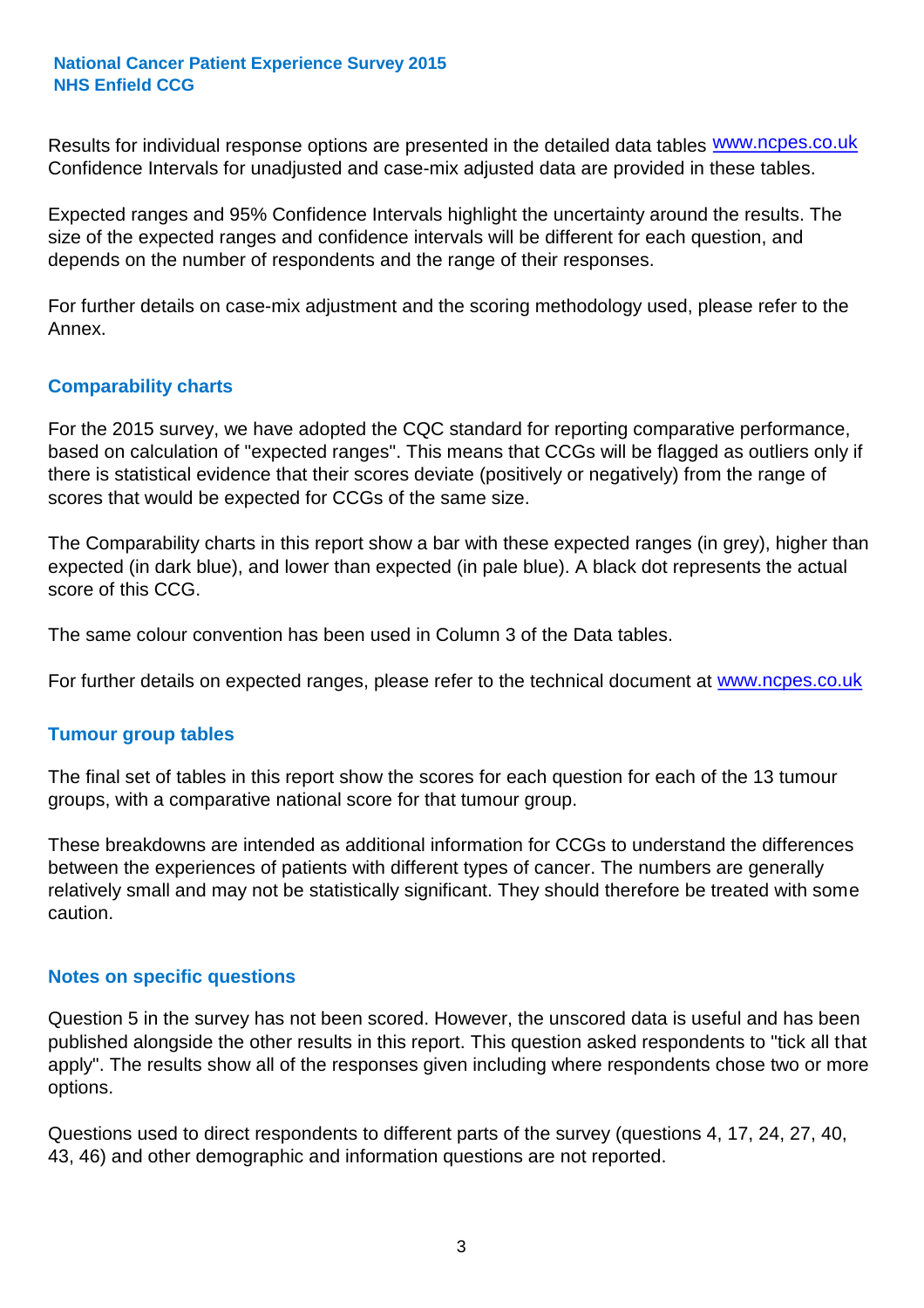#### **How to use the data**

Unadjusted data should be used to see the actual responses from patients relating to the CCG.

Case-mix adjusted data, together with expected ranges, should be used to understand whether the results are significantly higher or lower than national results.

Case-mix adjusted data, together with (case-mix adjusted) Confidence Intervals (presented in the detailed data tables **www.ncpes.co.uk**), should be used to understand whether the results are significantly higher or lower than the results for another CCG.

#### **Response rates**

Numbers of respondents by tumour group, age and gender can be found in the Annex.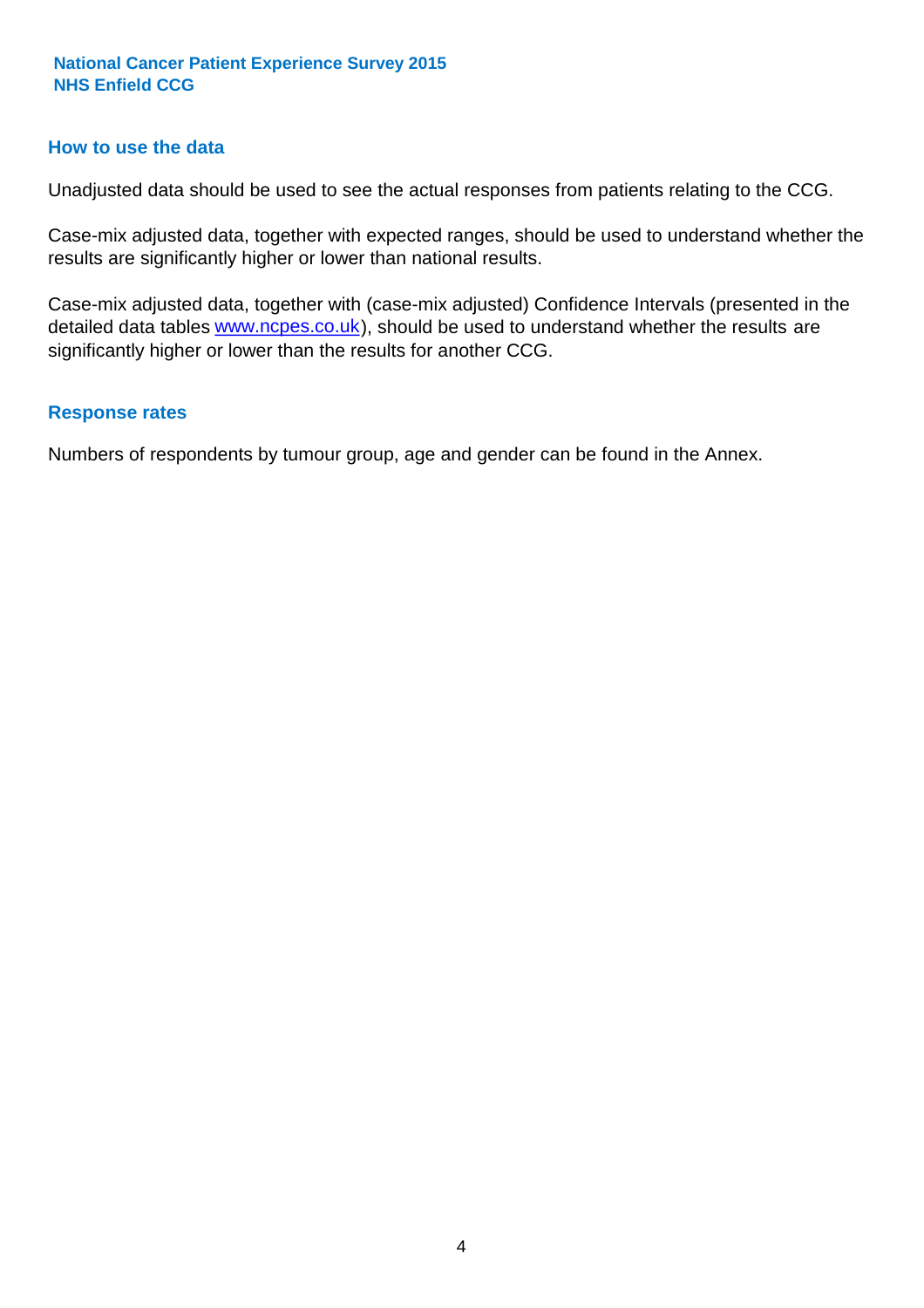# **Executive Summary**

average rating of 8.5. Asked to rate their care on a scale of zero (very poor) to 10 (very good), respondents gave an

The following questions are included in phase 1 of the Cancer Dashboard developed by Public Health England and NHS England\*:

- **73%** of respondents said that they were definitely involved as much as they wanted to be in decisions about their care and treatment
- **91%** of respondents said that they were given the name of a Clinical Nurse Specialist who would support them through their treatment
- when asked how easy or difficult it had been to contact their Clinical Nurse Specialist 87% of respondents said that it had been 'quite easy' or 'very easy'
- **85%** of respondents said that, overall, they were always treated with dignity and respect they were in hospital
- **92%** of respondents said that hospital staff told them who to contact if they were worried about their condition or treatment after they left hospital
- **55%** of respondents said that they thought the GPs and nurses at their general practice definitely did everything they could to support them while they were having cancer treatment.

Detailed results for these and other questions are set out in the sections that follow.

#### \* www.cancerdata.nhs.uk/dashboard

The questions were selected in discussion with the national Cancer Patient Experience Advisory Group and reflect four key patient experience domains: provision of information; involvement in decisions; care transition; interpersonal relations, respect and dignity. The figures presented above are all case-mix adjusted.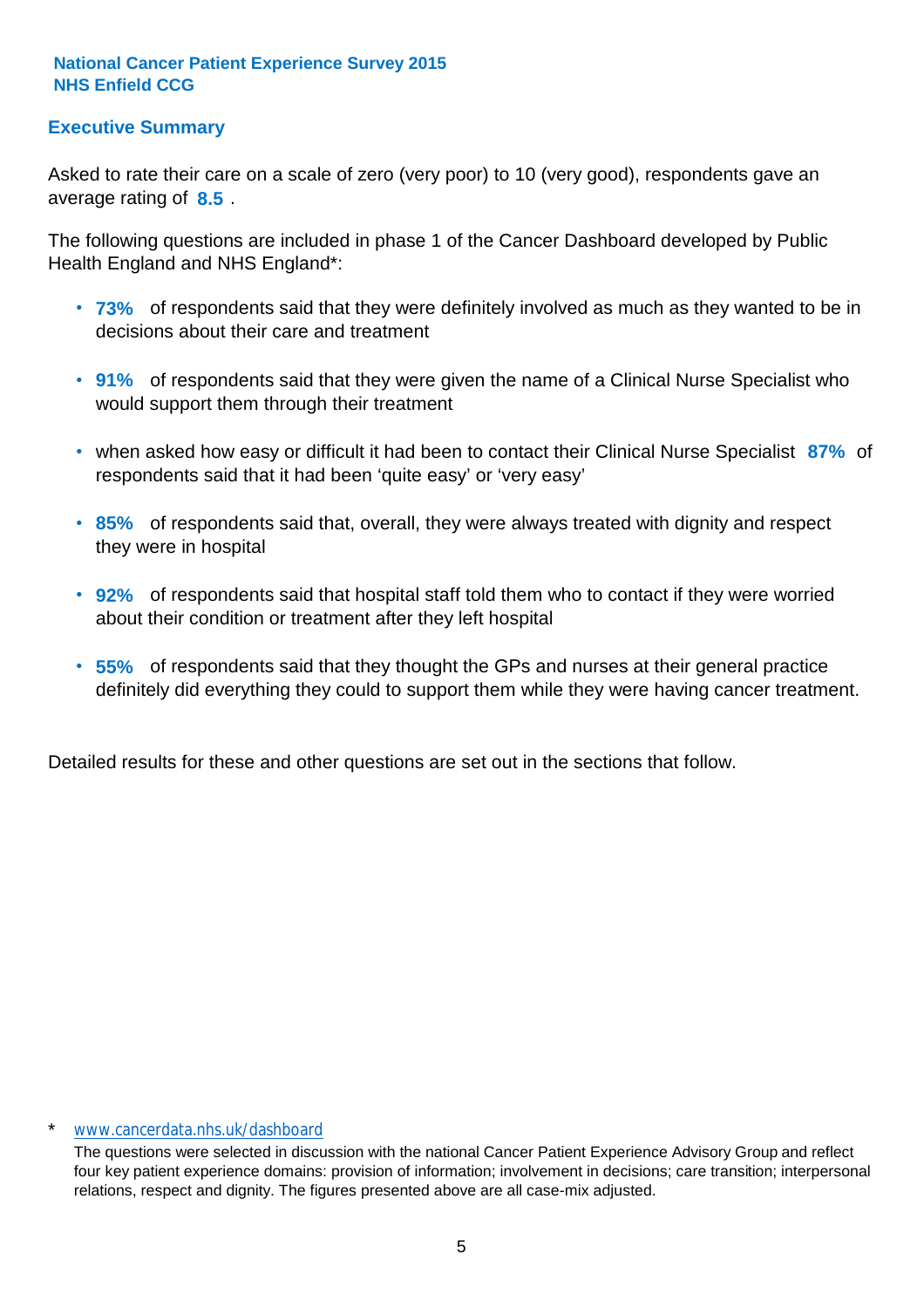# **Questions which scored outside expected range**

| Question                                                                                            | respondents<br>for this CCG<br>Number of | 2015<br>ā | Lower limit of<br>expected<br>range | Upper limit of<br>expected<br>range | Average<br>Score<br>National |  |  |  |
|-----------------------------------------------------------------------------------------------------|------------------------------------------|-----------|-------------------------------------|-------------------------------------|------------------------------|--|--|--|
| <b>Diagnostic tests</b>                                                                             |                                          |           |                                     |                                     |                              |  |  |  |
| Given complete explanation of test results in understandable<br>way                                 | 298                                      | 72%       | 74%                                 | 83%                                 | 79%                          |  |  |  |
| Finding out what was wrong with you                                                                 |                                          |           |                                     |                                     |                              |  |  |  |
| Patient felt they were told sensitively that they had cancer                                        | 344                                      | 79%       | 80%                                 | 88%                                 | 84%                          |  |  |  |
| Deciding the best treatment for you                                                                 |                                          |           |                                     |                                     |                              |  |  |  |
| Patient felt that treatment options were completely explained                                       | 304                                      | 75%       | 78%                                 | 87%                                 | 83%                          |  |  |  |
| Patient given practical advice and support in dealing with side<br>effects of treatment             | 330                                      | 60%       | 61%                                 | 71%                                 | 66%                          |  |  |  |
| Patient definitely involved in decisions about care and treatment                                   | 331                                      | 73%       | 73%                                 | 82%                                 | 78%                          |  |  |  |
| Support for people with cancer                                                                      |                                          |           |                                     |                                     |                              |  |  |  |
| Hospital staff told patient they could get free prescriptions                                       | 177                                      | 73%       | 74%                                 | 86%                                 | 80%                          |  |  |  |
| Hospital care as an inpatient                                                                       |                                          |           |                                     |                                     |                              |  |  |  |
| Patient had confidence and trust in all ward nurses                                                 | 210                                      | 65%       | 66%                                 | 78%                                 | 72%                          |  |  |  |
| All staff asked patient what name they preferred to be called by                                    | 210                                      | 56%       | 57%                                 | 76%                                 | 67%                          |  |  |  |
| Hospital care as a day patient / outpatient                                                         |                                          |           |                                     |                                     |                              |  |  |  |
| Patient was able to discuss worries or fears with staff during<br>visit                             | 260                                      | 63%       | 64%                                 | 76%                                 | 70%                          |  |  |  |
| Doctor had the right notes and other documentation with them                                        | 306                                      | 93%       | 93%                                 | 98%                                 | 96%                          |  |  |  |
| Patient given understandable information about whether<br>chemotherapy was working                  | 169                                      | 61%       | 61%                                 | 75%                                 | 68%                          |  |  |  |
| Home care and support                                                                               |                                          |           |                                     |                                     |                              |  |  |  |
| Hospital staff gave family or someone close all the information<br>needed to help with care at home | 277                                      | 51%       | 52%                                 | 63%                                 | 58%                          |  |  |  |
| Patient definitely given enough support from health or social<br>services during treatment          | 190                                      | 39%       | 45%                                 | 62%                                 | 54%                          |  |  |  |
| Patient definitely given enough support from health or social<br>services after treatment           | 104                                      | 29%       | 35%                                 | 54%                                 | 45%                          |  |  |  |
| Care from your general practice                                                                     |                                          |           |                                     |                                     |                              |  |  |  |
| GP given enough information about patient's condition and<br>treatment                              | 291                                      | 92%       | 93%                                 | 98%                                 | 95%                          |  |  |  |
| Practice staff definitely did everything they could to support<br>patient                           | 227                                      | 55%       | 56%                                 | 69%                                 | 63%                          |  |  |  |
|                                                                                                     |                                          |           | Percentage f<br>this CCG            |                                     | 2015 Case-mix Adjusted       |  |  |  |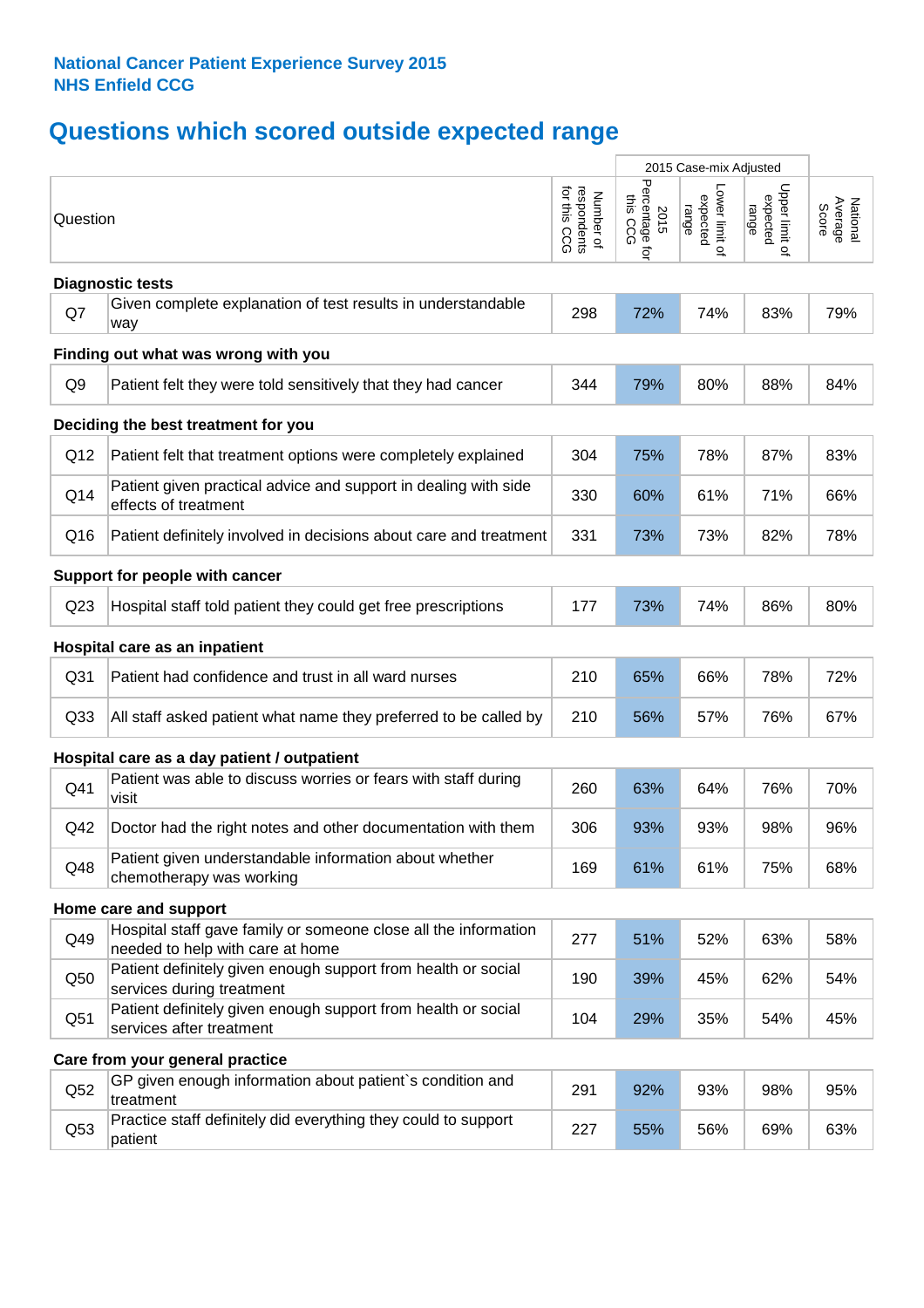|          |                                                                        |                                                                         |                                                             | 2015 Case-mix Adjusted                                  |                                          |                              |
|----------|------------------------------------------------------------------------|-------------------------------------------------------------------------|-------------------------------------------------------------|---------------------------------------------------------|------------------------------------------|------------------------------|
| Question |                                                                        | ਕੁੱ<br>œ,<br>Number<br>४<br>흜<br>pde<br>റ<br>Ŝ.<br>SD <sub>3</sub><br>₽ | ୃତ<br>ਨ<br>sins.<br>is CCG<br>is CCG<br>S0<br>긍<br>ᠺ<br>ਕੁੱ | $\circ$<br>Φ<br>range<br>᠊ᡉ<br>ቧ<br>limit<br>cted<br>਼ੁ | Jpper<br>expected<br>range<br>limit<br>₽ | Average<br>National<br>Score |
|          | <b>Your overall NHS care</b>                                           |                                                                         |                                                             |                                                         |                                          |                              |
| Q57      | Length of time for attending clinics and appointments was right        | 339                                                                     | 55%                                                         | 59%                                                     | 73%                                      | 66%                          |
| Q59      | Patient's average rating of care scored from very poor to very<br>good | 330                                                                     | 8.5                                                         | 8.5                                                     | 8.9                                      | 8.7                          |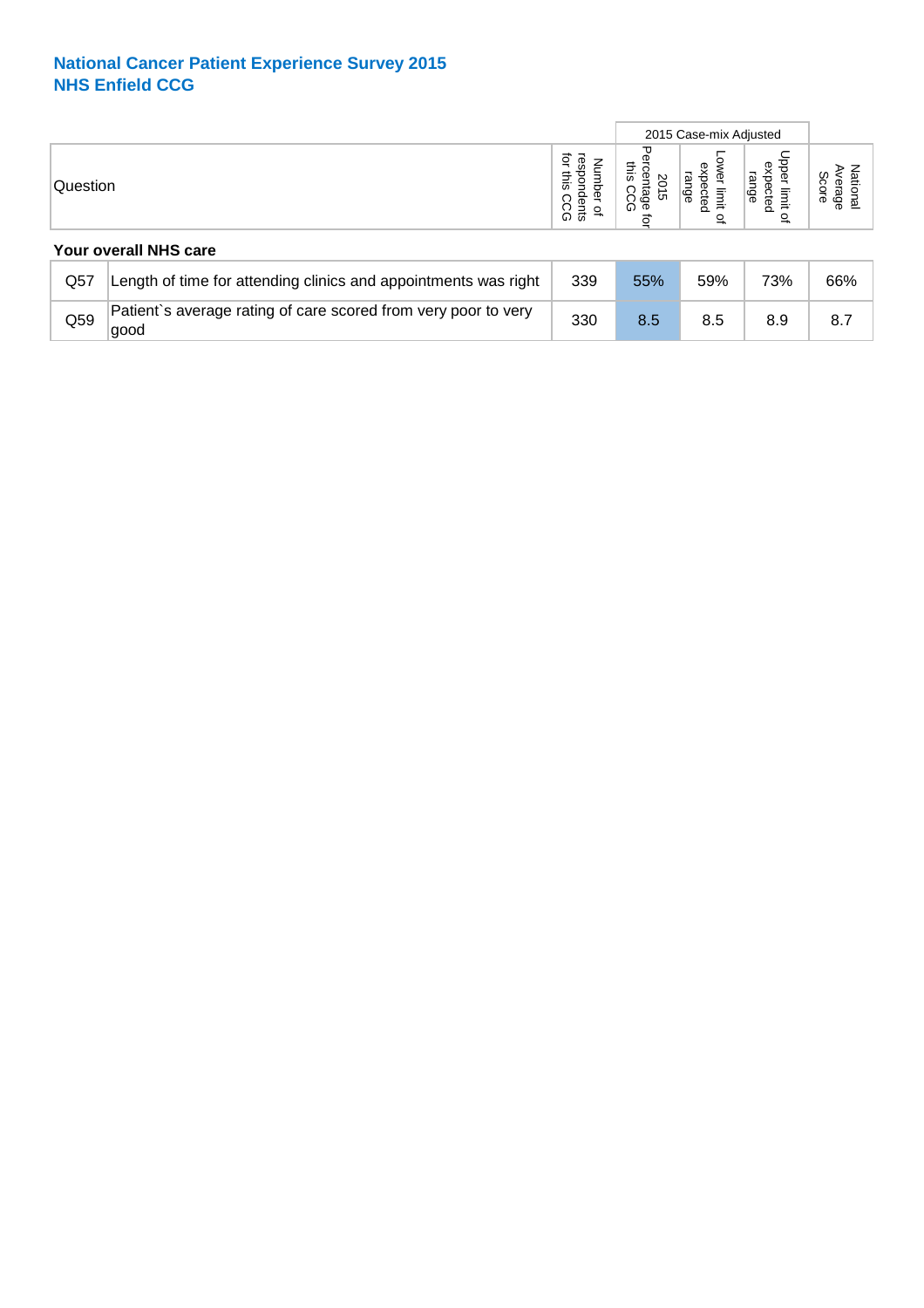# **CCG results**

# **Seeing your GP**



|                |                                                                |                                              |                          |               | 2015 Case-mix Adjusted     |                            |                        |
|----------------|----------------------------------------------------------------|----------------------------------------------|--------------------------|---------------|----------------------------|----------------------------|------------------------|
|                | Question                                                       | respondents<br>Number<br>$\overline{\sigma}$ | 2015 Unadjusted<br>Score | 2015<br>Score | Expected<br>range<br>lower | Expected<br>range<br>nbber | National Average Score |
| Q <sub>1</sub> | Saw GP once / twice before being told had to go to<br>hospital | 239                                          | 73%                      | 75%           | 70%                        | 81%                        | 76%                    |
| Q2             | Patient thought they were seen as soon as necessary            | 343                                          | 80%                      | 81%           | 78%                        | 86%                        | 82%                    |

|    |                                                                             |                                                 | No. |
|----|-----------------------------------------------------------------------------|-------------------------------------------------|-----|
|    | Beforehand, did you have all the<br>information you needed about your test? | Yes                                             | 257 |
|    |                                                                             | No, I would have liked more written information | 19  |
| Q5 |                                                                             | No, I would have liked more verbal information  | 24  |
|    |                                                                             | I did not need / want any information           | 9   |
|    |                                                                             | Don't know / can't remember                     |     |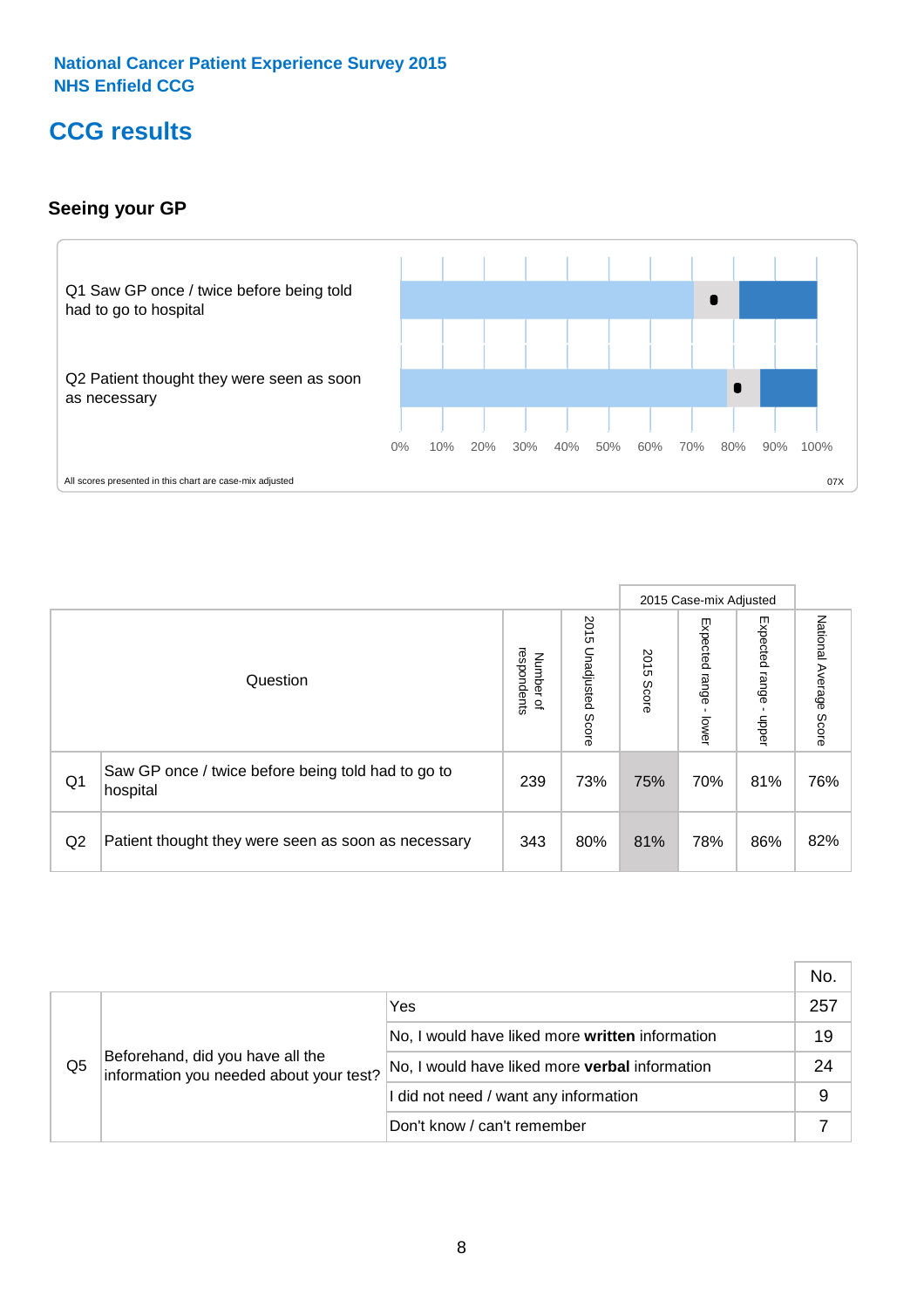# **Diagnostic tests**



|                |                                                                       |                                       |                             |               | 2015 Case-mix Adjusted       |                         |                           |
|----------------|-----------------------------------------------------------------------|---------------------------------------|-----------------------------|---------------|------------------------------|-------------------------|---------------------------|
|                | Question                                                              | respondents<br>Number<br>$\mathbf{Q}$ | 2015<br>Unadjusted<br>Score | 2015<br>Score | Expected<br>I range<br>lower | Expected range<br>nbber | National Average<br>Score |
| Q <sub>6</sub> | The length of time waiting for the test to be done was<br>about right | 298                                   | 84%                         | 85%           | 83%                          | 90%                     | 87%                       |
| Q7             | Given complete explanation of test results in<br>understandable way   | 298                                   | 70%                         | 72%           | 74%                          | 83%                     | 79%                       |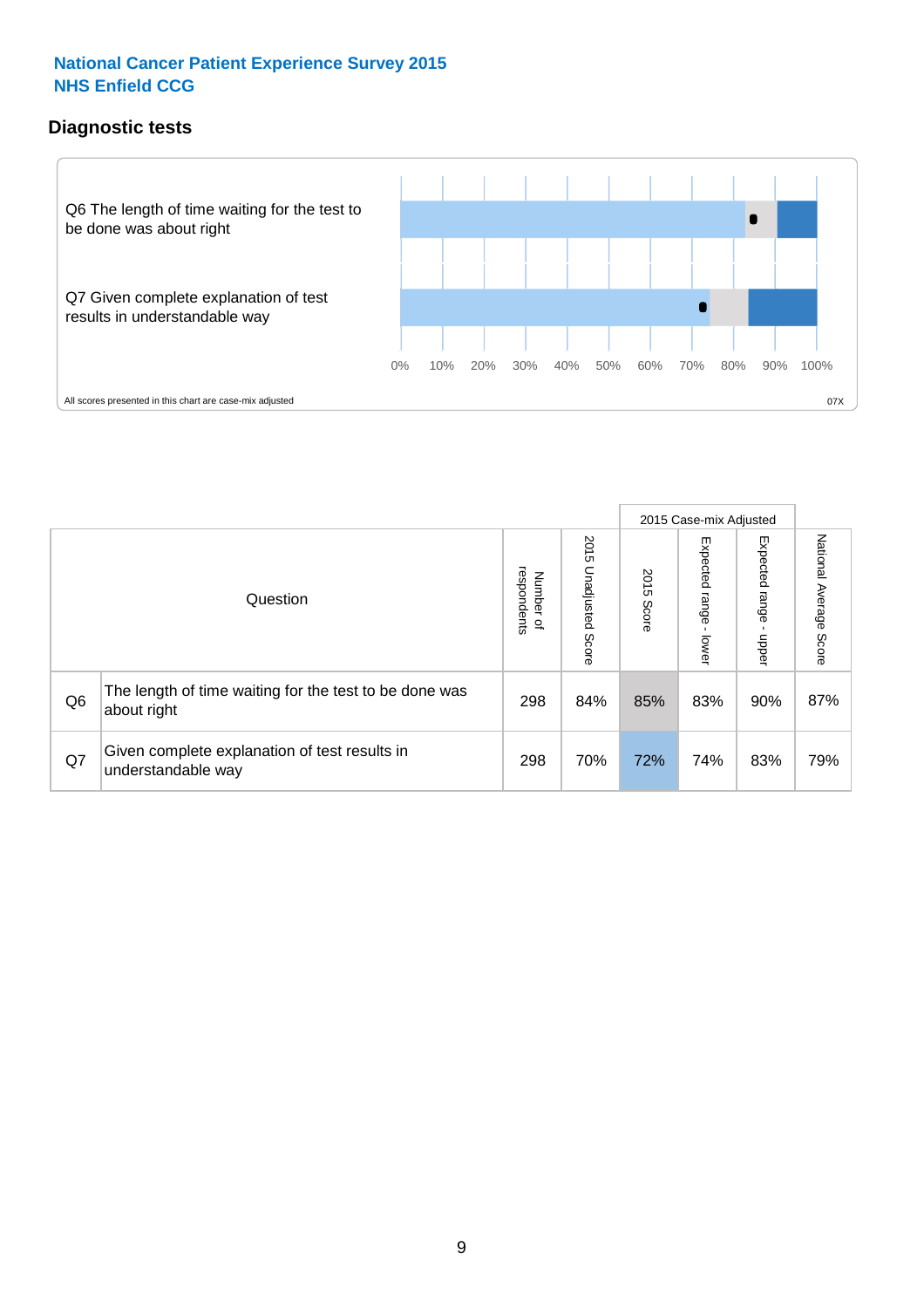### **Finding out what was wrong with you**



|                |                                                                                            |                          |                             |               | 2015 Case-mix Adjusted    |                        |                        |
|----------------|--------------------------------------------------------------------------------------------|--------------------------|-----------------------------|---------------|---------------------------|------------------------|------------------------|
|                | Question                                                                                   | respondents<br>Number of | 2015<br>Unadjusted<br>Score | 2015<br>Score | Expected range<br>- lower | Expected range - upper | National Average Score |
| Q8             | Patient told they could bring a family member or friend<br>when first told they had cancer | 303                      | 80%                         | 79%           | 74%                       | 83%                    | 79%                    |
| Q <sub>9</sub> | Patient felt they were told sensitively that they had cancer                               | 344                      | 80%                         | 79%           | 80%                       | 88%                    | 84%                    |
| Q10            | Patient completely understood the explanation of what<br>was wrong                         | 346                      | 71%                         | 72%           | 68%                       | 78%                    | 73%                    |
| Q11            | Patient given easy to understand written information<br>about the type of cancer they had  | 313                      | 69%                         | 70%           | 67%                       | 77%                    | 72%                    |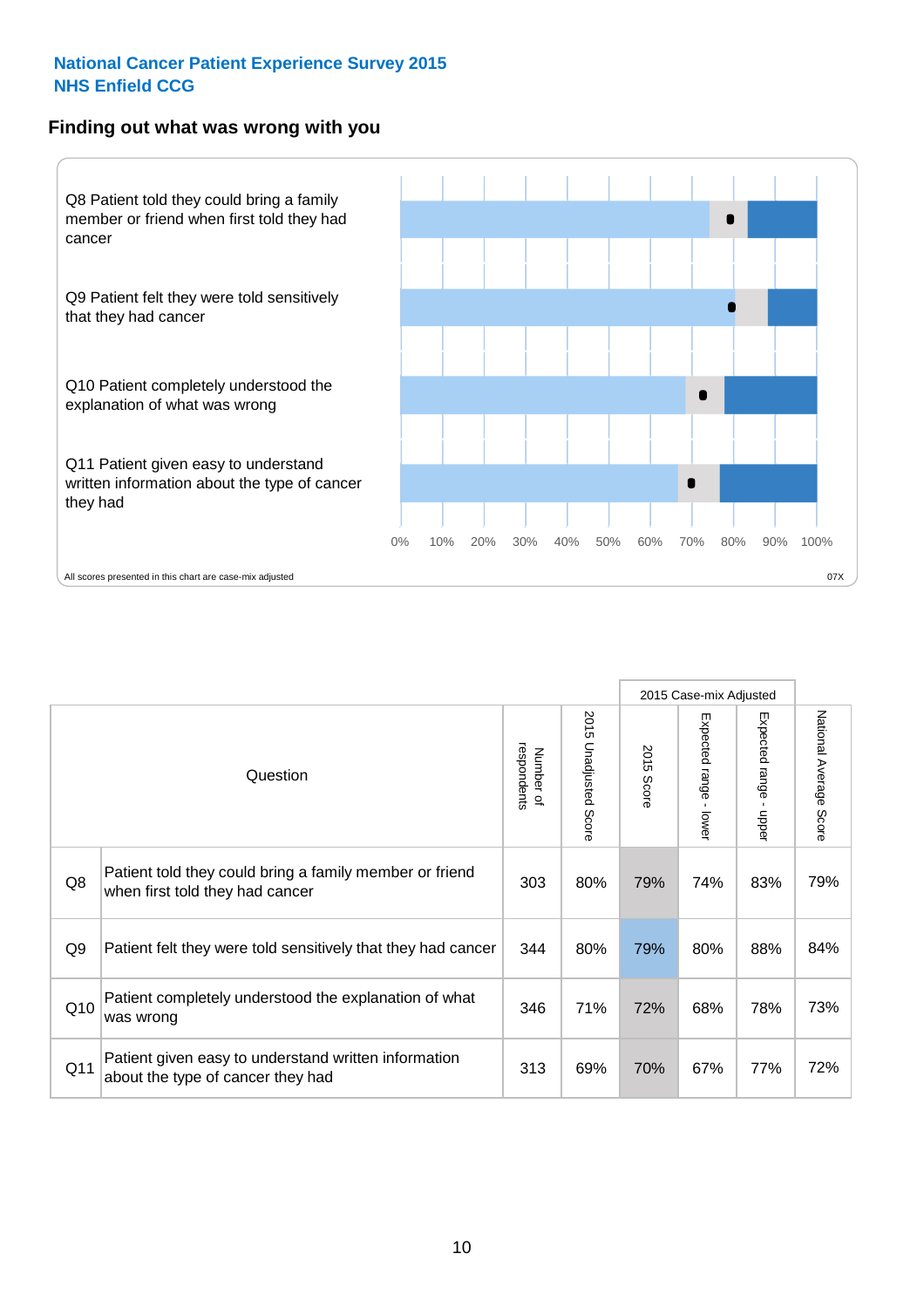### **Finding out what was wrong with you**



|          |                                                                                         |                          |                       |               | 2015 Case-mix Adjusted                  |                           |                        |
|----------|-----------------------------------------------------------------------------------------|--------------------------|-----------------------|---------------|-----------------------------------------|---------------------------|------------------------|
| Question |                                                                                         | respondents<br>Number of | 2015 Unadjusted Score | 2015<br>Score | Expected range<br>$\mathbf{I}$<br>lower | Expected range -<br>nbber | National Average Score |
| Q12      | Patient felt that treatment options were completely<br>explained                        | 304                      | 74%                   | 75%           | 78%                                     | 87%                       | 83%                    |
| Q13      | Possible side effects explained in an understandable way                                | 334                      | 69%                   | 69%           | 68%                                     | 78%                       | 73%                    |
| Q14      | Patient given practical advice and support in dealing with<br>side effects of treatment | 330                      | 60%                   | 60%           | 61%                                     | 71%                       | 66%                    |
| Q15      | Patient definitely told about side effects that could affect<br>them in the future      | 315                      | 57%                   | 56%           | 49%                                     | 60%                       | 54%                    |
| Q16      | Patient definitely involved in decisions about care and<br>treatment                    | 331                      | 71%                   | 73%           | 73%                                     | 82%                       | 78%                    |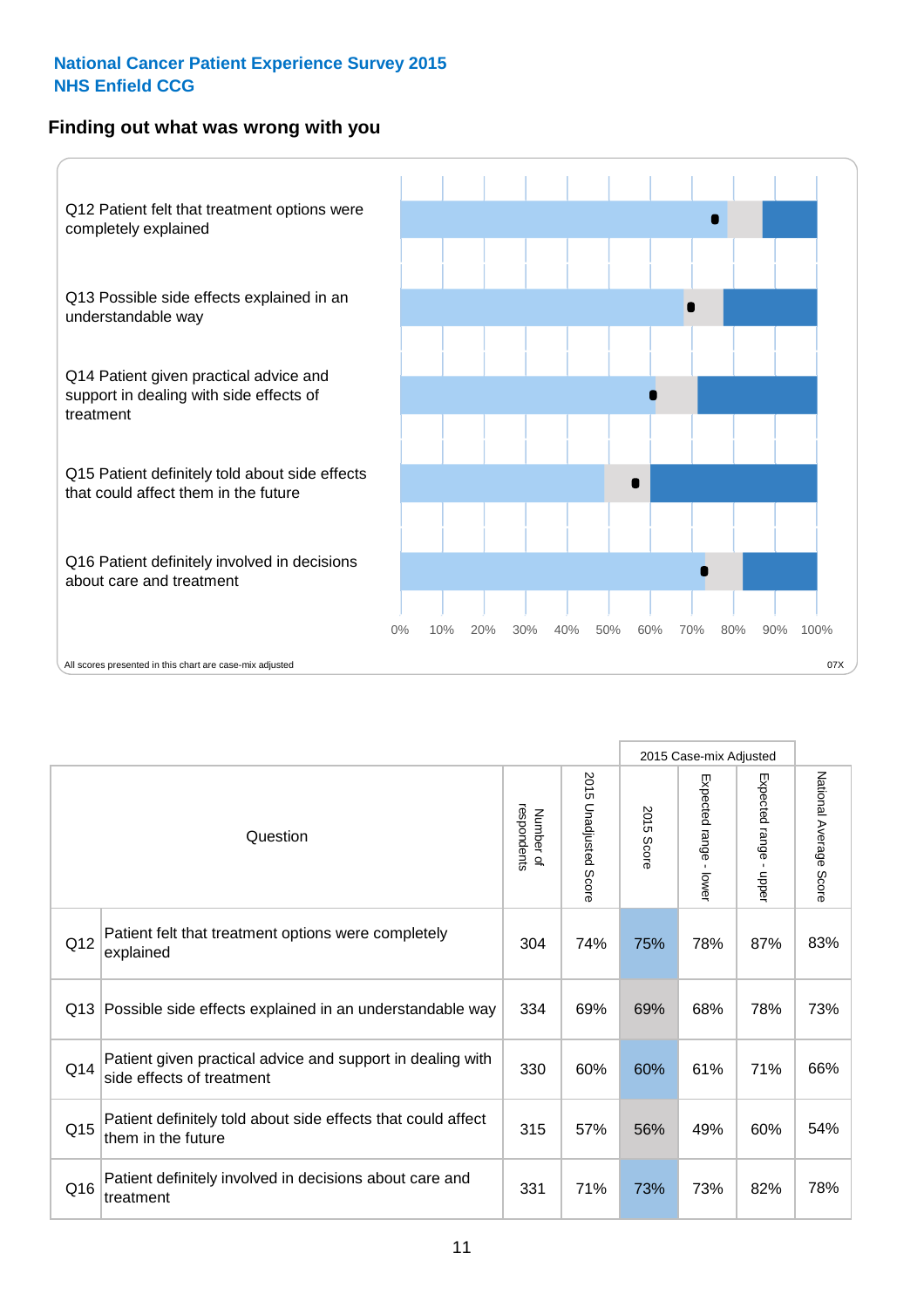### **Clinical Nurse Specialist**



|     |                                                                                     |                          |                       |               | 2015 Case-mix Adjusted  |                         |                                  |
|-----|-------------------------------------------------------------------------------------|--------------------------|-----------------------|---------------|-------------------------|-------------------------|----------------------------------|
|     | Question                                                                            | Number of<br>respondents | 2015 Unadjusted Score | 2015<br>Score | Expected range<br>lower | Expected range<br>nbber | National Average<br><b>Score</b> |
| Q17 | Patient given the name of the CNS who would support<br>them through their treatment | 328                      | 91%                   | 91%           | 87%                     | 93%                     | 90%                              |
| Q18 | Patient found it easy to contact their CNS                                          | 268                      | 87%                   | 87%           | 82%                     | 91%                     | 87%                              |
| Q19 | Get understandable answers to important questions all or<br>most of the time        | 273                      | 85%                   | 86%           | 85%                     | 92%                     | 89%                              |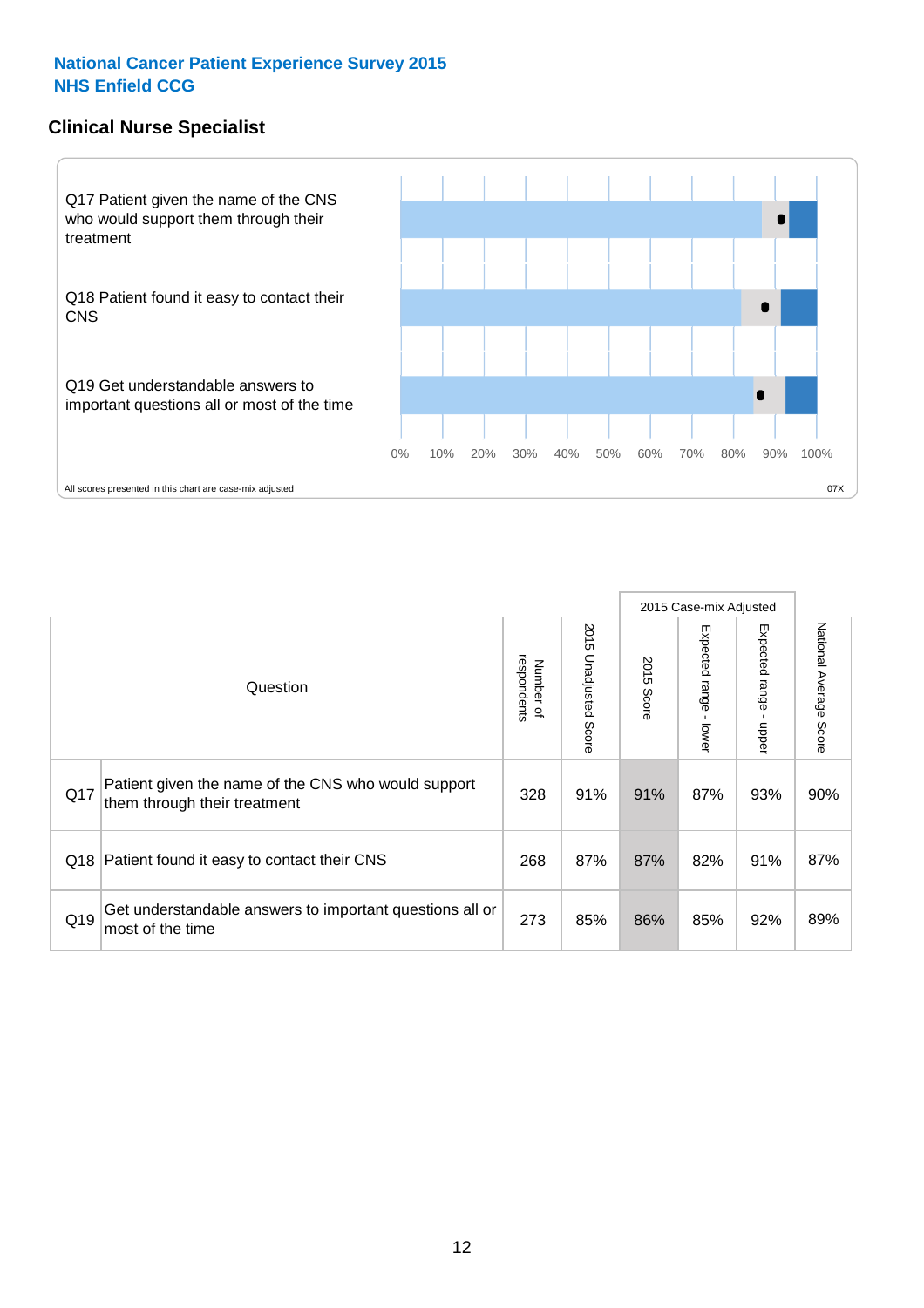### **Support for people with cancer**



|                 |                                                                                            |                          |                             |               | 2015 Case-mix Adjusted  |                                         |                        |
|-----------------|--------------------------------------------------------------------------------------------|--------------------------|-----------------------------|---------------|-------------------------|-----------------------------------------|------------------------|
|                 | Question                                                                                   | respondents<br>Number of | 2015<br>Unadjusted<br>Score | 2015<br>Score | Expected range<br>lower | Expected range<br>$\mathbf{I}$<br>nbber | National Average Score |
| Q <sub>20</sub> | Hospital staff gave information about support groups                                       | 262                      | 84%                         | 84%           | 78%                     | 88%                                     | 83%                    |
| Q <sub>21</sub> | Hospital staff gave information about impact cancer could<br>have on day to day activities | 241                      | 78%                         | 78%           | 76%                     | 86%                                     | 81%                    |
| Q22             | Hospital staff gave information on getting financial help                                  | 195                      | 47%                         | 48%           | 48%                     | 62%                                     | 55%                    |
| Q <sub>23</sub> | Hospital staff told patient they could get free prescriptions                              | 177                      | 73%                         | 73%           | 74%                     | 86%                                     | 80%                    |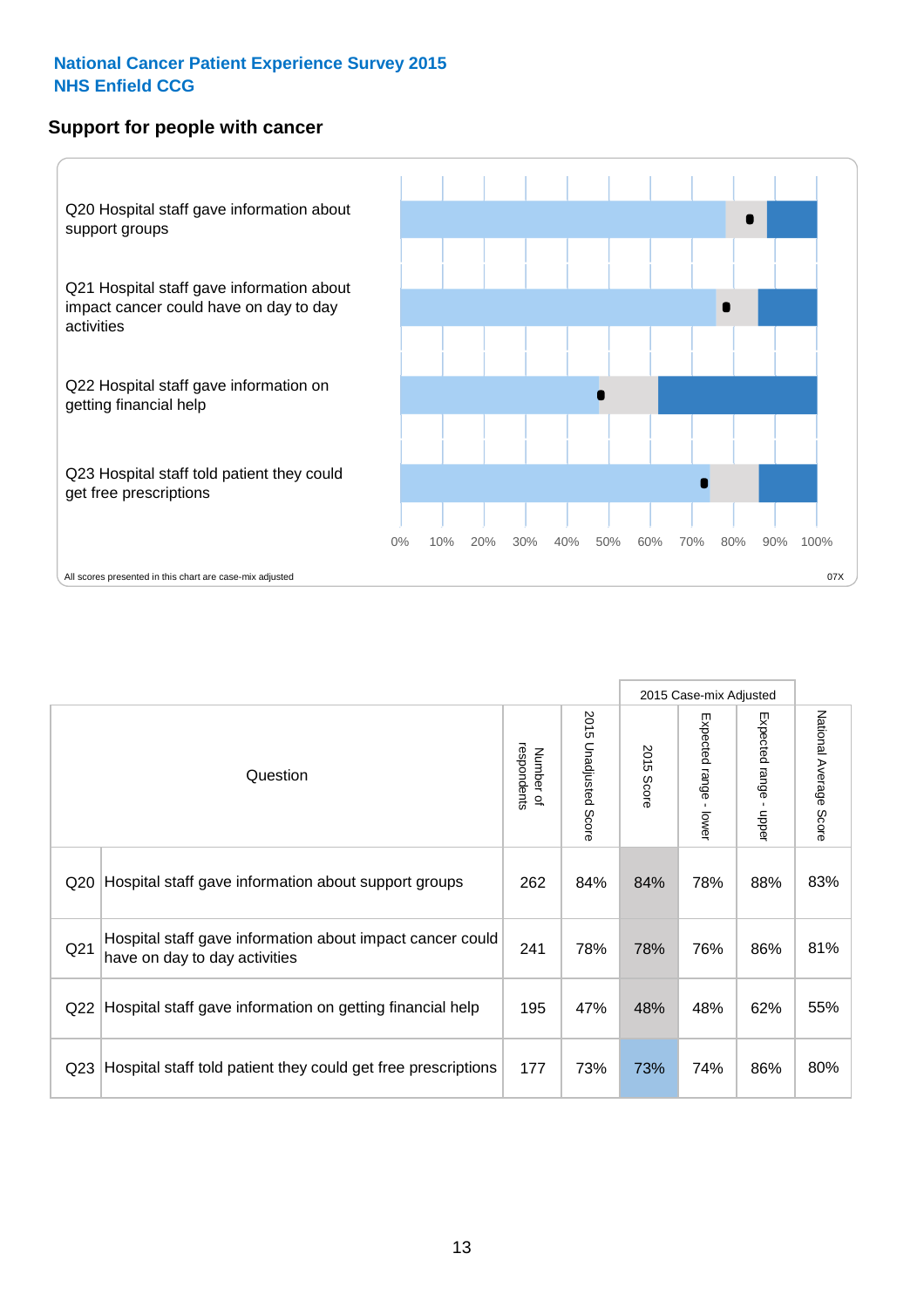# **Operations**



|     |                                                                 |                                              |                             |               | 2015 Case-mix Adjusted     |                            |                              |
|-----|-----------------------------------------------------------------|----------------------------------------------|-----------------------------|---------------|----------------------------|----------------------------|------------------------------|
|     | Question                                                        | respondents<br>Number<br>$\overline{\sigma}$ | 2015<br>Unadjusted<br>Score | 2015<br>Score | Expected<br>range<br>lower | Expected<br>range<br>doper | National<br>Average<br>Score |
| Q26 | Staff explained how operation had gone in<br>understandable way | 168                                          | 74%                         | 75%           | 71%                        | 84%                        | 78%                          |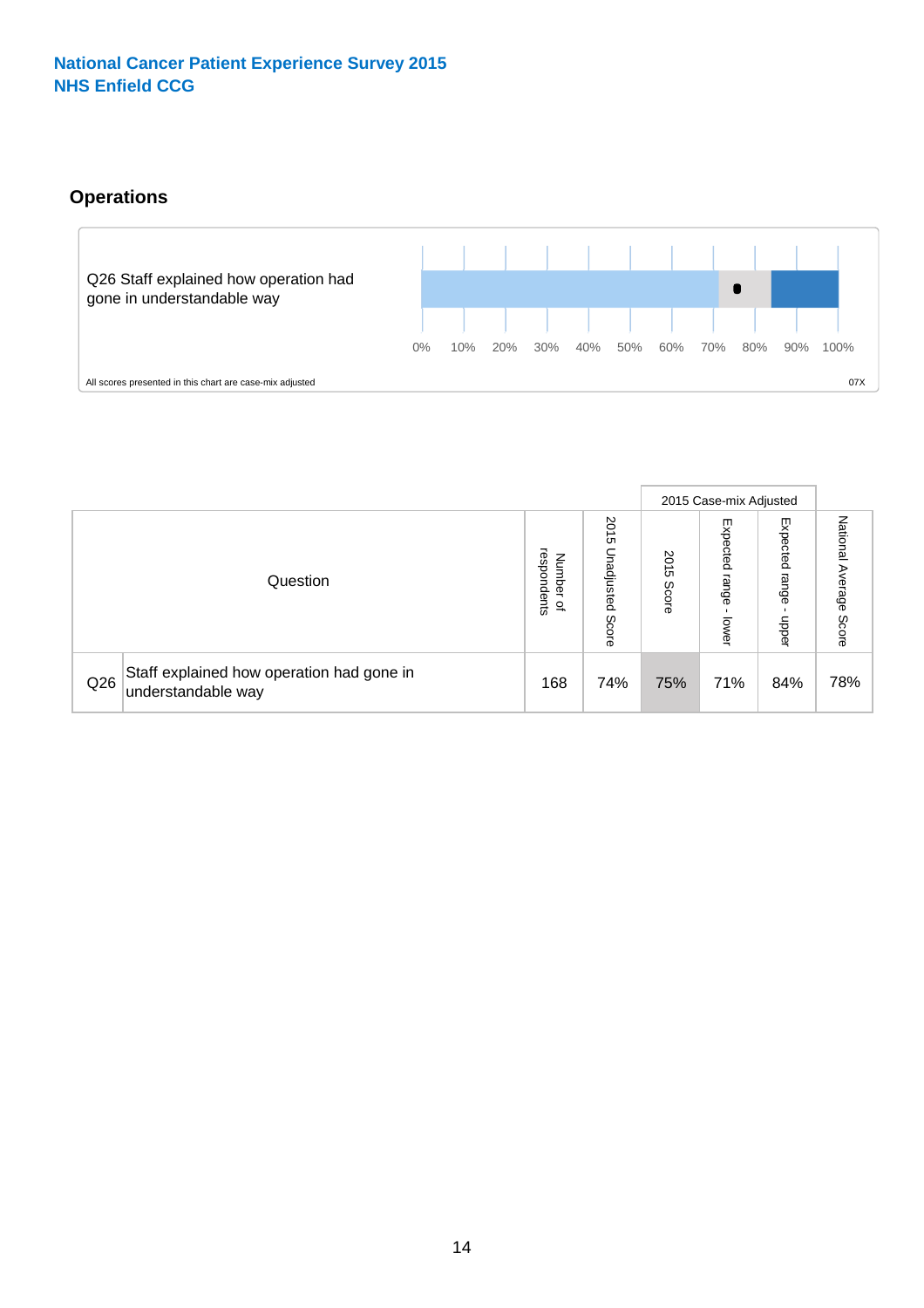# **Hospital care as an inpatient (Part 1 of 3)**



All scores presented in this chart are case-mix adjusted  $07X$ 

|                 |                                                                                           |                          |                                 |               | 2015 Case-mix Adjusted                    |                           |                        |
|-----------------|-------------------------------------------------------------------------------------------|--------------------------|---------------------------------|---------------|-------------------------------------------|---------------------------|------------------------|
|                 | Question                                                                                  | respondents<br>Number of | 2015<br><b>Unadjusted Score</b> | 2015<br>Score | Expected range<br>$\blacksquare$<br>lower | Expected range<br>- nbber | National Average Score |
| Q28             | Groups of doctors or nurses did not talk in front of patient<br>as if they were not there | 209                      | 76%                             | 78%           | 76%                                       | 87%                       | 81%                    |
| Q29             | Patient had confidence and trust in all doctors treating<br>them                          | 211                      | 79%                             | 79%           | 79%                                       | 89%                       | 84%                    |
| Q30             | Patient's family or someone close definitely had<br>opportunity to talk to doctor         | 187                      | 76%                             | 76%           | 66%                                       | 78%                       | 72%                    |
| Q <sub>31</sub> | Patient had confidence and trust in all ward nurses                                       | 210                      | 65%                             | 65%           | 66%                                       | 78%                       | 72%                    |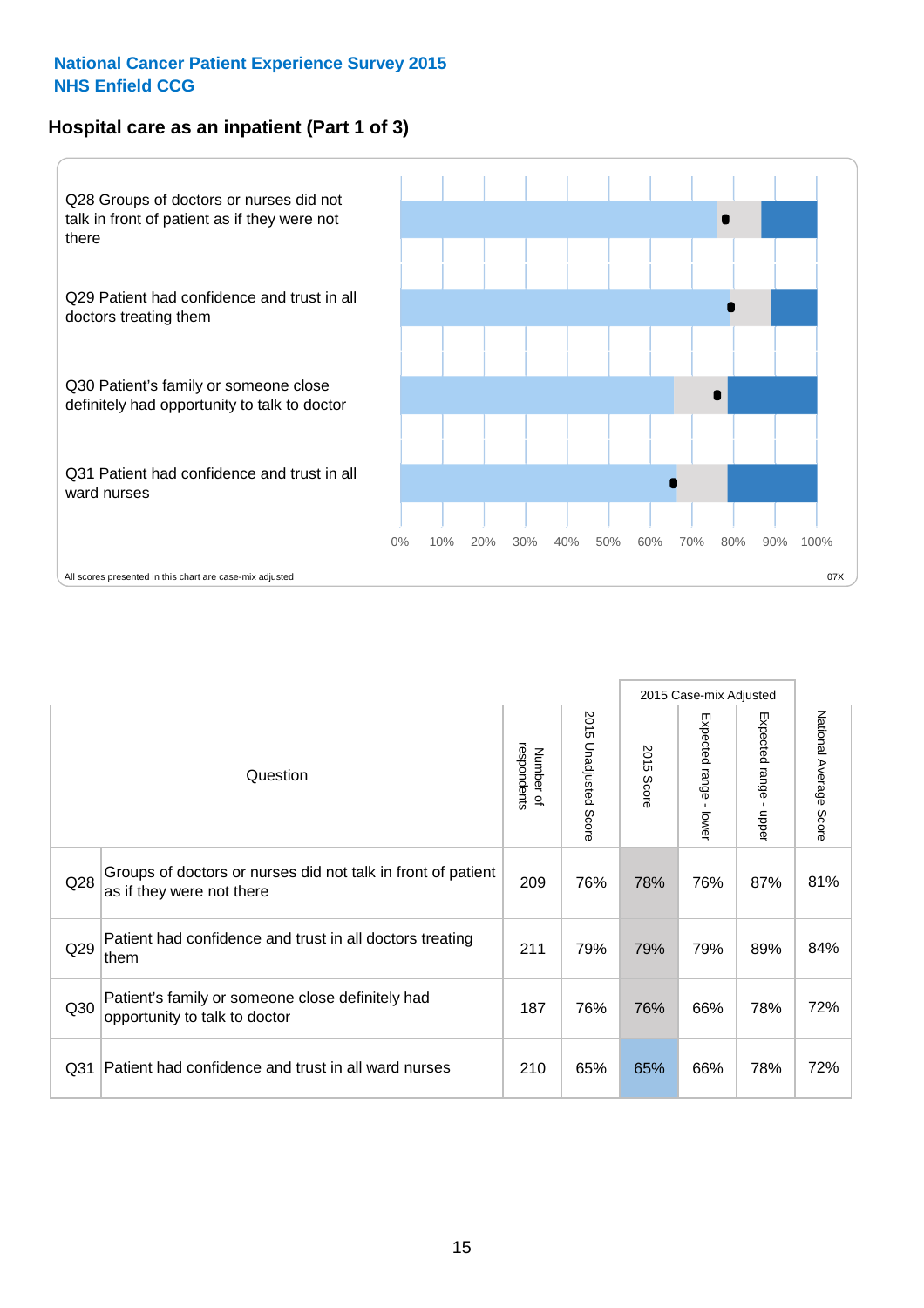# **Hospital care as an inpatient (Part 2 of 3)**



2015 Case-mix Adjusted National Average Score 2015 Unadjusted Score Expected range - lower Expected range - upper National Average Score 2015 Unadjusted Score Expected range - upper Expected range - lower Number of<br>respondents respondents 2015 Score 2015 Score Number of Question Q32 209 64% 64% 60% 72% Always / nearly always enough nurses on duty 66% Q33 210 55% 56% 57% 76% All staff asked patient what name they preferred to be called by 67% Q34 Always given enough privacy when discussing condition  $\begin{array}{|c|c|c|c|c|c|}\n\hline\n\text{Q34} & \text{or } & \text{so} & \text{so} & \text{so} \\
\hline\n\end{array}$ or treatment 85% Patient was able to discuss worries or fears with staff during visit during visit  $\frac{32\%}{80\%}$  during visit Q35  $\frac{1}{4}$  161  $\frac{1}{160}$  50% 44% 60%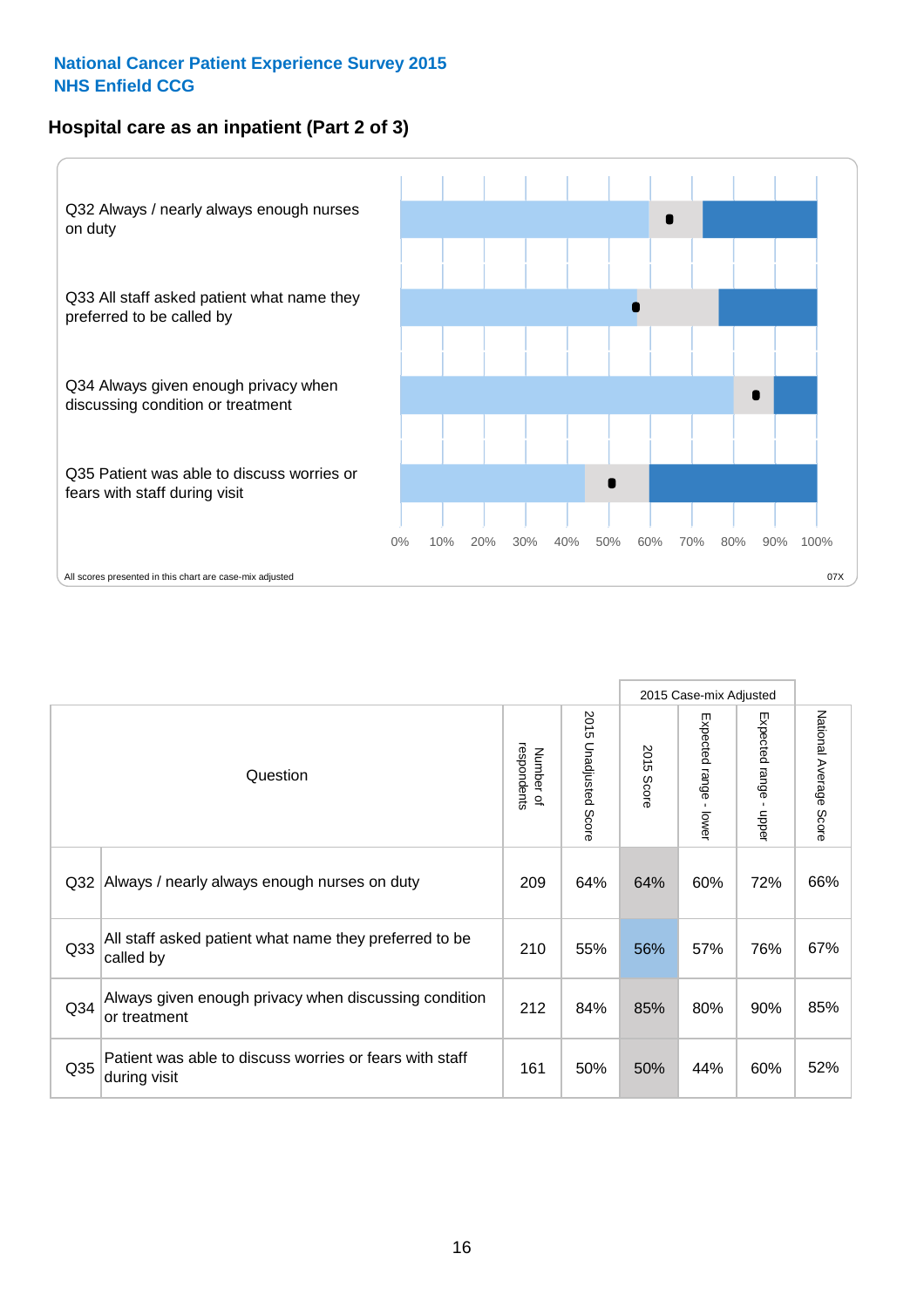# **Hospital care as an inpatient (Part 3 of 3)**



|                 |                                                                                     |                          |                                 |               | 2015 Case-mix Adjusted                    |                                           |                        |
|-----------------|-------------------------------------------------------------------------------------|--------------------------|---------------------------------|---------------|-------------------------------------------|-------------------------------------------|------------------------|
|                 | Question                                                                            | respondents<br>Number of | 2015<br><b>Unadjusted Score</b> | 2015<br>Score | Expected range<br>$\blacksquare$<br>lower | Expected range<br>$\blacksquare$<br>nbber | National Average Score |
| Q36             | Hospital staff definitely did everything to help control pain                       | 188                      | 78%                             | 79%           | 79%                                       | 89%                                       | 84%                    |
| Q <sub>37</sub> | Always treated with respect and dignity by staff                                    | 208                      | 84%                             | 85%           | 83%                                       | 92%                                       | 87%                    |
| Q38             | Given clear written information about what should / should<br>not do post discharge | 200                      | 89%                             | 89%           | 79%                                       | 90%                                       | 84%                    |
| Q39             | Staff told patient who to contact if worried post discharge                         | 204                      | 92%                             | 92%           | 90%                                       | 97%                                       | 94%                    |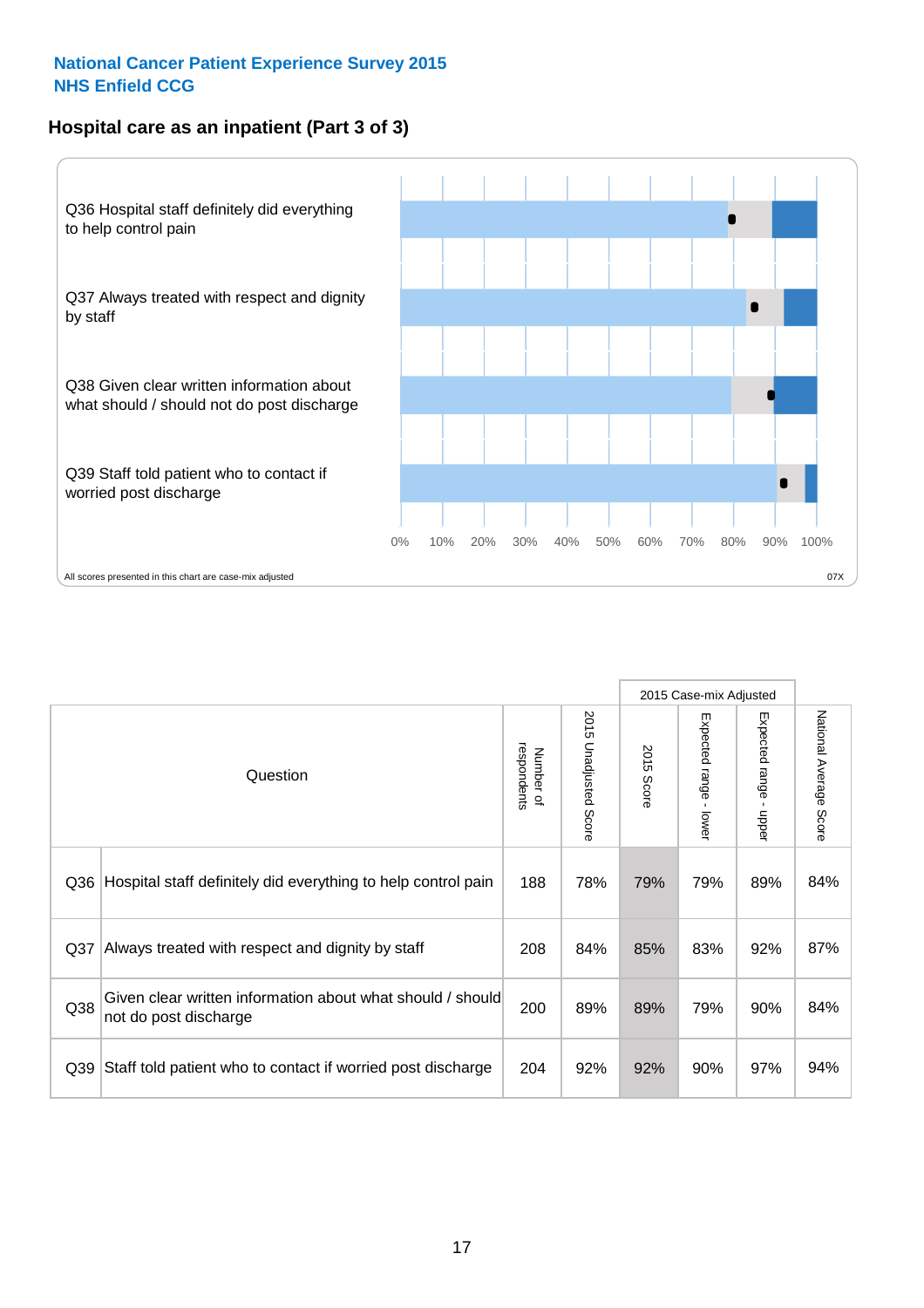# **Hospital care as a day patient / outpatient (Part 1 of 2)**



|     |                                                                                    |                          |                                 |                      | 2015 Case-mix Adjusted                    |                                           |                        |
|-----|------------------------------------------------------------------------------------|--------------------------|---------------------------------|----------------------|-------------------------------------------|-------------------------------------------|------------------------|
|     | Question                                                                           | respondents<br>Number of | 2015<br><b>Unadjusted Score</b> | 2015<br><b>Score</b> | Expected range<br>$\blacksquare$<br>lower | Expected range<br>$\blacksquare$<br>nbber | National Average Score |
| Q41 | Patient was able to discuss worries or fears with staff<br>during visit            | 260                      | 62%                             | 63%                  | 64%                                       | 76%                                       | 70%                    |
| Q42 | Doctor had the right notes and other documentation with<br>them                    | 306                      | 93%                             | 93%                  | 93%                                       | 98%                                       | 96%                    |
| Q44 | Beforehand patient had all information needed about<br>radiotherapy treatment      | 101                      | 81%                             | 82%                  | 79%                                       | 93%                                       | 86%                    |
| Q45 | Patient given understandable information about whether<br>radiotherapy was working | 90                       | 56%                             | 56%                  | 49%                                       | 70%                                       | 60%                    |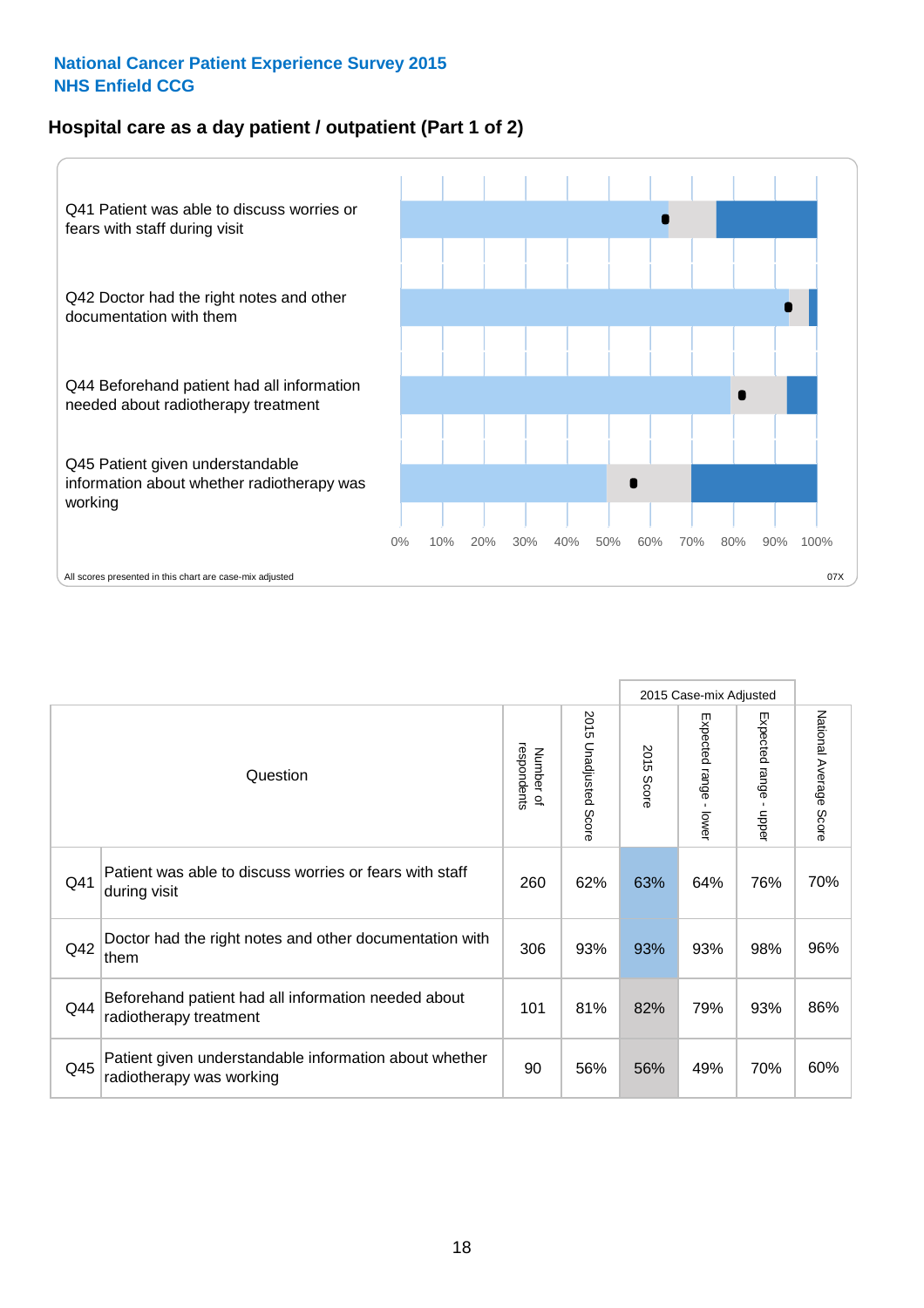### **Hospital care as a day patient / outpatient (Part 2 of 2)**



|     |                                                                                    |                                   |                             |               | 2015 Case-mix Adjusted  |                          |                           |
|-----|------------------------------------------------------------------------------------|-----------------------------------|-----------------------------|---------------|-------------------------|--------------------------|---------------------------|
|     | Question                                                                           | respondents<br>Number<br>$\Omega$ | 2015<br>Unadjusted<br>Score | 2015<br>Score | Expected range<br>lower | Expected<br>range<br>dda | National Average<br>Score |
| Q47 | Beforehand patient had all information needed about<br>chemotherapy treatment      | 183                               | 83%                         | 83%           | 79%                     | 90%                      | 84%                       |
| Q48 | Patient given understandable information about whether<br>chemotherapy was working | 169                               | 60%                         | 61%           | 61%                     | 75%                      | 68%                       |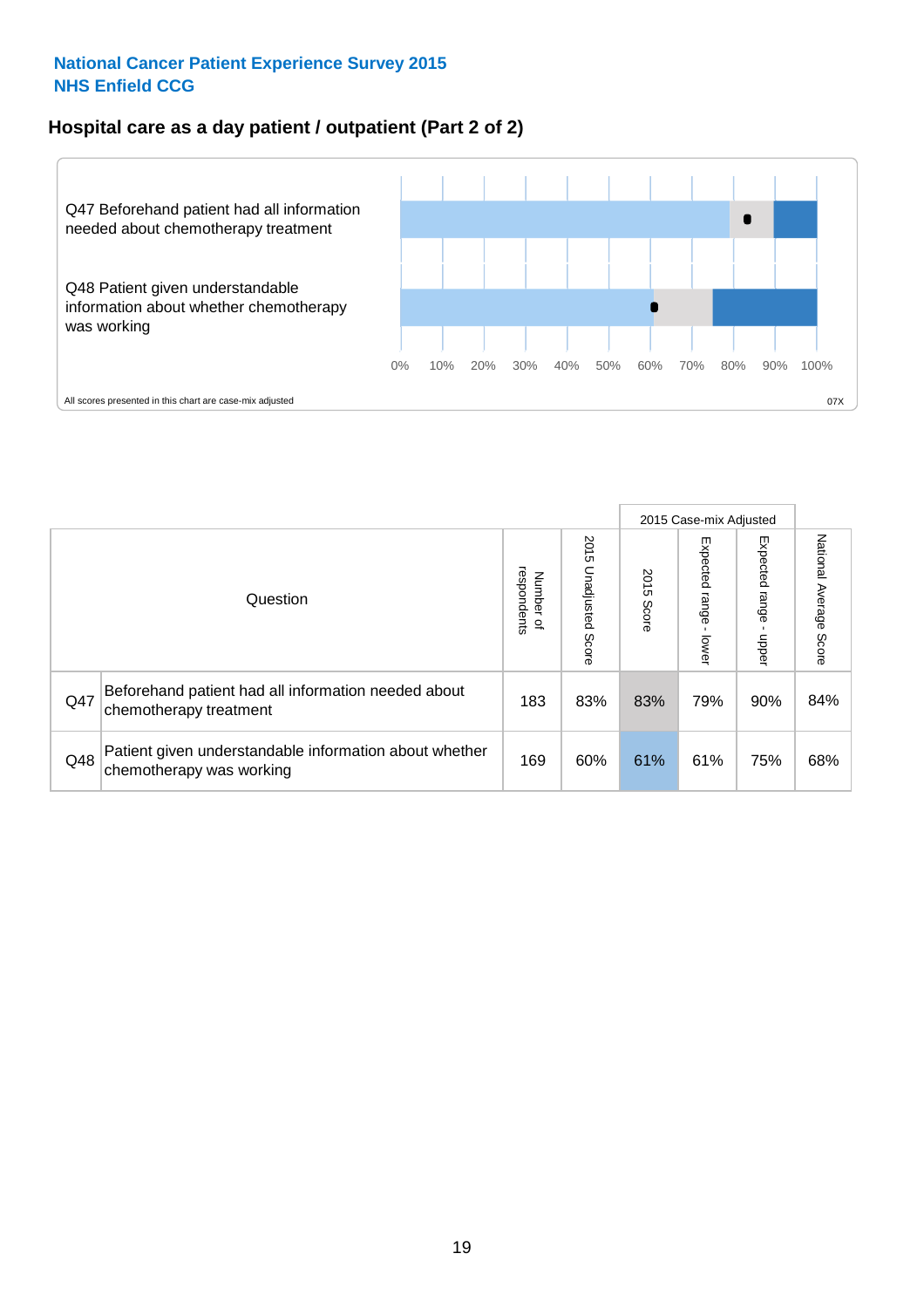#### **Home care and support**



2015 Case-mix Adjusted 2015 Unadjusted Score Expected range - upper National Average Score 2015 Unadjusted Score Expected range - lower National Average Score Expected range - lower Expected range - upper Number of<br>respondents respondents 2015 Score 2015 Score Number of Question Hospital staff gave family or someone close all the  $Q49$  information needed to help with care at home  $277$  |  $50\%$  |  $51\%$  |  $52\%$  |  $63\%$  |  $58\%$ Patient definitely given enough support from health or  $\frac{1}{250}$  social services during treatment  $\frac{1}{250}$   $\frac{190}{37\%}$   $\frac{39\%}{39\%}$   $\frac{45\%}{45\%}$  62%  $\frac{54\%}{54\%}$ Patient definitely given enough support from health or  $\frac{1051}{\text{social services after treatment}}$  104 27% 29% 35% 54% 45%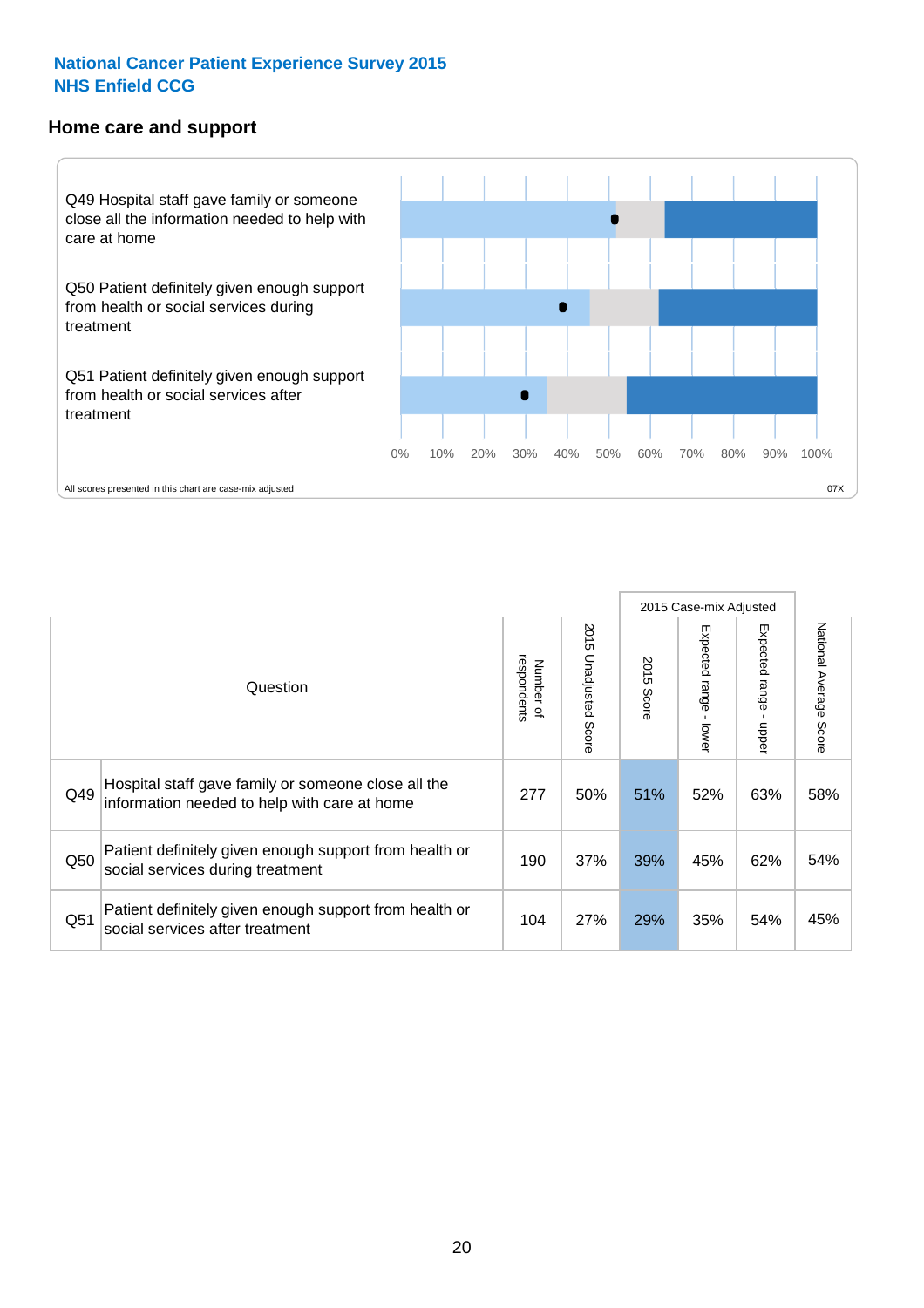### **Care from your general practice**



|     |                                                                           |                                       |                             |               |                             | 2015 Case-mix Adjusted     |                           |
|-----|---------------------------------------------------------------------------|---------------------------------------|-----------------------------|---------------|-----------------------------|----------------------------|---------------------------|
|     | Question                                                                  | respondents<br>Number<br>$\mathbf{Q}$ | 2015<br>Unadjusted<br>Score | 2015<br>Score | Expected<br>Irange<br>lower | Expected<br>range<br>nbber | National Average<br>Score |
| Q52 | GP given enough information about patient's condition<br>and treatment    | 291                                   | 91%                         | 92%           | 93%                         | 98%                        | 95%                       |
| Q53 | Practice staff definitely did everything they could to<br>support patient | 227                                   | 54%                         | 55%           | 56%                         | 69%                        | 63%                       |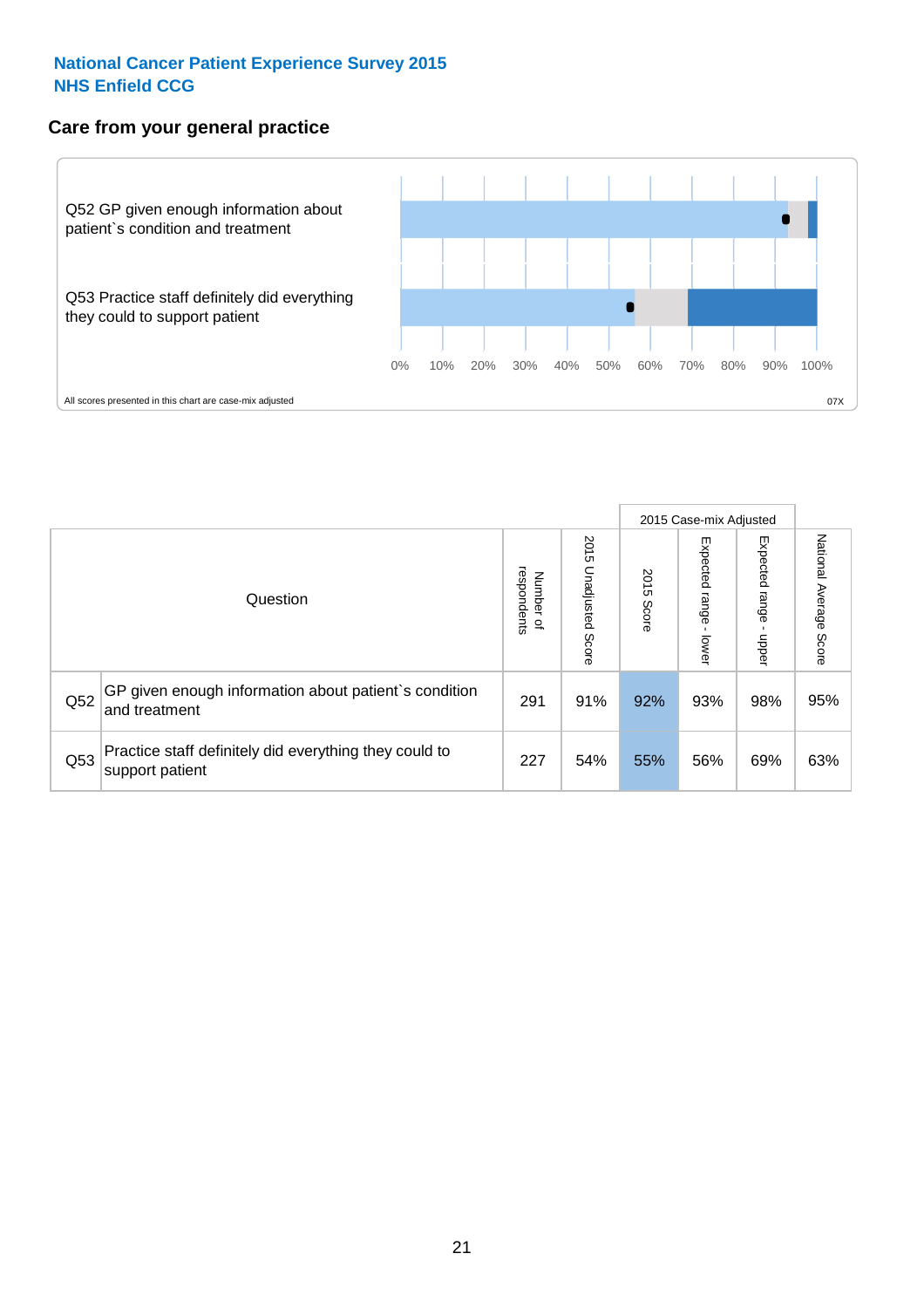# **Your overall NHS care (Part 1 of 2)**



|     |                                                                    |                          |                                 |                      | 2015 Case-mix Adjusted  |                                           |                        |
|-----|--------------------------------------------------------------------|--------------------------|---------------------------------|----------------------|-------------------------|-------------------------------------------|------------------------|
|     | Question                                                           | respondents<br>Number of | 2015<br><b>Unadjusted Score</b> | 2015<br><b>Score</b> | Expected range<br>lower | Expected range<br>$\blacksquare$<br>nbber | National Average Score |
| Q54 | Hospital and community staff always worked well together           | 333                      | 56%                             | 56%                  | 55%                     | 66%                                       | 61%                    |
| Q55 | Patient given a care plan                                          | 261                      | 34%                             | 31%                  | 27%                     | 39%                                       | 33%                    |
| Q56 | Overall the administration of the care was very good /<br>good     | 343                      | 88%                             | 88%                  | 86%                     | 92%                                       | 89%                    |
| Q57 | Length of time for attending clinics and appointments was<br>right | 339                      | 55%                             | 55%                  | 59%                     | 73%                                       | 66%                    |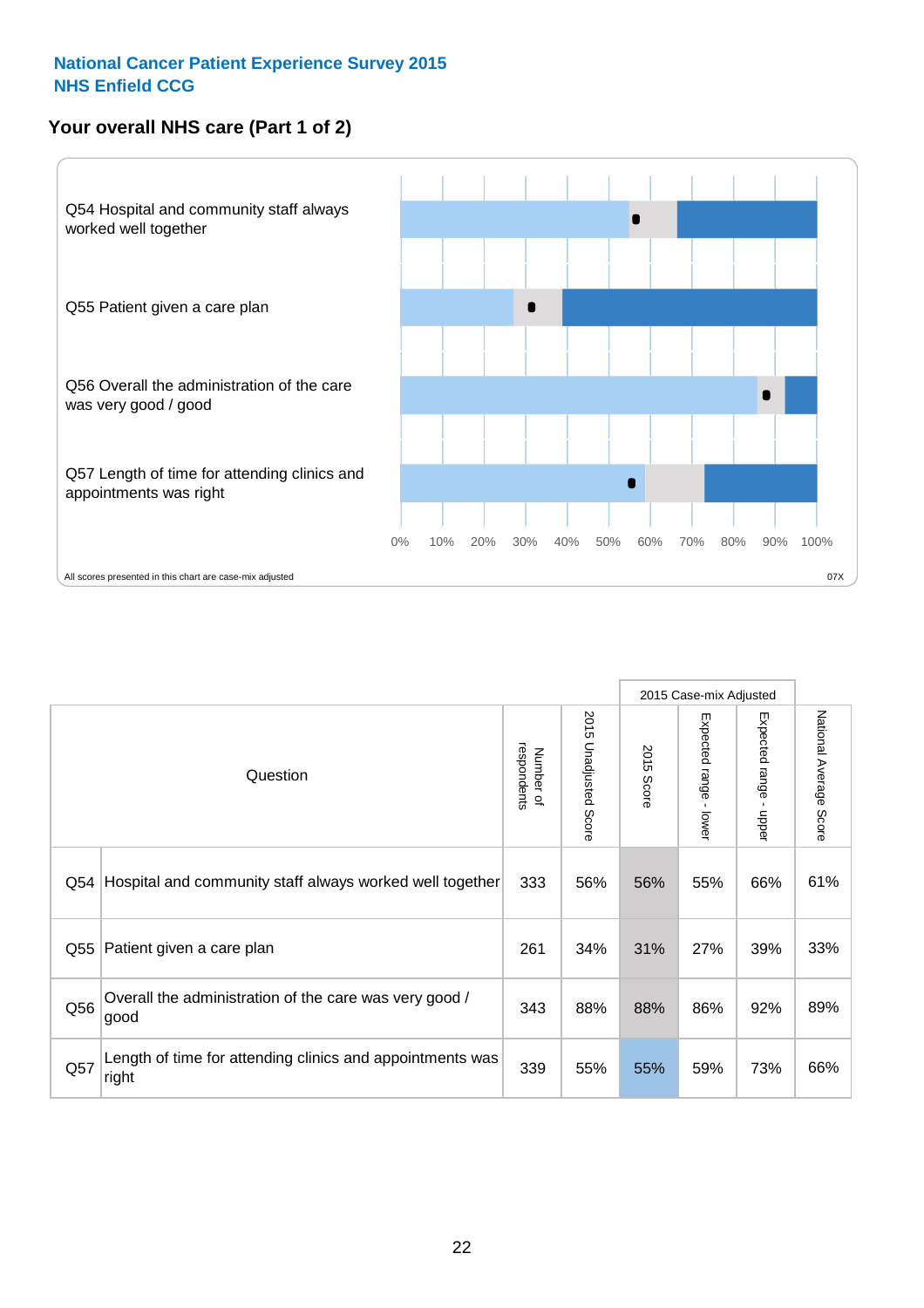# **Your overall NHS care (Part 2 of 2)**



|     |                                                       |                                   |                             |               |                            | 2015 Case-mix Adjusted     |                        |
|-----|-------------------------------------------------------|-----------------------------------|-----------------------------|---------------|----------------------------|----------------------------|------------------------|
|     | Question                                              | respondents<br>Number<br>$\Omega$ | 2015<br>Unadjusted<br>Score | 2015<br>Score | Expected<br>range<br>lower | Expected<br>range<br>nbber | National Average Score |
| Q58 | Taking part in cancer research discussed with patient | 323                               | 26%                         | 26%           | 21%                        | 36%                        | 28%                    |



|     |                                                                        |                                              | 2015 Case-mix Adjusted      |               |                                         |                                                                 |                              |
|-----|------------------------------------------------------------------------|----------------------------------------------|-----------------------------|---------------|-----------------------------------------|-----------------------------------------------------------------|------------------------------|
|     | Question                                                               | respondents<br>Number<br>$\overline{\sigma}$ | 2015<br>Jnadjusted<br>Score | 2015<br>Score | OWer<br>limit<br>range<br>٩<br>expected | Upper<br>limit<br>range<br>$\overline{\mathcal{C}}$<br>expected | National<br>Average<br>Score |
| Q59 | Patient's average rating of care scored from very poor to<br>very good | 330                                          | 8.4                         | 8.5           | 8.5                                     | 8.9                                                             | 8.7                          |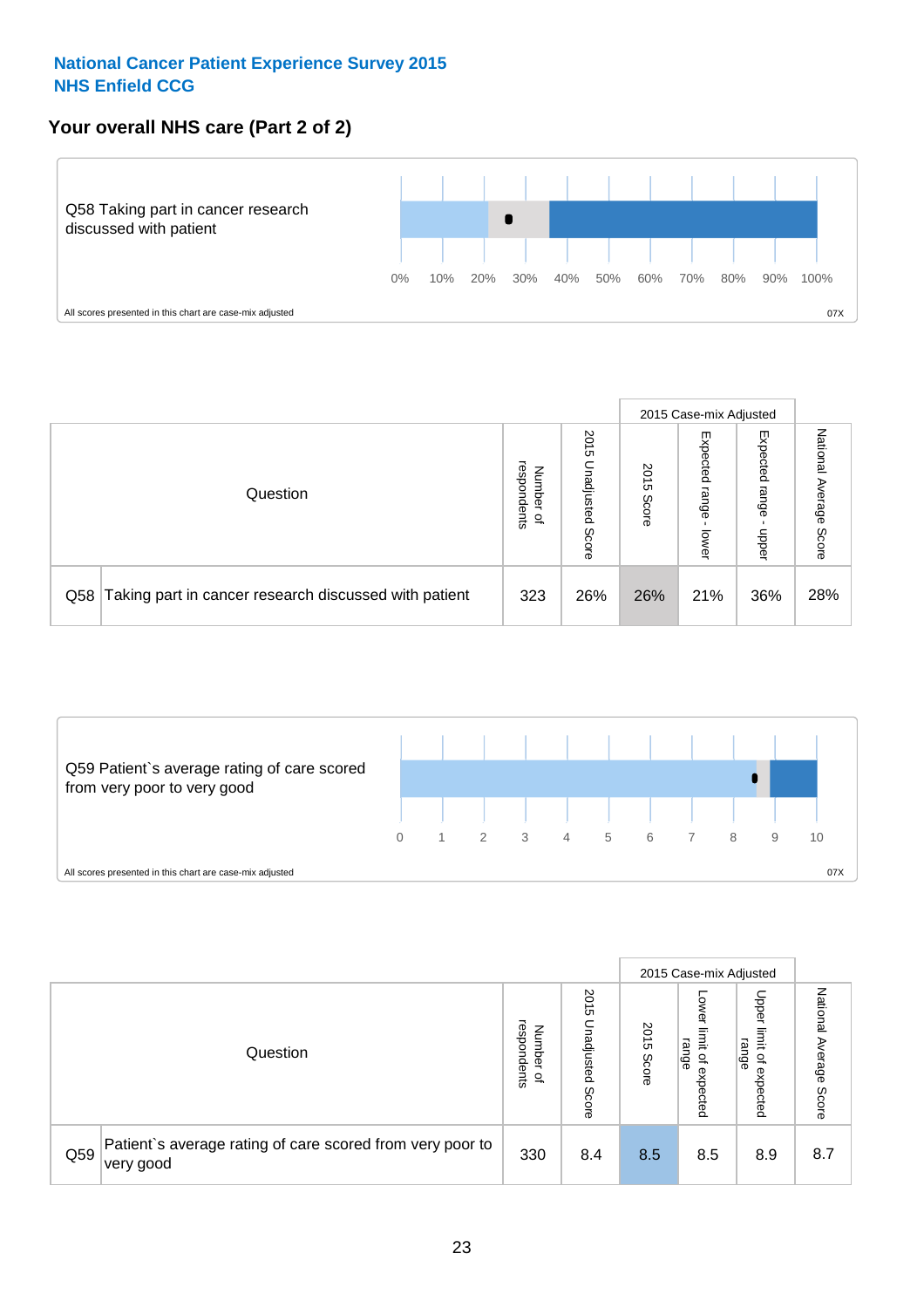# **Comparisons by tumour group for this CCG**

The following tables show the unadjusted CCG and the national percentage scores for each question broken down by tumour group. Where a cell in the table contains an asterisk this indicates that the number of patients in that group was below 21 and too small to display. Where a cell in the table contains "n.a." this indicates that there were no respondents for that tumour group.

# **Seeing your GP**

|                      | Q1. Saw GP once /<br>had to go to hospital | twice before being told | Q2. Patient thought<br>they were seen as<br>soon as necessary |                 |  |
|----------------------|--------------------------------------------|-------------------------|---------------------------------------------------------------|-----------------|--|
| <b>Cancer type</b>   | This CCG <sup>\$</sup>                     | <b>National</b>         | This CCG <sup>\$</sup>                                        | <b>National</b> |  |
| Brain / CNS          | $\star$                                    | 60%                     | $\star$                                                       | 77%             |  |
| <b>Breast</b>        | 81%                                        | 93%                     | 81%                                                           | 88%             |  |
| Colorectal / LGT     | 75%                                        | 72%                     | 87%                                                           | 80%             |  |
| Gynaecological       | $\star$                                    | 75%                     | $\star$                                                       | 78%             |  |
| Haematological       | 53%                                        | 64%                     | 69%                                                           | 80%             |  |
| <b>Head and Neck</b> | $\star$                                    | 77%                     | $\star$                                                       | 79%             |  |
| Lung                 | $\star$                                    | 69%                     | $\star$                                                       | 83%             |  |
| Prostate             | 76%                                        | 79%                     | 81%                                                           | 85%             |  |
| Sarcoma              | n.a.                                       | 64%                     | n.a.                                                          | 69%             |  |
| <b>Skin</b>          | $\star$                                    | 91%                     | $\star$                                                       | 87%             |  |
| <b>Upper Gastro</b>  | $\star$                                    | 70%                     | $\star$                                                       | 78%             |  |
| Urological           | $\star$                                    | 81%                     | 91%                                                           | 84%             |  |
| Other                | $\star$                                    | 70%                     | 82%                                                           | 78%             |  |
| <b>All Cancers</b>   | 73%                                        | 76%                     | 80%                                                           | 82%             |  |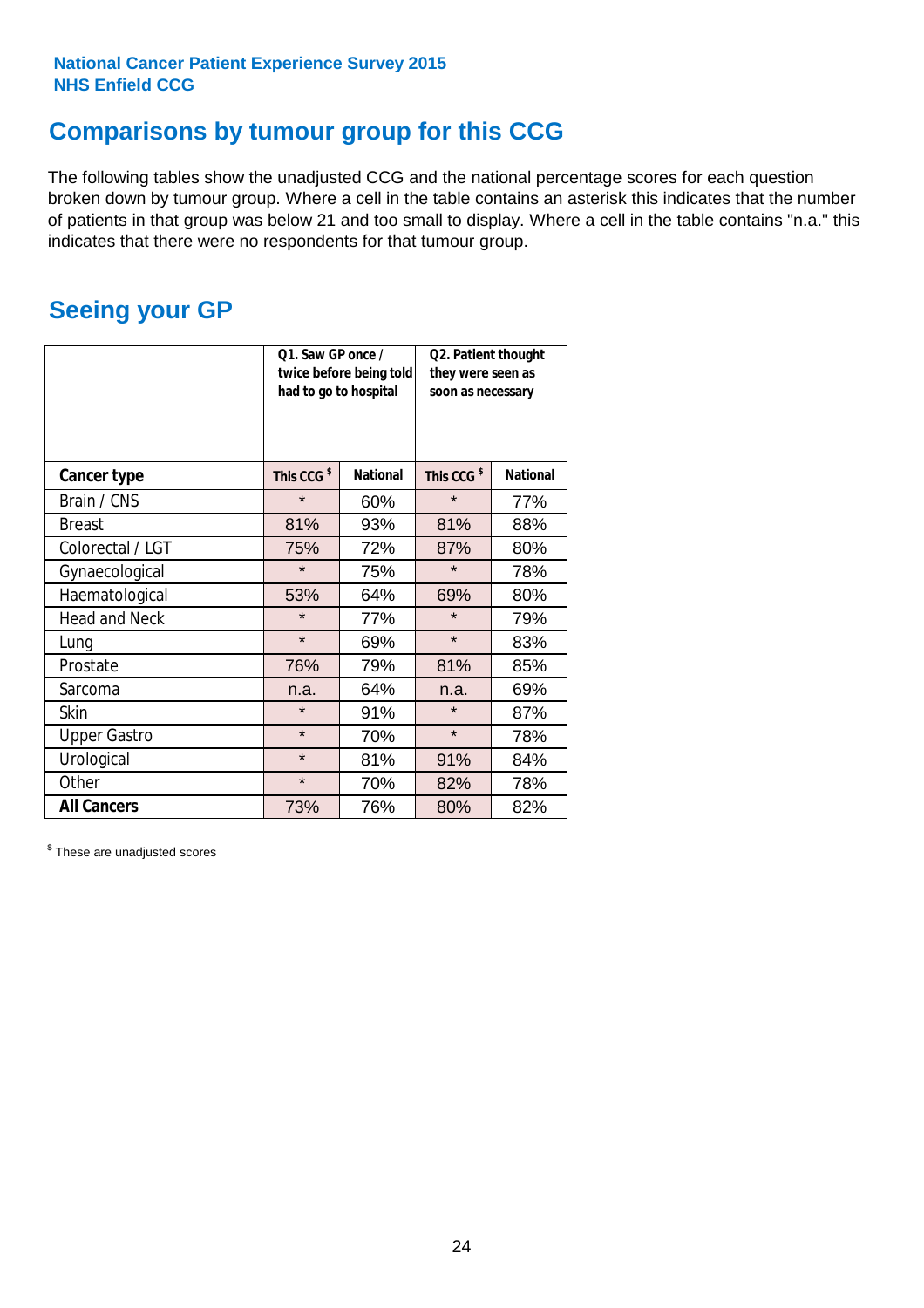# **Diagnostic tests**

|                      | be done was about<br>right | Q6. The length of time<br>waiting for the test to | Q7. Given complete<br>explanation of test<br>results in<br>understandable way |                 |  |  |
|----------------------|----------------------------|---------------------------------------------------|-------------------------------------------------------------------------------|-----------------|--|--|
| <b>Cancer type</b>   | This CCG <sup>\$</sup>     | <b>National</b>                                   | This CCG <sup>\$</sup>                                                        | <b>National</b> |  |  |
| Brain / CNS          | $\star$                    | 87%                                               | $\star$                                                                       | 69%             |  |  |
| Breast               | 82%                        | 90%                                               | 61%                                                                           | 82%             |  |  |
| Colorectal / LGT     | 88%                        | 86%                                               | 81%                                                                           | 81%             |  |  |
| Gynaecological       | $\star$                    | 84%                                               | $\star$                                                                       | 76%             |  |  |
| Haematological       | 85%                        | 87%                                               | 75%                                                                           | 76%             |  |  |
| <b>Head and Neck</b> | $\star$                    | 84%                                               | $\star$                                                                       | 77%             |  |  |
| Lung                 | $\star$                    | 87%                                               | $\star$                                                                       | 78%             |  |  |
| Prostate             | 73%                        | 85%                                               | 64%                                                                           | 79%             |  |  |
| Sarcoma              | n.a.                       | 81%                                               | n.a.                                                                          | 77%             |  |  |
| Skin                 | $\star$                    | 89%                                               | $\star$                                                                       | 85%             |  |  |
| <b>Upper Gastro</b>  | $\star$                    | 83%                                               | $\star$                                                                       | 77%             |  |  |
| Urological           | $\star$                    | 85%                                               | 76%                                                                           | 78%             |  |  |
| Other                | 95%                        | 85%                                               | 55%                                                                           | 76%             |  |  |
| <b>All Cancers</b>   | 84%                        | 87%                                               | 70%                                                                           | 79%             |  |  |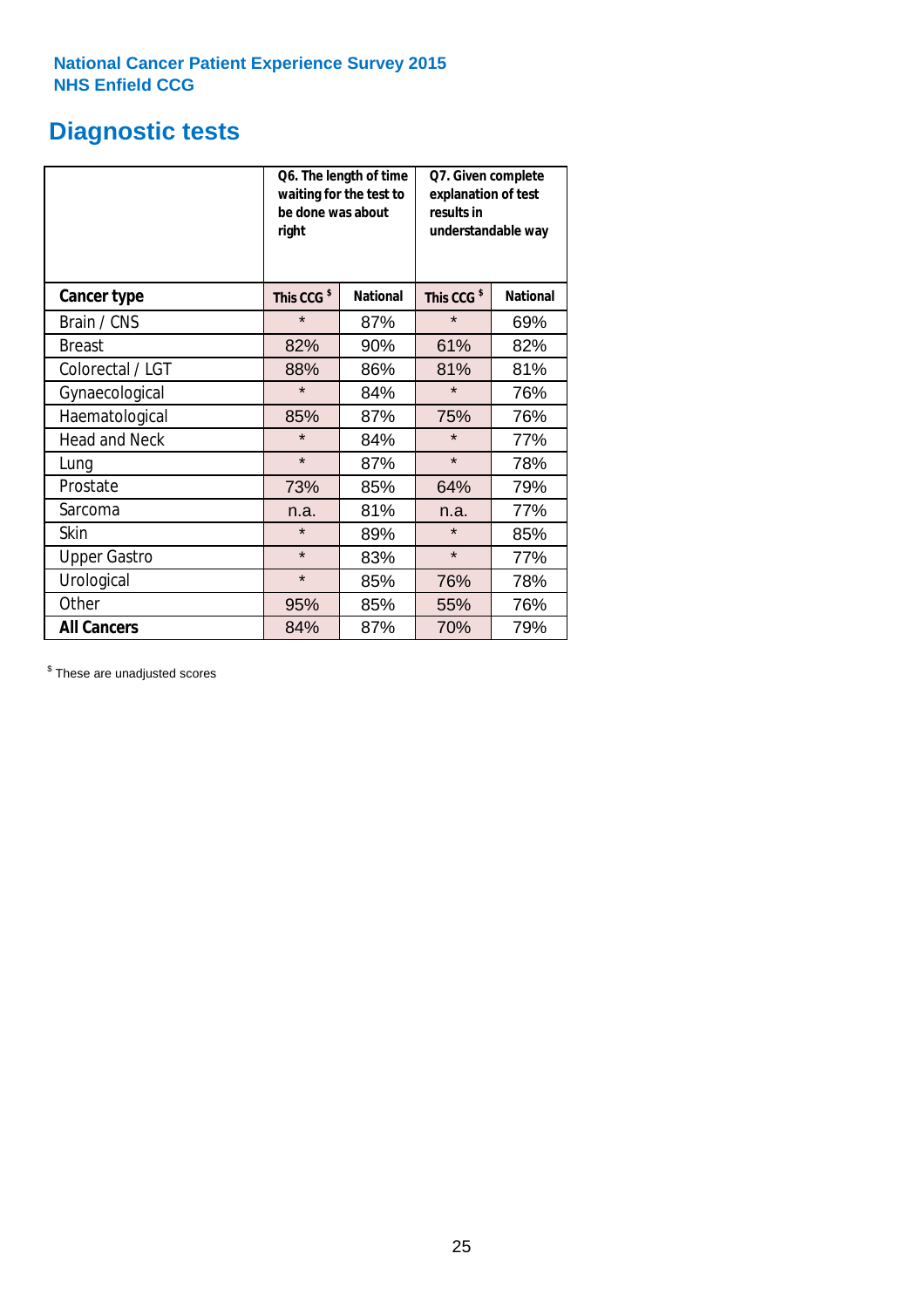# **Finding out what was wrong with you**

|                      | Q8. Patient told they<br>could bring a family<br>member or friend<br>when first told they<br>had cancer |                 | Q9. Patient felt they<br>were told sensitively<br>that they had cancer |                 | Q10. Patient<br>completely understood<br>the explanation of<br>what was wrong |                 | Q11. Patient given<br>easy to understand<br>written information<br>about the type of<br>cancer they had |                 |
|----------------------|---------------------------------------------------------------------------------------------------------|-----------------|------------------------------------------------------------------------|-----------------|-------------------------------------------------------------------------------|-----------------|---------------------------------------------------------------------------------------------------------|-----------------|
| <b>Cancer type</b>   | This CCG <sup>\$</sup>                                                                                  | <b>National</b> | This CCG <sup>\$</sup>                                                 | <b>National</b> | This CCG <sup>\$</sup>                                                        | <b>National</b> | This CCG <sup>\$</sup>                                                                                  | <b>National</b> |
| Brain / CNS          | $\star$                                                                                                 | 85%             | $\star$                                                                | 79%             | $\star$                                                                       | 60%             | $\star$                                                                                                 | 62%             |
| <b>Breast</b>        | 76%                                                                                                     | 83%             | 82%                                                                    | 88%             | 67%                                                                           | 78%             | 58%                                                                                                     | 76%             |
| Colorectal / LGT     | 84%                                                                                                     | 83%             | 86%                                                                    | 85%             | 86%                                                                           | 79%             | 75%                                                                                                     | 71%             |
| Gynaecological       | $\star$                                                                                                 | 75%             | $\star$                                                                | 83%             | $\star$                                                                       | 73%             | $\star$                                                                                                 | 69%             |
| Haematological       | 73%                                                                                                     | 75%             | 72%                                                                    | 83%             | 64%                                                                           | 60%             | 68%                                                                                                     | 74%             |
| <b>Head and Neck</b> | $\star$                                                                                                 | 73%             | $\star$                                                                | 85%             | $\star$                                                                       | 75%             | $\star$                                                                                                 | 61%             |
| Lung                 | $\star$                                                                                                 | 80%             | $\star$                                                                | 83%             | $\star$                                                                       | 75%             | $\star$                                                                                                 | 66%             |
| Prostate             | 81%                                                                                                     | 80%             | 76%                                                                    | 84%             | 70%                                                                           | 78%             | 79%                                                                                                     | 80%             |
| Sarcoma              | n.a.                                                                                                    | 77%             | n.a.                                                                   | 82%             | n.a.                                                                          | 63%             | n.a.                                                                                                    | 61%             |
| Skin                 | $\star$                                                                                                 | 71%             | $\star$                                                                | 90%             | $\star$                                                                       | 83%             | $\star$                                                                                                 | 84%             |
| <b>Upper Gastro</b>  | $\star$                                                                                                 | 79%             | $\star$                                                                | 79%             | $\star$                                                                       | 72%             | $\star$                                                                                                 | 64%             |
| Urological           | $\star$                                                                                                 | 74%             | 83%                                                                    | 82%             | 78%                                                                           | 76%             | 71%                                                                                                     | 71%             |
| Other                | $\star$                                                                                                 | 77%             | 87%                                                                    | 82%             | 61%                                                                           | 72%             | $\star$                                                                                                 | 61%             |
| <b>All Cancers</b>   | 80%                                                                                                     | 79%             | 80%                                                                    | 84%             | 71%                                                                           | 73%             | 69%                                                                                                     | 72%             |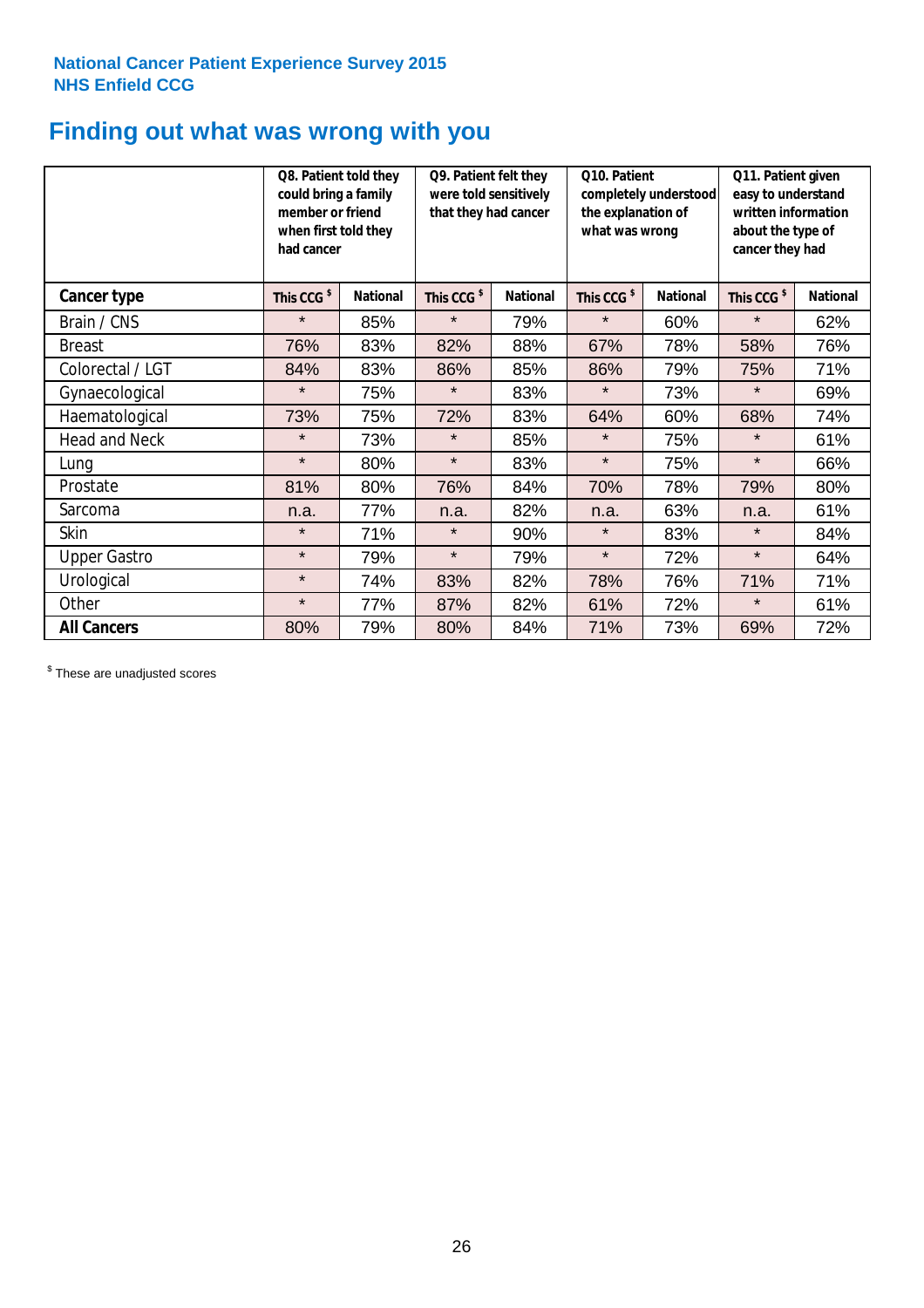# **Deciding the best treatment for you**

|                      | <b>O12. Patient felt that</b><br>treatment options<br>were completely<br>explained |                 | O13. Possible side<br>understandable way | effects explained in an | Q14. Patient given<br>practical advice and<br>support in dealing with<br>side effects of<br>treatment |                 |  |
|----------------------|------------------------------------------------------------------------------------|-----------------|------------------------------------------|-------------------------|-------------------------------------------------------------------------------------------------------|-----------------|--|
| <b>Cancer type</b>   | This CCG <sup>\$</sup>                                                             | <b>National</b> | This CCG <sup>\$</sup>                   | <b>National</b>         | This CCG <sup>\$</sup>                                                                                | <b>National</b> |  |
| Brain / CNS          | $\star$                                                                            | 80%             | $\star$                                  | 71%                     | $\star$                                                                                               | 62%             |  |
| <b>Breast</b>        | 68%                                                                                | 84%             | 61%                                      | 76%                     | 59%                                                                                                   | 69%             |  |
| Colorectal / LGT     | 79%                                                                                | 85%             | 81%                                      | 75%                     | 60%                                                                                                   | 68%             |  |
| Gynaecological       | $\star$                                                                            | 84%             | $\star$                                  | 76%                     | $\star$                                                                                               | 68%             |  |
| Haematological       | 78%                                                                                | 81%             | 73%                                      | 69%                     | 66%                                                                                                   | 65%             |  |
| <b>Head and Neck</b> | $\star$                                                                            | 85%             | $\star$                                  | 72%                     | $\star$                                                                                               | 67%             |  |
| Lung                 | $\star$                                                                            | 84%             | $\star$                                  | 74%                     | $\star$                                                                                               | 69%             |  |
| Prostate             | 68%                                                                                | 80%             | 57%                                      | 71%                     | 49%                                                                                                   | 61%             |  |
| Sarcoma              | n.a.                                                                               | 82%             | n.a.                                     | 75%                     | n.a.                                                                                                  | 66%             |  |
| Skin                 | $\star$                                                                            | 88%             | $\star$                                  | 75%                     | $\star$                                                                                               | 74%             |  |
| <b>Upper Gastro</b>  | $\star$                                                                            | 83%             | $\star$                                  | 72%                     | $\star$                                                                                               | 66%             |  |
| Urological           | $\star$                                                                            | 80%             | $\star$                                  | 69%                     | 64%                                                                                                   | 61%             |  |
| Other                | $\star$                                                                            | 80%             | 64%                                      | 72%                     | 43%                                                                                                   | 64%             |  |
| <b>All Cancers</b>   | 74%                                                                                | 83%             | 69%                                      | 73%                     | 60%                                                                                                   | 66%             |  |

|                      | in the future          | Q15. Patient definitely<br>told about side effects<br>that could affect them | Q16. Patient definitely<br>involved in decisions<br>about care and<br>treatment |                 |  |
|----------------------|------------------------|------------------------------------------------------------------------------|---------------------------------------------------------------------------------|-----------------|--|
| <b>Cancer type</b>   | This CCG <sup>\$</sup> | <b>National</b>                                                              | This CCG <sup>\$</sup>                                                          | <b>National</b> |  |
| Brain / CNS          | $\star$                | 56%                                                                          | $\star$                                                                         | 74%             |  |
| <b>Breast</b>        | 51%                    | 55%                                                                          | 65%                                                                             | 79%             |  |
| Colorectal / LGT     | 58%                    | 56%                                                                          | 78%                                                                             | 79%             |  |
| Gynaecological       | $\star$                | 54%                                                                          | $\star$                                                                         | 76%             |  |
| Haematological       | 50%<br>54%             |                                                                              | 71%                                                                             | 77%             |  |
| <b>Head and Neck</b> | $\star$                | 58%                                                                          | $\star$                                                                         | 76%             |  |
| Lung                 | $\star$                | 54%                                                                          | $\star$                                                                         | 78%             |  |
| Prostate             | 57%                    | 63%                                                                          | 74%                                                                             | 79%             |  |
| Sarcoma              | n.a.                   | 54%                                                                          | n.a.                                                                            | 77%             |  |
| Skin                 | $\star$                | 66%                                                                          | $\star$                                                                         | 86%             |  |
| <b>Upper Gastro</b>  | $\star$                | 53%                                                                          | $\star$                                                                         | 77%             |  |
| Urological           | $\star$                | 52%                                                                          | 52%                                                                             | 75%             |  |
| Other                | $\star$                | 51%                                                                          | 61%                                                                             | 75%             |  |
| <b>All Cancers</b>   | 57%                    | 54%                                                                          | 71%                                                                             | 78%             |  |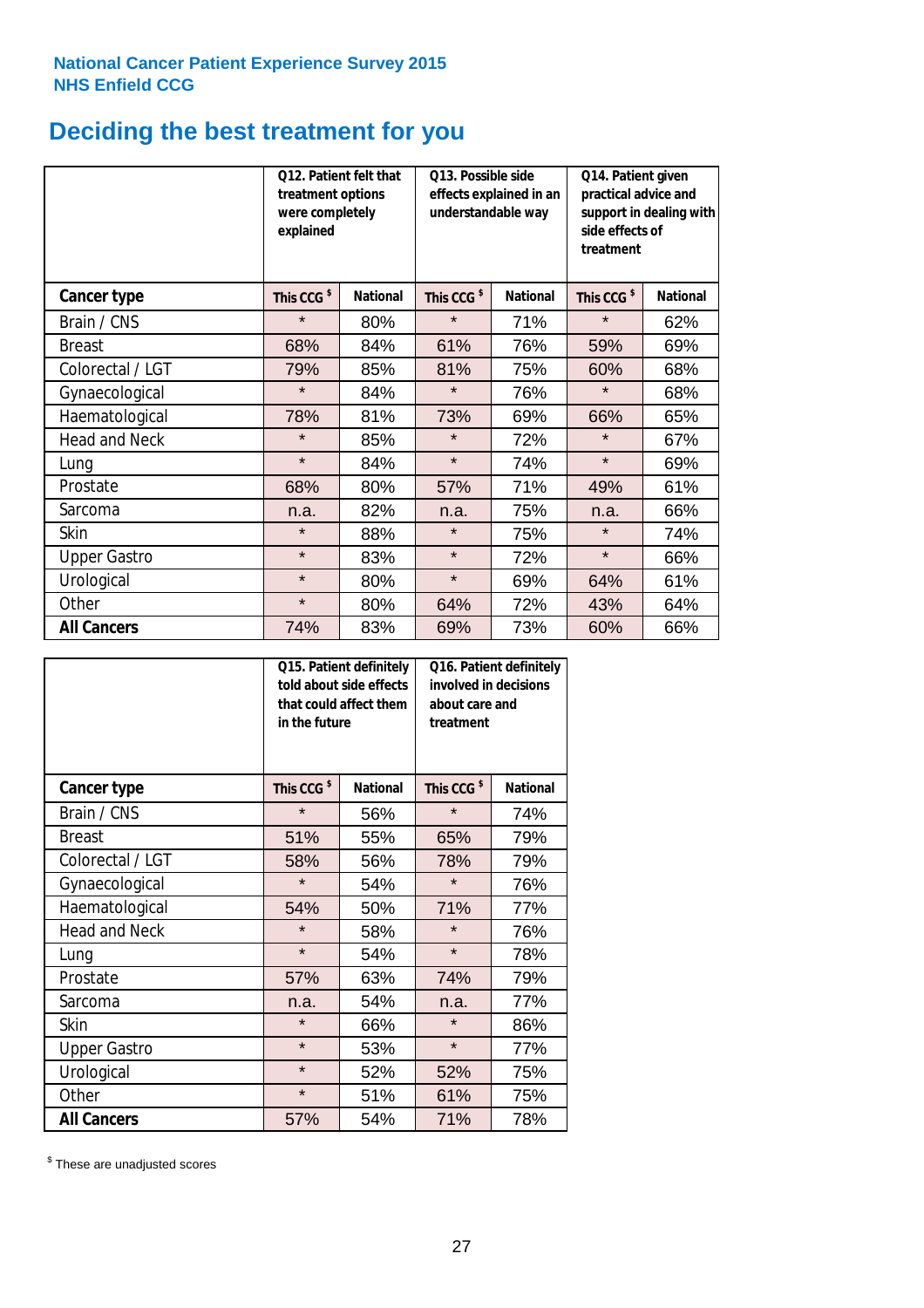# **Clinical Nurse Specialist**

|                      | would support them<br>through their<br>treatment | Q17. Patient given the<br>name of the CNS who | Q18. Patient found it<br>easy to contact their<br><b>CNS</b> |                 | <b>Q19. Get</b><br>understandable<br>answers to important<br>questions all or most<br>of the time |                 |  |
|----------------------|--------------------------------------------------|-----------------------------------------------|--------------------------------------------------------------|-----------------|---------------------------------------------------------------------------------------------------|-----------------|--|
| <b>Cancer type</b>   | This CCG <sup>\$</sup>                           | <b>National</b>                               | This CCG <sup>\$</sup>                                       | <b>National</b> | This CCG <sup>\$</sup>                                                                            | <b>National</b> |  |
| Brain / CNS          | $\star$                                          | 95%                                           | $\star$                                                      | 84%             | $\star$                                                                                           | 85%             |  |
| <b>Breast</b>        | 96%                                              | 94%                                           | 84%                                                          | 85%             | 85%                                                                                               | 88%             |  |
| Colorectal / LGT     | 95%                                              | 91%                                           | 87%                                                          | 88%             | 82%                                                                                               | 90%             |  |
| Gynaecological       | $\star$                                          | 93%                                           | $\star$                                                      | 86%             | $\star$                                                                                           | 87%             |  |
| Haematological       | 87%                                              | 89%                                           | 90%                                                          | 89%             | 85%                                                                                               | 90%             |  |
| <b>Head and Neck</b> | $\star$                                          | 88%                                           | $\star$                                                      | 86%             | $\star$                                                                                           | 88%             |  |
| Lung                 | $\star$                                          | 93%                                           | $\star$                                                      | 89%             | $\star$                                                                                           | 89%             |  |
| Prostate             | 94%                                              | 89%                                           | 86%                                                          | 83%             | 89%                                                                                               | 88%             |  |
| Sarcoma              | n.a.                                             | 87%                                           | n.a.                                                         | 86%             | n.a.                                                                                              | 88%             |  |
| Skin                 | $\star$                                          | 88%                                           | $\star$                                                      | 90%             | $\star$                                                                                           | 92%             |  |
| <b>Upper Gastro</b>  | $\star$                                          | 92%                                           | $\star$                                                      | 87%             | $\star$                                                                                           | 88%             |  |
| Urological           | $\star$                                          | 80%                                           | $\star$                                                      | 85%             | $\star$                                                                                           | 88%             |  |
| Other                | 78%                                              | 86%                                           | $\star$                                                      | 86%             | $\star$                                                                                           | 87%             |  |
| <b>All Cancers</b>   | 91%                                              | 90%                                           | 87%                                                          | 87%             | 85%                                                                                               | 88%             |  |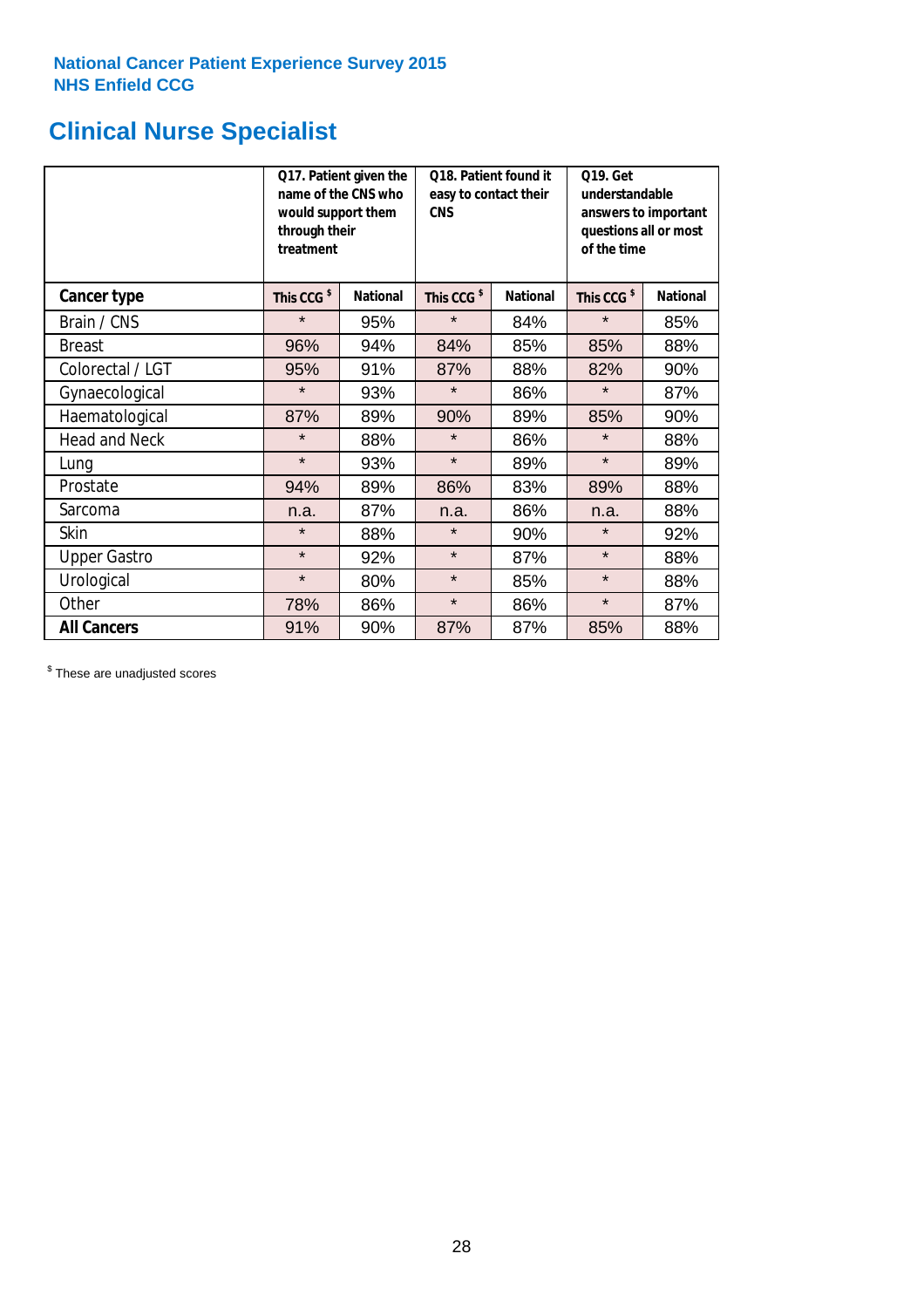# **Support for people with cancer**

|                      |                        | Q20. Hospital staff<br>Q21. Hospital staff<br>gave information<br>gave information<br>about support groups<br>about impact cancer<br>could have on day to<br>day activities |                        |                 | Q22. Hospital staff<br>gave information on<br>getting financial help |                 | Q23. Hospital staff told<br>patient they could get<br>free prescriptions |                 |
|----------------------|------------------------|-----------------------------------------------------------------------------------------------------------------------------------------------------------------------------|------------------------|-----------------|----------------------------------------------------------------------|-----------------|--------------------------------------------------------------------------|-----------------|
| Cancer type          | This CCG <sup>\$</sup> | <b>National</b>                                                                                                                                                             | This CCG <sup>\$</sup> | <b>National</b> | This CCG <sup>\$</sup>                                               | <b>National</b> | This CCG <sup>\$</sup>                                                   | <b>National</b> |
| Brain / CNS          | $\star$                | 85%                                                                                                                                                                         | $\star$                | 80%             | $\star$                                                              | 72%             | $\star$                                                                  | 79%             |
| <b>Breast</b>        | 93%                    | 88%                                                                                                                                                                         | 77%                    | 85%             | 56%                                                                  | 60%             | 65%                                                                      | 80%             |
| Colorectal / LGT     | 71%                    | 82%                                                                                                                                                                         | 75%                    | 82%             | $\star$                                                              | 52%             | $\star$                                                                  | 83%             |
| Gynaecological       | $\star$                | 83%                                                                                                                                                                         | $\star$                | 81%             | $\star$                                                              | 58%             | $\star$                                                                  | 76%             |
| Haematological       | 93%                    | 82%                                                                                                                                                                         | 86%                    | 82%             | 49%                                                                  | 56%             | 90%                                                                      | 86%             |
| <b>Head and Neck</b> | $\star$                | 83%                                                                                                                                                                         | $\star$                | 80%             | $\star$                                                              | 55%             | $\star$                                                                  | 80%             |
| Lung                 | $\star$                | 82%                                                                                                                                                                         | $\star$                | 80%             | $\star$                                                              | 68%             | $\star$                                                                  | 85%             |
| Prostate             | 83%                    | 85%                                                                                                                                                                         | 77%                    | 81%             | 38%                                                                  | 41%             | $\star$                                                                  | 76%             |
| Sarcoma              | n.a.                   | 82%                                                                                                                                                                         | n.a.                   | 80%             | n.a.                                                                 | 57%             | n.a.                                                                     | 75%             |
| Skin                 | $\star$                | 85%                                                                                                                                                                         | n.a.                   | 85%             | $\star$                                                              | 51%             | n.a.                                                                     | 65%             |
| <b>Upper Gastro</b>  | $\star$                | 82%                                                                                                                                                                         | $\star$                | 78%             | $\star$                                                              | 57%             | $\star$                                                                  | 83%             |
| Urological           | $\star$                | 71%                                                                                                                                                                         | $\star$                | 70%             | $\star$                                                              | 33%             | $\star$                                                                  | 69%             |
| Other                | $\star$                | 80%                                                                                                                                                                         | $\star$                | 77%             | $\star$                                                              | 53%             | $\star$                                                                  | 79%             |
| <b>All Cancers</b>   | 84%                    | 83%                                                                                                                                                                         | 78%                    | 81%             | 47%                                                                  | 55%             | 73%                                                                      | 80%             |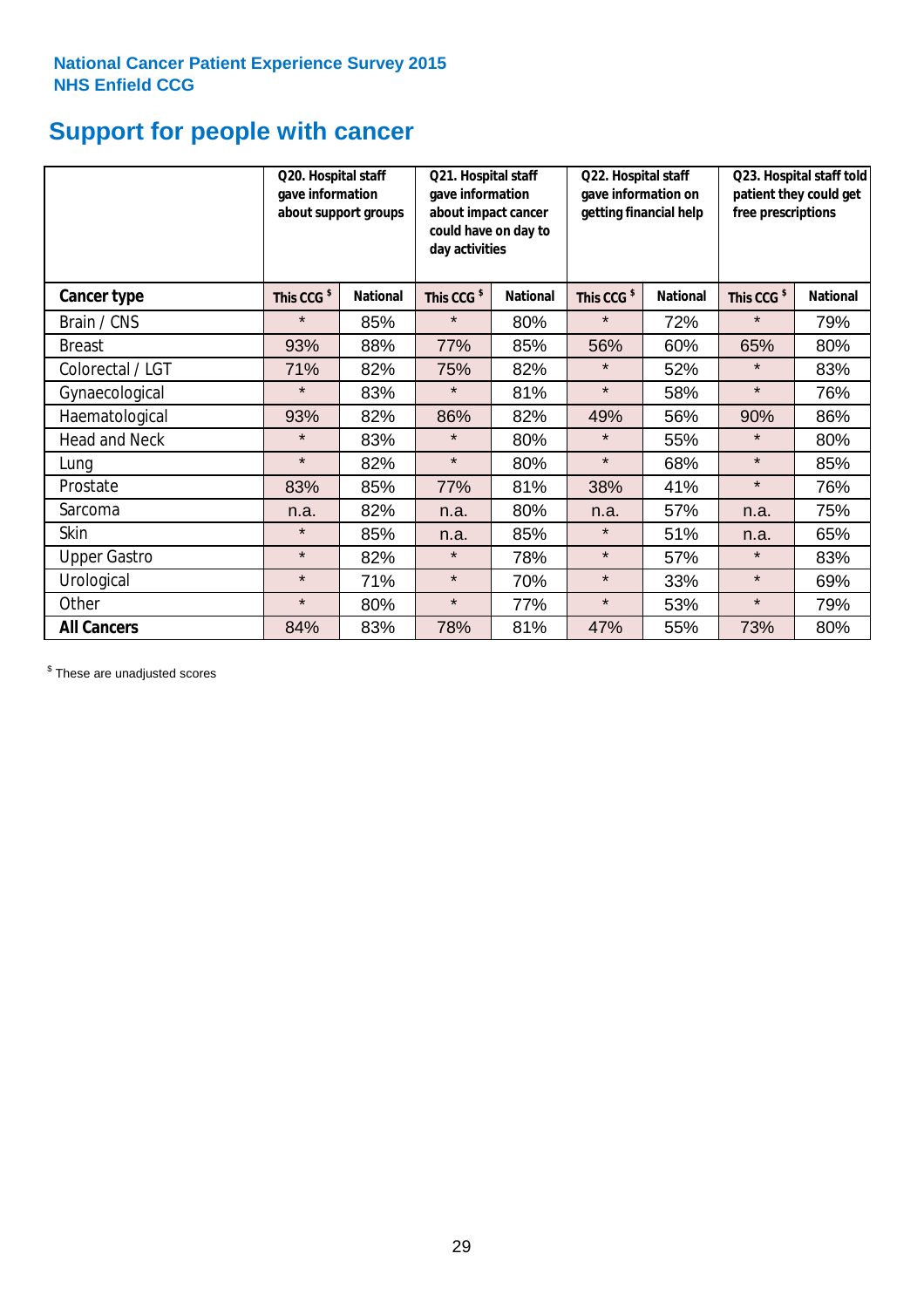# **Operations**

|                      | Q26. Staff explained<br>how operation had<br>gone in<br>understandable way |                 |  |  |
|----------------------|----------------------------------------------------------------------------|-----------------|--|--|
| <b>Cancer type</b>   | This CCG <sup>\$</sup>                                                     | <b>National</b> |  |  |
| Brain / CNS          | $\star$                                                                    | 75%             |  |  |
| <b>Breast</b>        | 66%                                                                        | 77%             |  |  |
| Colorectal / LGT     | 66%                                                                        | 81%             |  |  |
| Gynaecological       | $\star$                                                                    | 79%             |  |  |
| Haematological       | $\star$                                                                    | 75%             |  |  |
| <b>Head and Neck</b> | $\star$                                                                    | 77%             |  |  |
| Lung                 | $\star$                                                                    | 76%             |  |  |
| Prostate             | $\star$                                                                    | 76%             |  |  |
| Sarcoma              | n.a.                                                                       | 80%             |  |  |
| Skin                 | $\star$                                                                    | 84%             |  |  |
| <b>Upper Gastro</b>  | $\star$                                                                    | 81%             |  |  |
| Urological           | $\star$                                                                    | 74%             |  |  |
| Other                | $\star$<br>78%                                                             |                 |  |  |
| <b>All Cancers</b>   | 74%                                                                        | 78%             |  |  |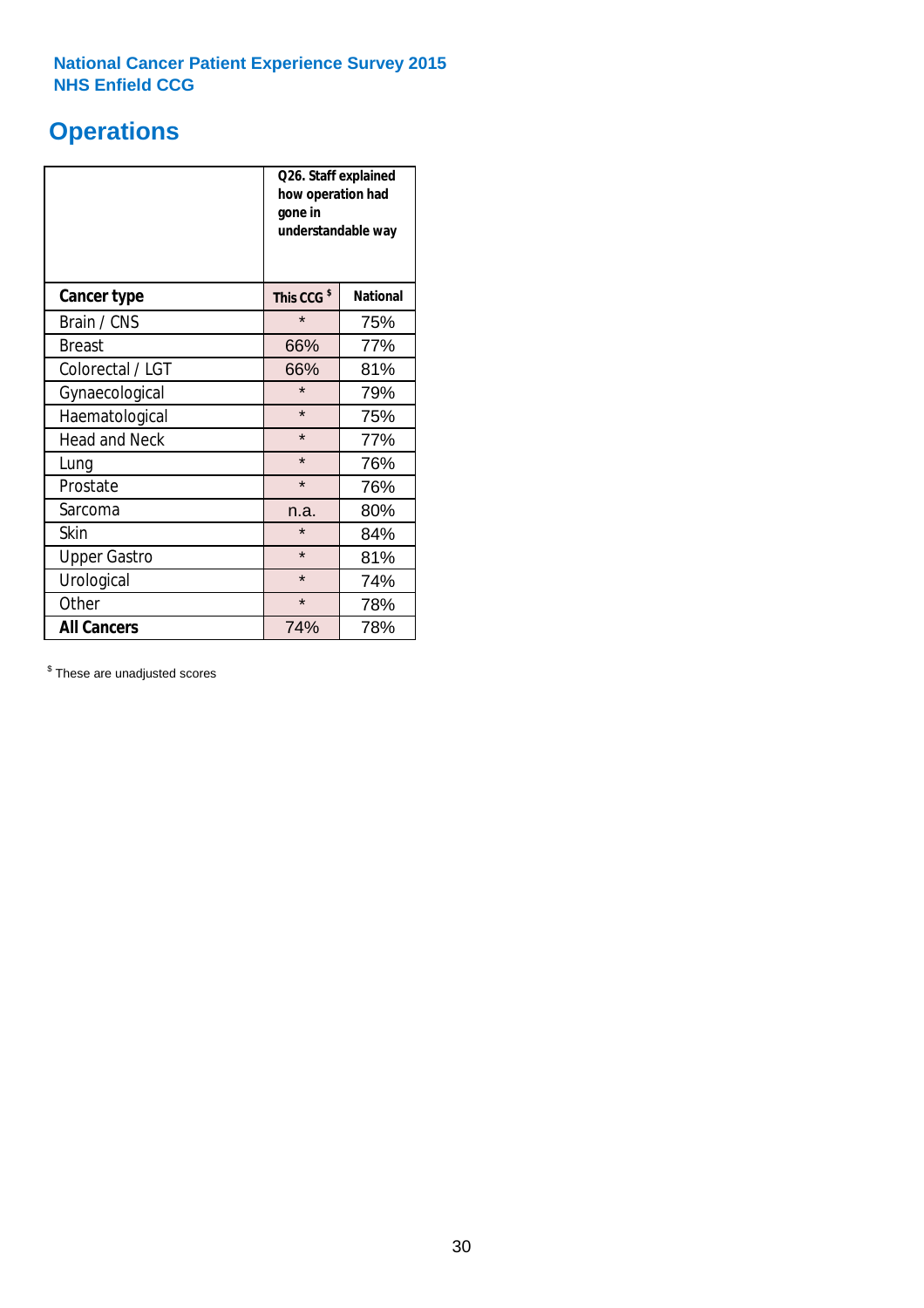# **Hospital care as an inpatient (Part 1 of 2)**

|                      | or nurses did not talk<br>they were not there | Q28. Groups of doctors<br>in front of patient as if | Q29. Patient had<br>confidence and trust in<br>all doctors treating<br>them |                 | Q30. Patient's family<br>or someone close<br>definitely had<br>opportunity to talk to<br>doctor |                 | Q31. Patient had<br>confidence and trust in<br>all ward nurses |                 |
|----------------------|-----------------------------------------------|-----------------------------------------------------|-----------------------------------------------------------------------------|-----------------|-------------------------------------------------------------------------------------------------|-----------------|----------------------------------------------------------------|-----------------|
| Cancer type          | This CCG <sup>\$</sup>                        | <b>National</b>                                     | This CCG <sup>\$</sup>                                                      | <b>National</b> | This CCG <sup>\$</sup>                                                                          | <b>National</b> | This CCG <sup>\$</sup>                                         | <b>National</b> |
| Brain / CNS          | $\star$                                       | 68%                                                 | $\star$                                                                     | 78%             | $\star$                                                                                         | 65%             | $\star$                                                        | 67%             |
| <b>Breast</b>        | 84%                                           | 89%                                                 | 75%                                                                         | 86%             | 70%                                                                                             | 73%             | 66%                                                            | 74%             |
| Colorectal / LGT     | 77%                                           | 75%                                                 | 74%                                                                         | 85%             | 64%                                                                                             | 72%             | 58%                                                            | 68%             |
| Gynaecological       | $\star$                                       | 84%                                                 | $\star$                                                                     | 86%             | $\star$                                                                                         | 71%             | $\star$                                                        | 69%             |
| Haematological       | 77%                                           | 80%                                                 | 81%                                                                         | 81%             | 79%                                                                                             | 75%             | 65%                                                            | 73%             |
| <b>Head and Neck</b> | $\star$                                       | 79%                                                 | $\star$                                                                     | 85%             | $\star$                                                                                         | 73%             | $\star$                                                        | 72%             |
| Lung                 | $\star$                                       | 75%                                                 | $\star$                                                                     | 82%             | $\star$                                                                                         | 71%             | $\star$                                                        | 73%             |
| Prostate             | $\star$                                       | 84%                                                 | $\star$                                                                     | 87%             | $\star$                                                                                         | 72%             | $\star$                                                        | 75%             |
| Sarcoma              | n.a.                                          | 82%                                                 | n.a.                                                                        | 85%             | n.a.                                                                                            | 75%             | n.a.                                                           | 70%             |
| Skin                 | $\star$                                       | 85%                                                 | $\star$                                                                     | 90%             | $\star$                                                                                         | 79%             | $\star$                                                        | 84%             |
| <b>Upper Gastro</b>  | $\star$                                       | 75%                                                 | $\star$                                                                     | 83%             | $\star$                                                                                         | 72%             | $\star$                                                        | 70%             |
| Urological           | $\star$                                       | 80%                                                 | $\star$                                                                     | 84%             | $\star$                                                                                         | 67%             | $\star$                                                        | 75%             |
| Other                | $\star$                                       | 79%                                                 | $\star$                                                                     | 79%             | $\star$                                                                                         | 70%             | $\star$                                                        | 69%             |
| <b>All Cancers</b>   | 76%                                           | 81%                                                 | 79%                                                                         | 84%             | 76%                                                                                             | 72%             | 65%                                                            | 72%             |

|                      | on duty                | Q32. Always / nearly<br>always enough nurses |                        | Q33. All staff asked<br>patient what name<br>they preferred to be<br>called by |                        | Q34. Always given<br>enough privacy when<br>discussing condition or<br>treatment |                        | Q35. Patient was able<br>to discuss worries or<br>fears with staff during<br>visit |  |
|----------------------|------------------------|----------------------------------------------|------------------------|--------------------------------------------------------------------------------|------------------------|----------------------------------------------------------------------------------|------------------------|------------------------------------------------------------------------------------|--|
| Cancer type          | This CCG <sup>\$</sup> | <b>National</b>                              | This CCG <sup>\$</sup> | <b>National</b>                                                                | This CCG <sup>\$</sup> | <b>National</b>                                                                  | This CCG <sup>\$</sup> | <b>National</b>                                                                    |  |
| Brain / CNS          | $\star$                | 64%                                          | $\star$                | 69%                                                                            | $\star$                | 80%                                                                              | $\star$                | 44%                                                                                |  |
| <b>Breast</b>        | 58%                    | 69%                                          | 44%                    | 60%                                                                            | 78%                    | 86%                                                                              | 49%                    | 53%                                                                                |  |
| Colorectal / LGT     | 47%                    | 61%                                          | 45%                    | 70%                                                                            | 77%                    | 84%                                                                              | 38%                    | 54%                                                                                |  |
| Gynaecological       | $\star$                | 65%                                          | $\star$                | 63%                                                                            | $\star$                | 82%                                                                              | $\star$                | 50%                                                                                |  |
| Haematological       | 62%                    | 63%                                          | 62%                    | 67%                                                                            | 81%                    | 86%                                                                              | 57%                    | 55%                                                                                |  |
| <b>Head and Neck</b> | $\star$                | 67%                                          | $\star$                | 66%                                                                            | $\star$                | 85%                                                                              | $\star$                | 50%                                                                                |  |
| Lung                 | $\star$                | 68%                                          | $\star$                | 71%                                                                            | $\star$                | 84%                                                                              | $\star$                | 49%                                                                                |  |
| Prostate             | $\star$                | 71%                                          | $\star$                | 67%                                                                            | $\star$                | 87%                                                                              | $\star$                | 52%                                                                                |  |
| Sarcoma              | n.a.                   | 68%                                          | n.a.                   | 71%                                                                            | n.a.                   | 87%                                                                              | n.a.                   | 52%                                                                                |  |
| Skin                 | $\star$                | 81%                                          | $\star$                | 67%                                                                            | $\star$                | 89%                                                                              | $\star$                | 61%                                                                                |  |
| <b>Upper Gastro</b>  | $\star$                | 62%                                          | $\star$                | 75%                                                                            | $\star$                | 83%                                                                              | $\star$                | 53%                                                                                |  |
| Urological           | $\star$                | 68%                                          | $\star$                | 71%                                                                            | $\star$                | 84%                                                                              | $\star$                | 46%                                                                                |  |
| Other                | $\star$                | 62%                                          | $\star$                | 66%                                                                            | $\star$                | 82%                                                                              | $\star$                | 48%                                                                                |  |
| <b>All Cancers</b>   | 64%                    | 66%                                          | 55%                    | 67%                                                                            | 84%                    | 85%                                                                              | 50%                    | 52%                                                                                |  |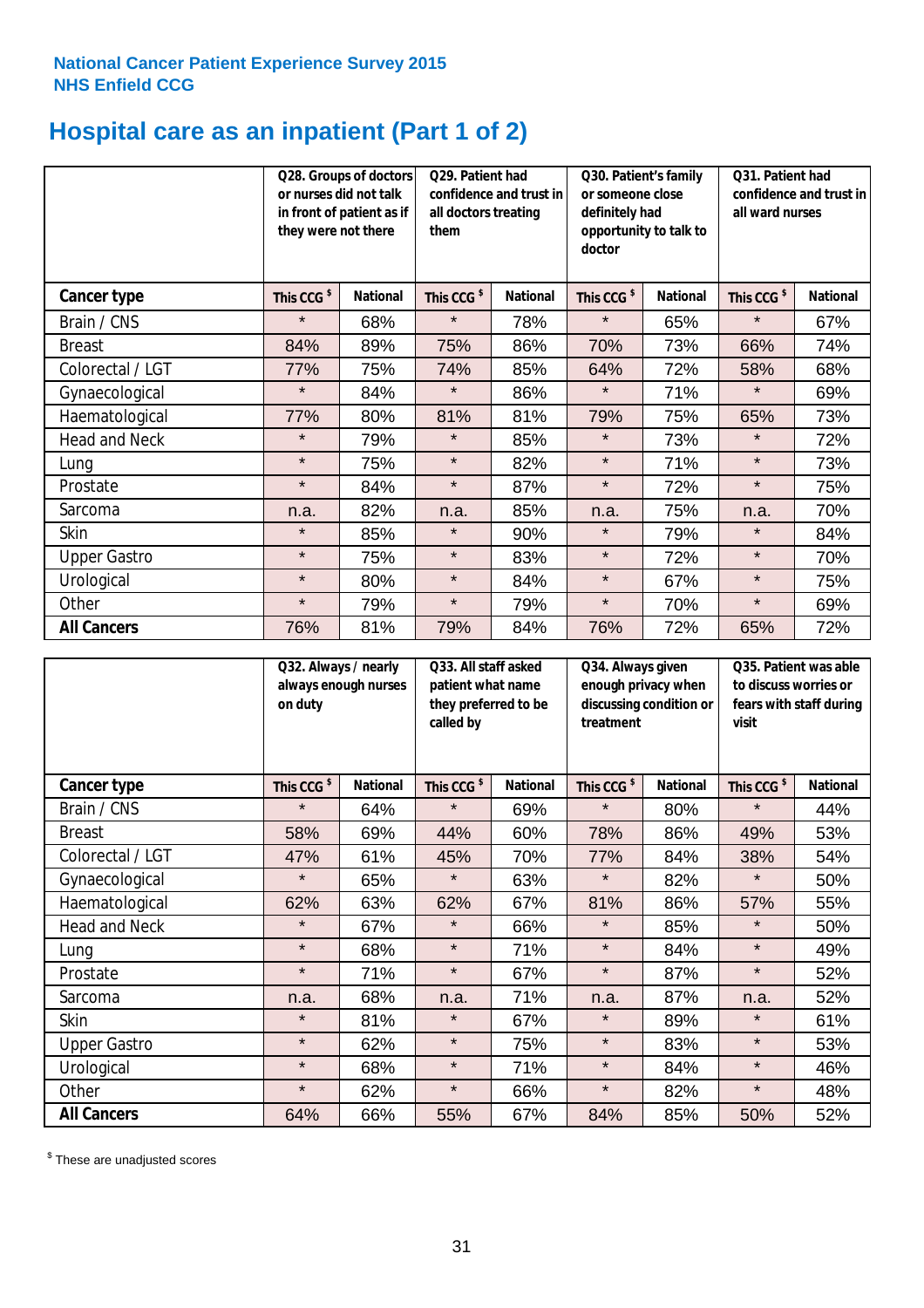# **Hospital care as an inpatient (Part 2 of 2)**

|                      | Q36. Hospital staff<br>definitely did<br>everything to help<br>control pain |                 | Q37. Always treated<br>with respect and<br>dignity by staff |                 | Q38. Given clear<br>written information<br>about what should /<br>should not do post<br>discharge |                 | Q39. Staff told patient<br>who to contact if<br>worried post discharge |                 |
|----------------------|-----------------------------------------------------------------------------|-----------------|-------------------------------------------------------------|-----------------|---------------------------------------------------------------------------------------------------|-----------------|------------------------------------------------------------------------|-----------------|
| Cancer type          | This CCG <sup>\$</sup>                                                      | <b>National</b> | This CCG <sup>\$</sup>                                      | <b>National</b> | This CCG <sup>\$</sup>                                                                            | <b>National</b> | This CCG <sup>\$</sup>                                                 | <b>National</b> |
| Brain / CNS          | $\star$                                                                     | 82%             | $\star$                                                     | 84%             | $\star$                                                                                           | 79%             | $\star$                                                                | 91%             |
| <b>Breast</b>        | 82%                                                                         | 86%             | 81%                                                         | 88%             | 97%                                                                                               | 90%             | 95%                                                                    | 95%             |
| Colorectal / LGT     | 65%                                                                         | 84%             | 80%                                                         | 86%             | 84%                                                                                               | 83%             | 86%                                                                    | 94%             |
| Gynaecological       | $\star$                                                                     | 83%             | $\star$                                                     | 85%             | $\star$                                                                                           | 86%             | $\star$                                                                | 93%             |
| Haematological       | 78%                                                                         | 84%             | 81%                                                         | 89%             | 87%                                                                                               | 79%             | 88%                                                                    | 95%             |
| <b>Head and Neck</b> | $\star$                                                                     | 84%             | $\star$                                                     | 88%             | $\star$                                                                                           | 86%             | $\star$                                                                | 92%             |
| Lung                 | $\star$                                                                     | 83%             | $\star$                                                     | 87%             | $\star$                                                                                           | 81%             | $\star$                                                                | 92%             |
| Prostate             | $\star$                                                                     | 85%             | $\star$                                                     | 91%             | $\star$                                                                                           | 87%             | $\star$                                                                | 94%             |
| Sarcoma              | n.a.                                                                        | 86%             | n.a.                                                        | 91%             | n.a.                                                                                              | 83%             | n.a.                                                                   | 94%             |
| Skin                 | $\star$                                                                     | 88%             | $\star$                                                     | 93%             | $\star$                                                                                           | 91%             | $\star$                                                                | 97%             |
| <b>Upper Gastro</b>  | $\star$                                                                     | 83%             | $\star$                                                     | 86%             | $\star$                                                                                           | 79%             | $\star$                                                                | 93%             |
| Urological           | $\star$                                                                     | 80%             | $\star$                                                     | 88%             | $\star$                                                                                           | 83%             | $\star$                                                                | 90%             |
| Other                | $\star$                                                                     | 82%             | $\star$                                                     | 85%             | $\star$                                                                                           | 80%             | $\star$                                                                | 92%             |
| <b>All Cancers</b>   | 78%                                                                         | 84%             | 84%                                                         | 87%             | 89%                                                                                               | 84%             | 92%                                                                    | 94%             |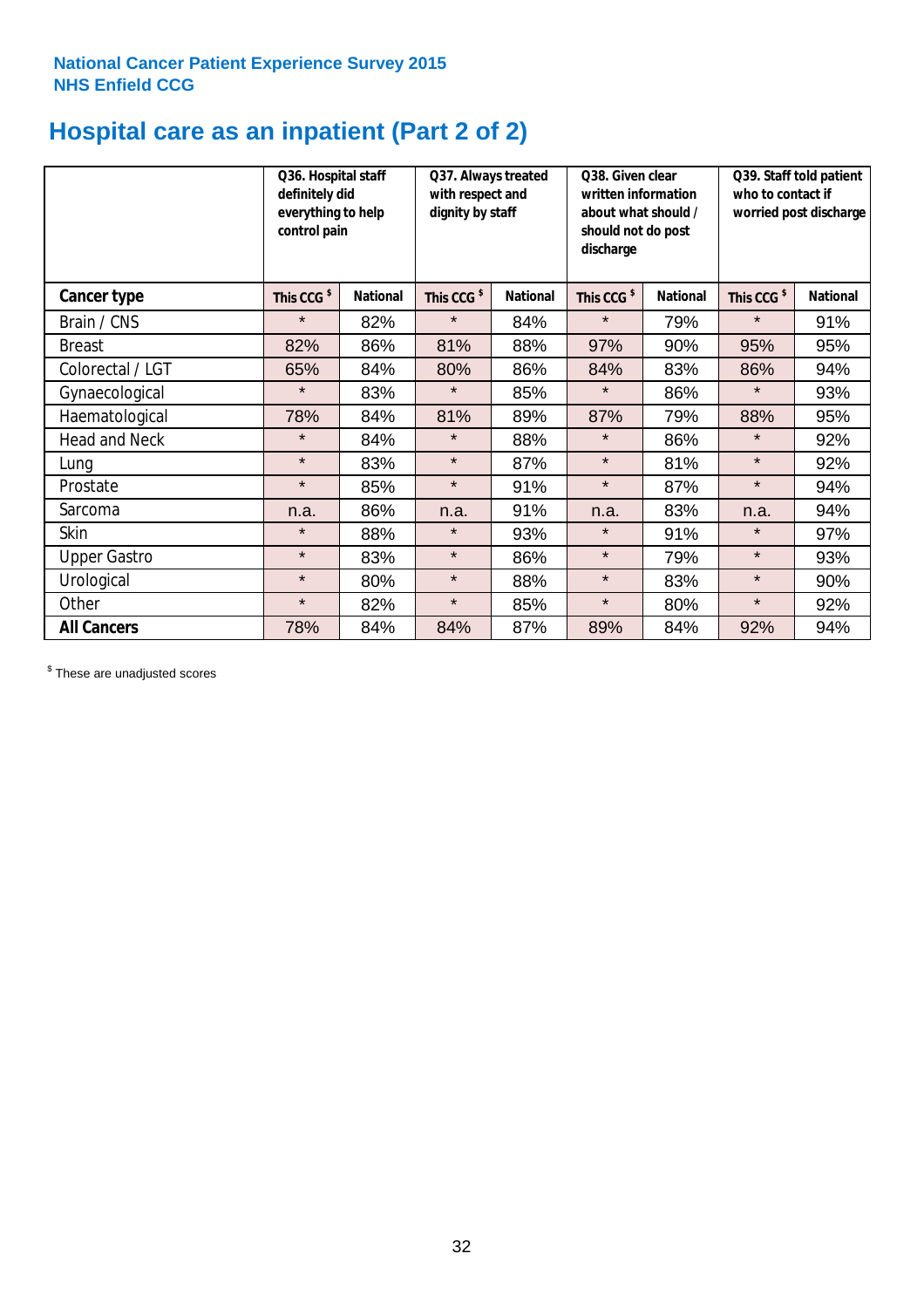# **Hospital care as a day patient / outpatient**

|                      | to discuss worries or<br>visit | Q41. Patient was able<br>fears with staff during | Q42. Doctor had the<br>right notes and other<br>documentation with<br>them |                 | Q44. Beforehand<br>patient had all<br>information needed<br>about radiotherapy<br>treatment |                 | Q45. Patient given<br>understandable<br>information about<br>whether radiotherapy<br>was working |                 |
|----------------------|--------------------------------|--------------------------------------------------|----------------------------------------------------------------------------|-----------------|---------------------------------------------------------------------------------------------|-----------------|--------------------------------------------------------------------------------------------------|-----------------|
| <b>Cancer type</b>   | This CCG <sup>\$</sup>         | <b>National</b>                                  | This CCG <sup>\$</sup>                                                     | <b>National</b> | This CCG <sup>\$</sup>                                                                      | <b>National</b> | This CCG <sup>\$</sup>                                                                           | <b>National</b> |
| Brain / CNS          | $\star$                        | 65%                                              | $\star$                                                                    | 94%             | $\star$                                                                                     | 85%             | $\star$                                                                                          | 52%             |
| <b>Breast</b>        | 49%                            | 70%                                              | 89%                                                                        | 95%             | 74%                                                                                         | 87%             | 50%                                                                                              | 60%             |
| Colorectal / LGT     | 60%                            | 73%                                              | 97%                                                                        | 95%             | $\star$                                                                                     | 85%             | $\star$                                                                                          | 55%             |
| Gynaecological       | $\star$                        | 70%                                              | $\star$                                                                    | 96%             | $\star$                                                                                     | 85%             | $\star$                                                                                          | 64%             |
| Haematological       | 67%                            | 74%                                              | 97%                                                                        | 97%             | $\star$                                                                                     | 82%             | $\star$                                                                                          | 64%             |
| <b>Head and Neck</b> | $\star$                        | 69%                                              | $\star$                                                                    | 95%             | $\star$                                                                                     | 86%             | $\star$                                                                                          | 60%             |
| Lung                 | $\star$                        | 69%                                              | $\star$                                                                    | 96%             | $\star$                                                                                     | 86%             | $\star$                                                                                          | 59%             |
| Prostate             | 71%                            | 69%                                              | 98%                                                                        | 95%             | $\star$                                                                                     | 88%             | $\star$                                                                                          | 61%             |
| Sarcoma              | n.a.                           | 68%                                              | n.a.                                                                       | 97%             | n.a.                                                                                        | 88%             | n.a.                                                                                             | 63%             |
| Skin                 | $\star$                        | 73%                                              | $\star$                                                                    | 96%             | $\star$                                                                                     | 81%             | $\star$                                                                                          | 63%             |
| <b>Upper Gastro</b>  | $\star$                        | 68%                                              | $\star$                                                                    | 95%             | $\star$                                                                                     | 85%             | $\star$                                                                                          | 57%             |
| Urological           | $\star$                        | 65%                                              | $\star$                                                                    | 95%             | $\star$                                                                                     | 81%             | $\star$                                                                                          | 53%             |
| Other                | $\star$                        | 67%                                              | 90%                                                                        | 95%             | $\star$                                                                                     | 83%             | $\star$                                                                                          | 59%             |
| <b>All Cancers</b>   | 62%                            | 70%                                              | 93%                                                                        | 96%             | 81%                                                                                         | 86%             | 56%                                                                                              | 60%             |

|                      | O47. Beforehand<br>patient had all<br>information needed<br>about chemotherapy<br>treatment |                 | Q48. Patient given<br>understandable<br>information about<br>whether<br>chemotherapy was<br>working |                 |  |
|----------------------|---------------------------------------------------------------------------------------------|-----------------|-----------------------------------------------------------------------------------------------------|-----------------|--|
| <b>Cancer type</b>   | This CCG <sup>\$</sup>                                                                      | <b>National</b> | This CCG <sup>\$</sup>                                                                              | <b>National</b> |  |
| Brain / CNS          | $\star$                                                                                     | 82%             | $\star$                                                                                             | 57%             |  |
| <b>Breast</b>        | 70%                                                                                         | 83%             | 46%                                                                                                 | 62%             |  |
| Colorectal / LGT     | 91%                                                                                         | 86%             | $\star$                                                                                             | 65%             |  |
| Gynaecological       | $\star$                                                                                     | 86%             | $\star$                                                                                             | 68%             |  |
| Haematological       | 79%                                                                                         | 85%             |                                                                                                     | 75%             |  |
| <b>Head and Neck</b> | $\star$                                                                                     | 80%             | $\star$                                                                                             | 52%             |  |
| Lung                 | $\star$                                                                                     | 85%             | $\star$                                                                                             | 68%             |  |
| Prostate             | $\star$                                                                                     | 83%             | $\star$                                                                                             | 69%             |  |
| Sarcoma              | n.a.                                                                                        | 82%             | n.a.                                                                                                | 70%             |  |
| Skin                 | n.a.                                                                                        | 92%             | n.a.                                                                                                | 80%             |  |
| <b>Upper Gastro</b>  | $\star$                                                                                     | 83%             | $\star$                                                                                             | 64%             |  |
| Urological           | $\star$                                                                                     | 83%             |                                                                                                     | 66%             |  |
| Other                | $\star$                                                                                     | 85%             | $\star$                                                                                             | 70%             |  |
| <b>All Cancers</b>   | 83%                                                                                         | 84%             | 60%                                                                                                 | 68%             |  |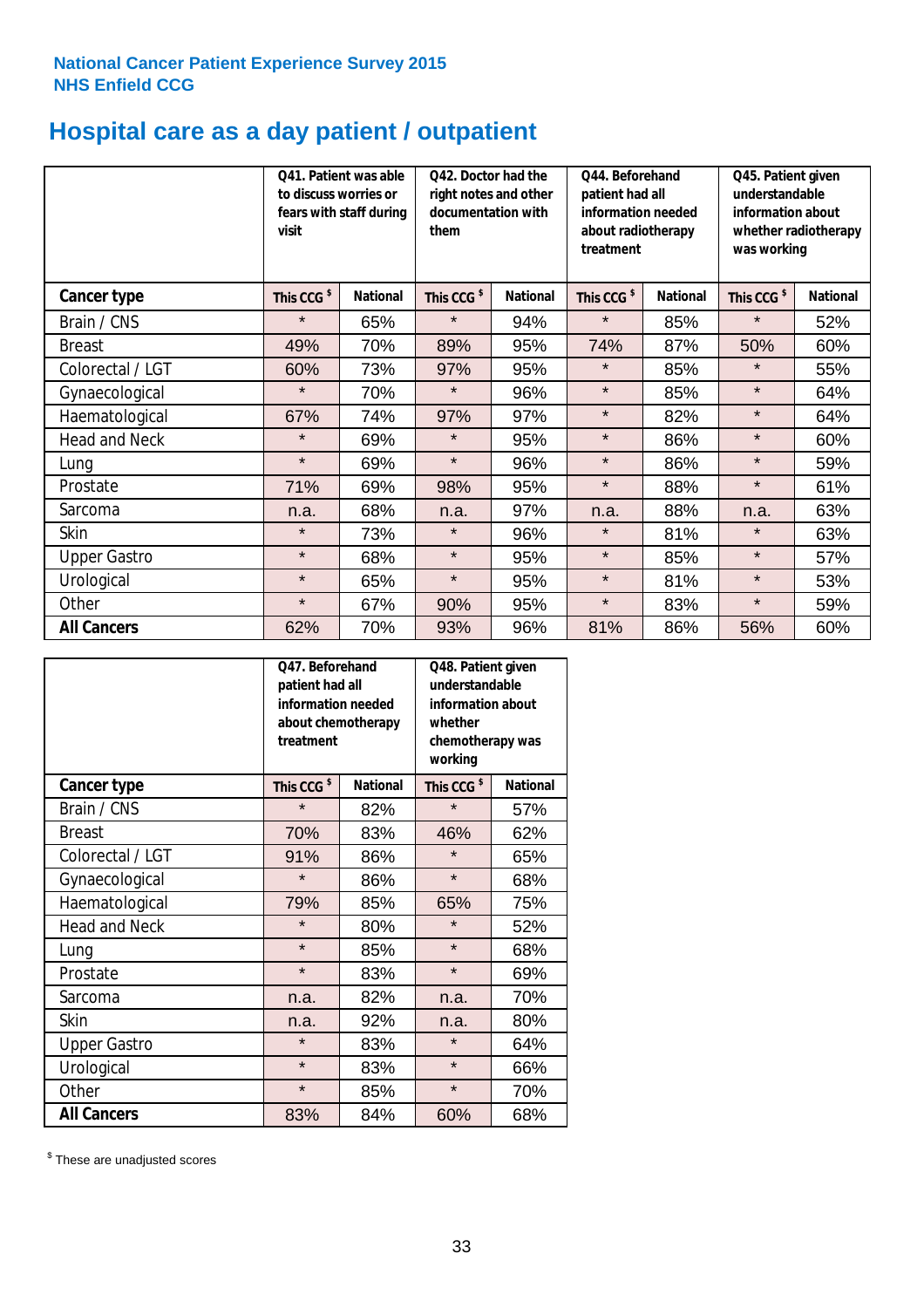# **Home care and support**

|                      | Q49. Hospital staff<br>gave family or | someone close all the<br>information needed to<br>help with care at home | Q50. Patient definitely<br>given enough support<br>from health or social<br>services during<br>treatment |                 | Q51. Patient definitely<br>given enough support<br>from health or social<br>services after<br>treatment |                 |
|----------------------|---------------------------------------|--------------------------------------------------------------------------|----------------------------------------------------------------------------------------------------------|-----------------|---------------------------------------------------------------------------------------------------------|-----------------|
| <b>Cancer type</b>   | This CCG <sup>\$</sup>                | <b>National</b><br>This CCG <sup>\$</sup>                                |                                                                                                          | <b>National</b> | This CCG <sup>\$</sup>                                                                                  | <b>National</b> |
| Brain / CNS          | $\star$                               | 56%                                                                      | $\star$                                                                                                  | 44%             | $\star$                                                                                                 | 44%             |
| <b>Breast</b>        | 40%                                   | 57%                                                                      | 28%                                                                                                      | 54%             | 21%                                                                                                     | 40%             |
| Colorectal / LGT     | 47%                                   | 60%                                                                      | 48%                                                                                                      | 62%             | $\star$                                                                                                 | 52%             |
| Gynaecological       | $\star$                               | 56%                                                                      | $\star$                                                                                                  | 52%             | $\star$                                                                                                 | 42%             |
| Haematological       | 58%                                   | 60%                                                                      | 35%                                                                                                      | 52%             | $\star$                                                                                                 | 43%             |
| <b>Head and Neck</b> | $\star$                               | 59%                                                                      | $\star$                                                                                                  | 53%             | $\star$                                                                                                 | 50%             |
| Lung                 | $\star$                               | 57%                                                                      | $\star$                                                                                                  | 52%             | $\star$                                                                                                 | 42%             |
| Prostate             | 56%                                   | 55%                                                                      | 40%                                                                                                      | 47%             | $\star$                                                                                                 | 43%             |
| Sarcoma              | n.a.                                  | 59%                                                                      | n.a.                                                                                                     | 58%             | n.a.                                                                                                    | 53%             |
| Skin                 | $\star$                               | 67%                                                                      | $\star$                                                                                                  | 58%             | $\star$                                                                                                 | 61%             |
| <b>Upper Gastro</b>  | $\star$                               | 59%                                                                      | $\star$                                                                                                  | 54%             | $\star$                                                                                                 | 45%             |
| Urological           | $\star$                               | 55%                                                                      | $\star$                                                                                                  | 47%             | $\star$                                                                                                 | 44%             |
| Other                | $\star$                               | 54%                                                                      | $\star$                                                                                                  | 55%             | $\star$                                                                                                 | 48%             |
| <b>All Cancers</b>   | 50%                                   | 58%                                                                      | 37%                                                                                                      | 54%             | 27%                                                                                                     | 45%             |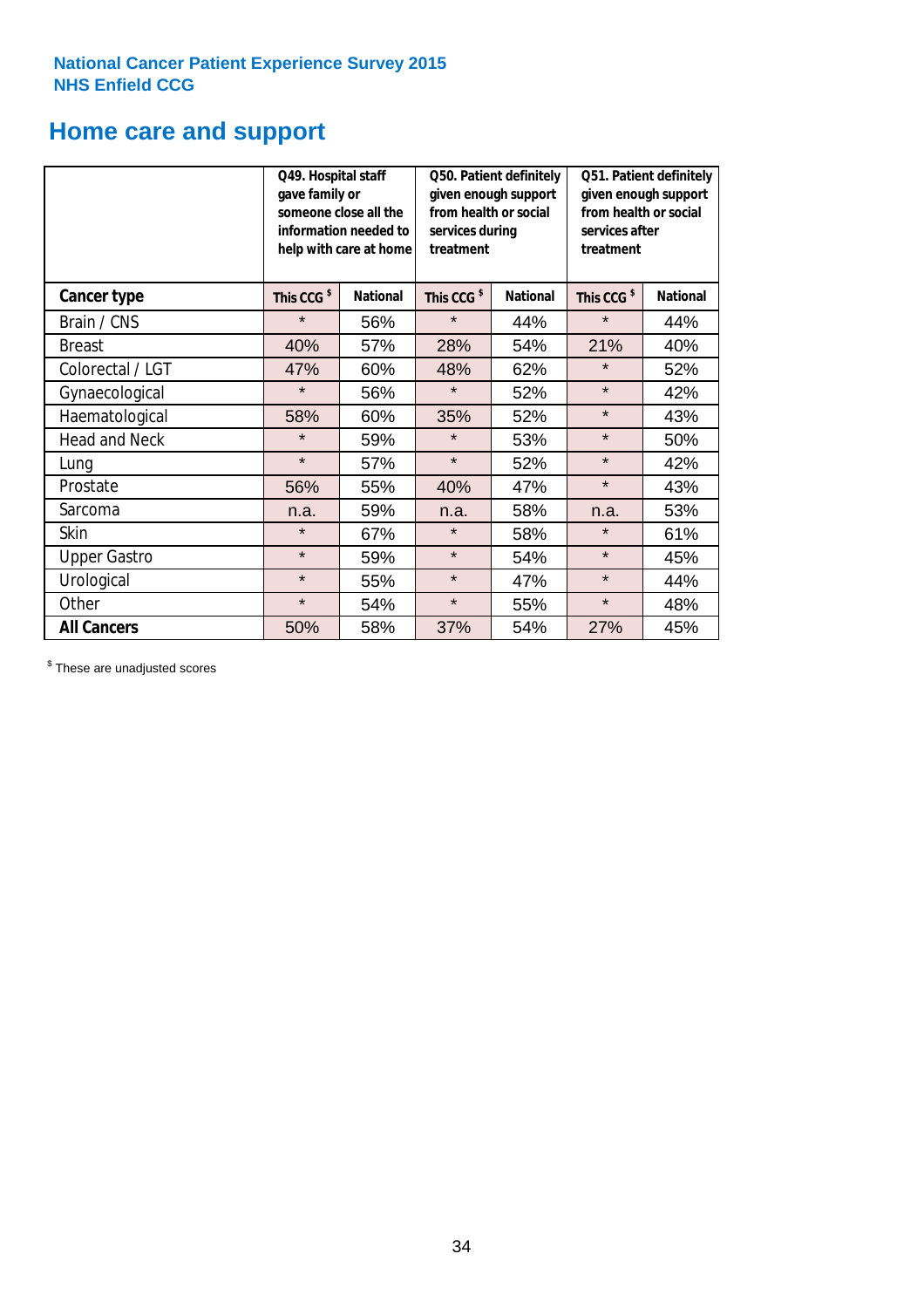# **Care from your general practice**

|                      | information about<br>treatment | Q52. GP given enough<br>patient's condition and | O53. Practice staff<br>definitely did<br>everything they could<br>to support patient |                 |  |
|----------------------|--------------------------------|-------------------------------------------------|--------------------------------------------------------------------------------------|-----------------|--|
| <b>Cancer type</b>   | This CCG <sup>\$</sup>         | <b>National</b>                                 | This CCG <sup>\$</sup>                                                               | <b>National</b> |  |
| Brain / CNS          | $\star$                        | 94%                                             | $\star$                                                                              | 59%             |  |
| <b>Breast</b>        | 87%                            | 96%                                             | 50%                                                                                  | 63%             |  |
| Colorectal / LGT     | 91%                            | 95%                                             | 52%                                                                                  | 63%             |  |
| Gynaecological       | $\star$                        | 95%                                             | $\star$                                                                              | 59%             |  |
| Haematological       | 93%                            | 96%                                             | 46%                                                                                  | 61%             |  |
| <b>Head and Neck</b> | $\star$                        | 93%                                             | $\star$                                                                              | 60%             |  |
| Lung                 | $\star$                        | 95%                                             | $\star$                                                                              | 62%             |  |
| Prostate             | 93%                            | 95%                                             | 58%                                                                                  | 67%             |  |
| Sarcoma              | n.a.                           | 97%                                             | n.a.                                                                                 | 65%             |  |
| Skin                 | $\star$                        | 97%                                             | $\star$                                                                              | 71%             |  |
| <b>Upper Gastro</b>  | $\star$                        | 94%                                             | $\star$                                                                              | 62%             |  |
| Urological           | $\star$                        | 95%                                             | $\star$                                                                              | 64%             |  |
| Other                | 82%                            | 95%                                             | $\star$                                                                              | 61%             |  |
| <b>All Cancers</b>   | 91%                            | 95%                                             | 54%                                                                                  | 63%             |  |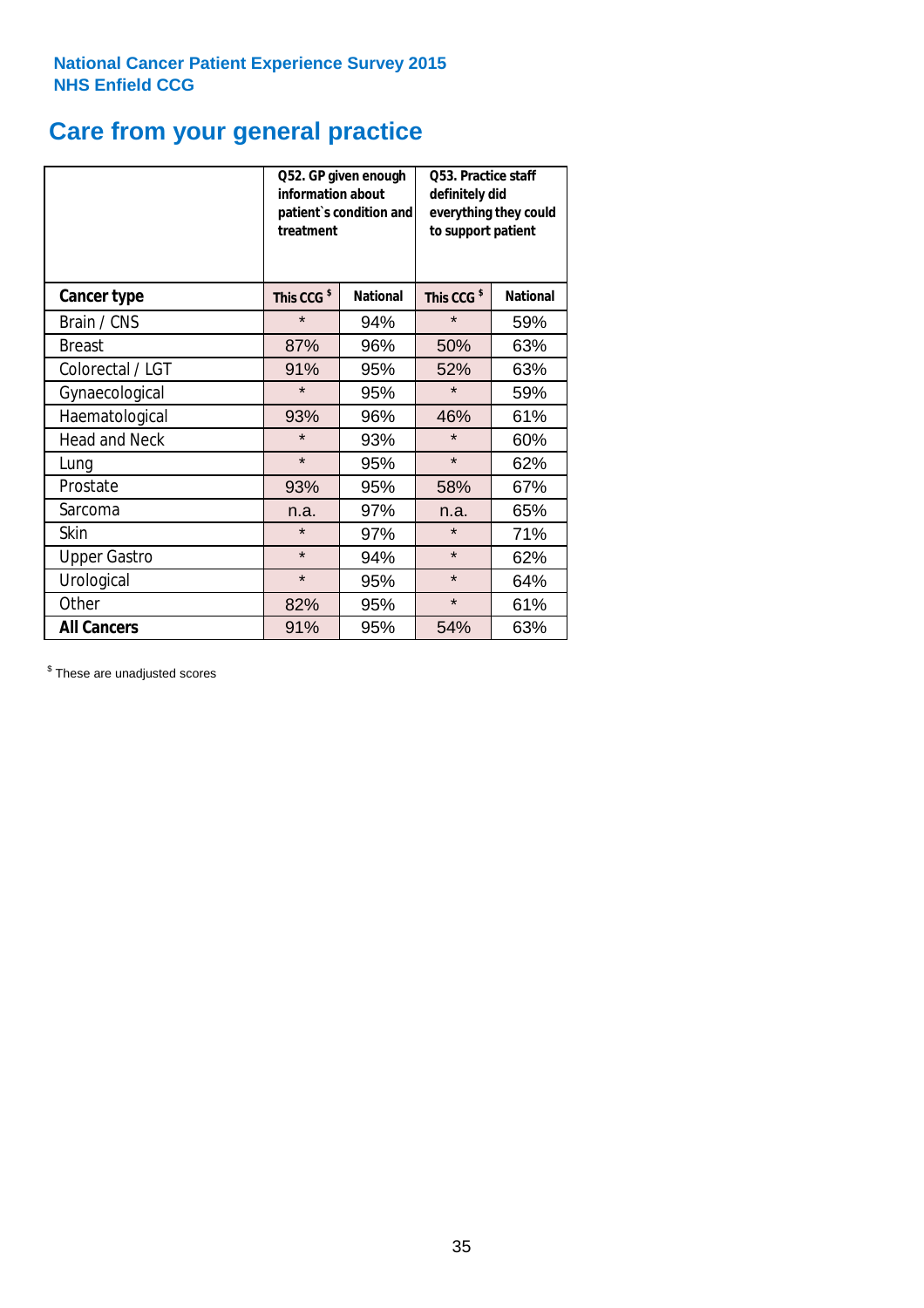# **Your overall NHS care**

|                      | Q54. Hospital and<br>community staff<br>always worked well<br>together |                 | Q55. Patient given a<br>care plan |                 | Q56. Overall the<br>administration of the<br>care was very good /<br>qood |                 | Q57. Length of time for<br>attending clinics and<br>appointments was<br>right |                 |
|----------------------|------------------------------------------------------------------------|-----------------|-----------------------------------|-----------------|---------------------------------------------------------------------------|-----------------|-------------------------------------------------------------------------------|-----------------|
| <b>Cancer type</b>   | This CCG <sup>\$</sup>                                                 | <b>National</b> | This CCG <sup>\$</sup>            | <b>National</b> | This CCG <sup>\$</sup>                                                    | <b>National</b> | This CCG <sup>\$</sup>                                                        | <b>National</b> |
| Brain / CNS          | $\star$                                                                | 45%             | $\star$                           | 29%             | $\star$                                                                   | 84%             | $\star$                                                                       | 60%             |
| <b>Breast</b>        | 46%                                                                    | 60%             | 31%                               | 35%             | 84%                                                                       | 90%             | 35%                                                                           | 64%             |
| Colorectal / LGT     | 59%                                                                    | 60%             | 33%                               | 36%             | 84%                                                                       | 88%             | 63%                                                                           | 68%             |
| Gynaecological       | $\star$                                                                | 58%             | $\star$                           | 29%             | $\star$                                                                   | 89%             | $\star$                                                                       | 66%             |
| Haematological       | 59%                                                                    | 63%             | 33%                               | 33%             | 94%                                                                       | 92%             | 58%                                                                           | 62%             |
| <b>Head and Neck</b> | $\star$                                                                | 58%             | $\star$                           | 34%             | $\star$                                                                   | 89%             | $\star$                                                                       | 65%             |
| Lung                 | $\star$                                                                | 63%             | $\star$                           | 32%             | $\star$                                                                   | 89%             | $\star$                                                                       | 70%             |
| Prostate             | 59%                                                                    | 63%             | 43%                               | 36%             | 87%                                                                       | 87%             | 54%                                                                           | 71%             |
| Sarcoma              | n.a.                                                                   | 60%             | n.a.                              | 31%             | n.a.                                                                      | 90%             | n.a.                                                                          | 63%             |
| Skin                 | $\star$                                                                | 69%             | $\star$                           | 39%             | $\star$                                                                   | 89%             | $\star$                                                                       | 73%             |
| <b>Upper Gastro</b>  | $\star$                                                                | 58%             | $\star$                           | 36%             | $\star$                                                                   | 88%             | $\star$                                                                       | 66%             |
| Urological           | $\star$                                                                | 62%             | $\star$                           | 26%             | 83%                                                                       | 84%             | 70%                                                                           | 73%             |
| Other                | 36%                                                                    | 56%             | $\star$                           | 29%             | 83%                                                                       | 87%             | 65%                                                                           | 61%             |
| <b>All Cancers</b>   | 56%                                                                    | 61%             | 34%                               | 33%             | 88%                                                                       | 89%             | 55%                                                                           | 66%             |

|                      | Q58. Taking part in<br>cancer research | discussed with patient | Q59. Patient's average<br>rating of care scored<br>from very poor to very<br>good |                 |  |
|----------------------|----------------------------------------|------------------------|-----------------------------------------------------------------------------------|-----------------|--|
| <b>Cancer type</b>   | This CCG <sup>\$</sup>                 | <b>National</b>        | This CCG <sup>\$</sup>                                                            | <b>National</b> |  |
| Brain / CNS          | $\star$                                | 32%                    | $\star$                                                                           | 8.5             |  |
| <b>Breast</b>        | 21%                                    | 28%                    | 8.3                                                                               | 8.8             |  |
| Colorectal / LGT     | 26%                                    | 22%                    | 8.3                                                                               | 8.7             |  |
| Gynaecological       | $\star$                                | 27%                    | $\star$                                                                           | 8.7             |  |
| Haematological       | 31%                                    | 36%                    | 8.6                                                                               | 8.8             |  |
| <b>Head and Neck</b> | $\star$                                | 21%                    | $\star$                                                                           | 8.6             |  |
| Lung                 | $\star$                                | 34%                    | $\star$                                                                           | 8.6             |  |
| Prostate             | 35%                                    | 35%                    | 8.3                                                                               | 8.6             |  |
| Sarcoma              | n.a.                                   | 29%                    | n.a.                                                                              | 8.7             |  |
| <b>Skin</b>          | $\star$                                | 17%                    | $\star$                                                                           | 8.9             |  |
| <b>Upper Gastro</b>  | $\star$                                | 30%                    | $\star$                                                                           | 8.6             |  |
| Urological           | 14%                                    | 14%                    | 8.5                                                                               | 8.5             |  |
| Other                | 13%                                    | 31%                    | 8.2                                                                               | 8.6             |  |
| <b>All Cancers</b>   | 26%                                    | 28%                    | 8.4                                                                               | 8.7             |  |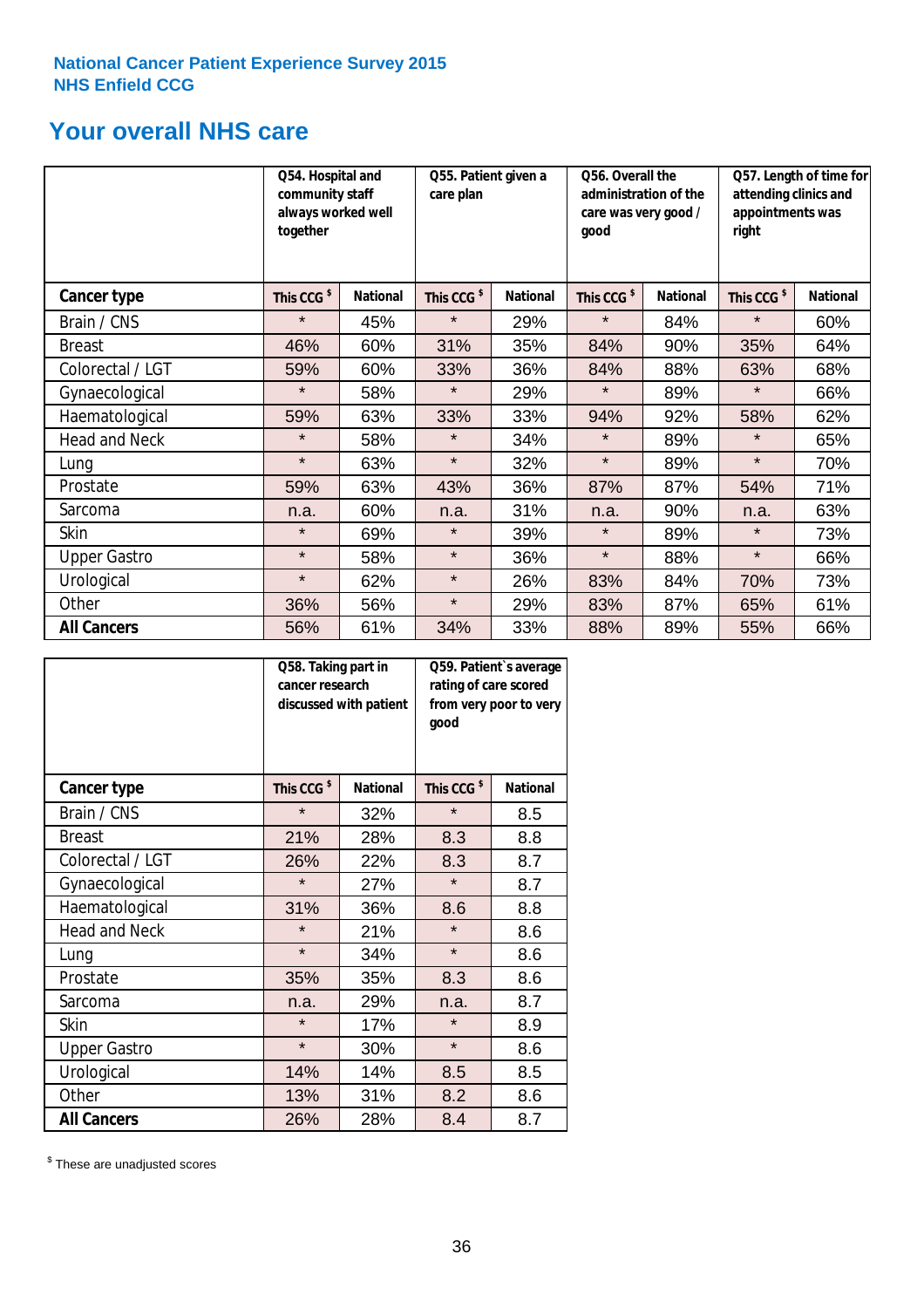# **Annex**

# **Methodology**

The sample for the survey included all adult (aged 16 and over) NHS patients, with a confirmed primary diagnosis of cancer, discharged from an NHS Trust after an inpatient episode or day case attendance for cancer related treatment in the months of April, May and June 2015.

The patients included in the sample had relevant cancer ICD10 codes (C00-99 excluding C44 and C84, and D05) in the first diagnosis field of their patient records, applied to their patient files by the relevant NHS Trust, and were alive at the point at which fieldwork commenced. Deceased checks were undertaken on up to three occasions during fieldwork, to ensure that questionnaires were not sent to patients who had died since their treatment.

Trust samples were checked rigorously for duplicates and patient lists were also de-duplicated nationally to ensure that patients did not receive multiple copies of questionnaires.

The fieldwork for the survey was undertaken between October 2015 and March 2016.

For the first time, the survey used a mixed mode methodology. Questionnaires were sent by post with two reminders where necesssary, but also included an option to complete online. A Freephone helpline was available for respondents to ask questions about the survey, to enable them to complete their questionnaires over the phone, and to provide access to a translation and interpreting facility for those whose first language was not English.

The Health Research Authority supported the survey by granting Section 251 approval.

# **Further information**

Further information on survey methodology, as well as all of the national and local reports and data, is available at www.ncpes.co.uk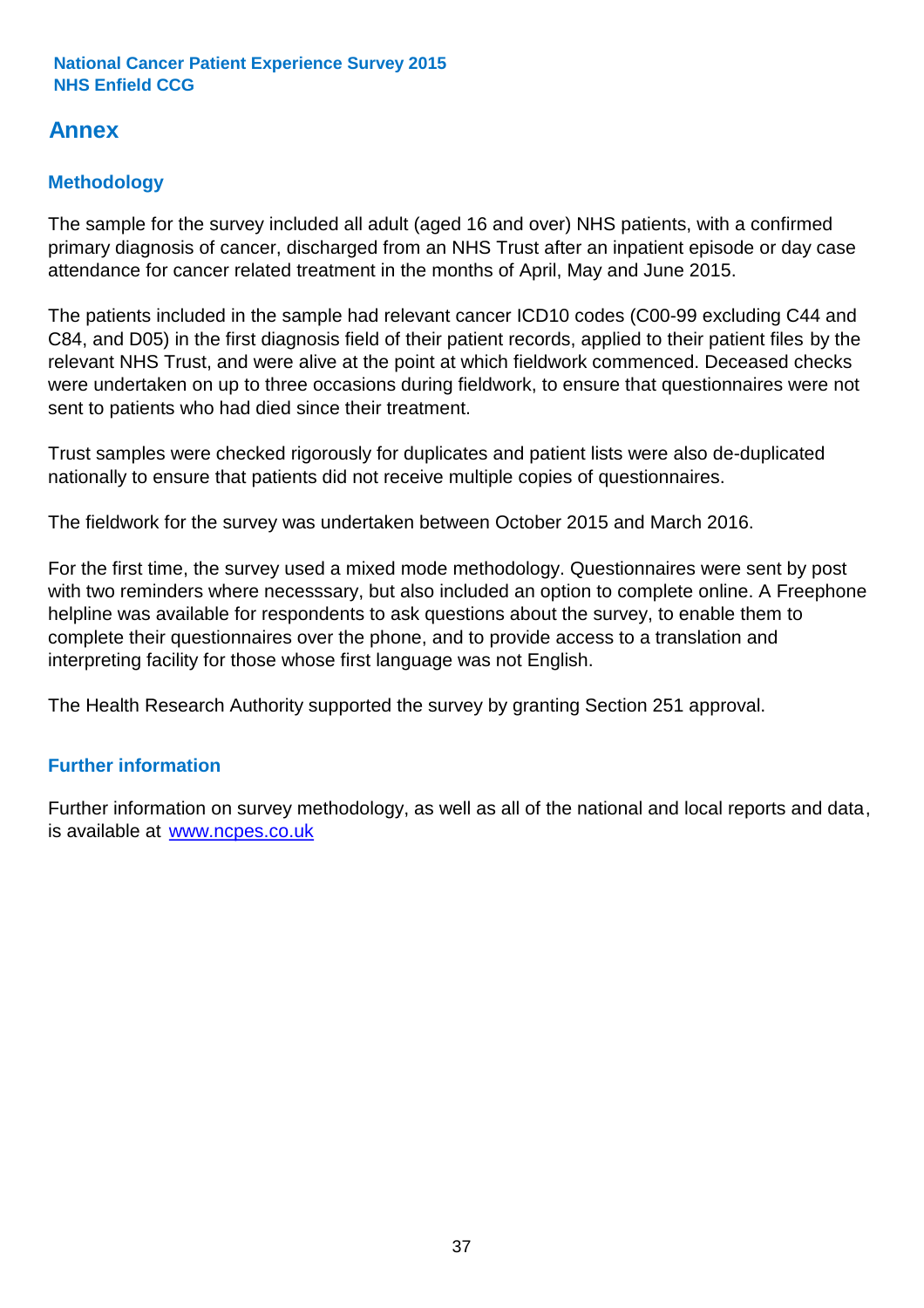### **Redevelopment of the 2015 survey**

A number of significant changes have been made to the National Cancer Patient Experience Survey in 2015:

- the length of the questionnaire has been reduced
- response options have been reviewed and changed to make them consistent throughout the survey
- some of the questions and / or answer options have been changed so that they are now in line with questions in other patient surveys (e.g. the Care Quality Commission national patient surveys), to improve comparability between them
- the topic areas within the questionnaire have been redesigned to capture the whole patient journey.

There are 50 questions in the questionnaire that relate directly to patient experience. Of these, 14 remain unchanged from previous years; and a further 21 have been slightly amended. We draw caution in directly comparing data from the 2015 survey to the findings of the previous CPES surveys, even for identical questions. Changes in the structure of the survey instrument (questionnaire) and also the administration of the survey (calendar period and length of time from sampling to field work start and completion) may influence nationwide averages, although these features will not greatly impact on relative comparisons (e.g. between patient groups or hospitals).

The other 15 questions are either new or substantially changed from previous years.

It is expected that there will be few, if any changes, to the questionnaire going forward so we will be able to compare the results year on year. Where changes are necessary they are expected to be for methodological reasons or to improve question reliability.

Another significant change in 2015 is that an online version of the questionnaire has been developed. The online version was developed to make the questionnaire more accessible for respondents. This may have an impact on the demographic characteristics of the respondents. This may be an improvement if previously underrepresented groups have responded. However, changes to the demographics of respondents may have implications on the overall results - and again, leads us to draw caution in directly comparing results with previous years.

### **Official Statistics**

The 2015 survey data has been published for the first time as Official Statistics. The 2015 survey data has been produced and published in line with the Code of Practice for Official Statistics.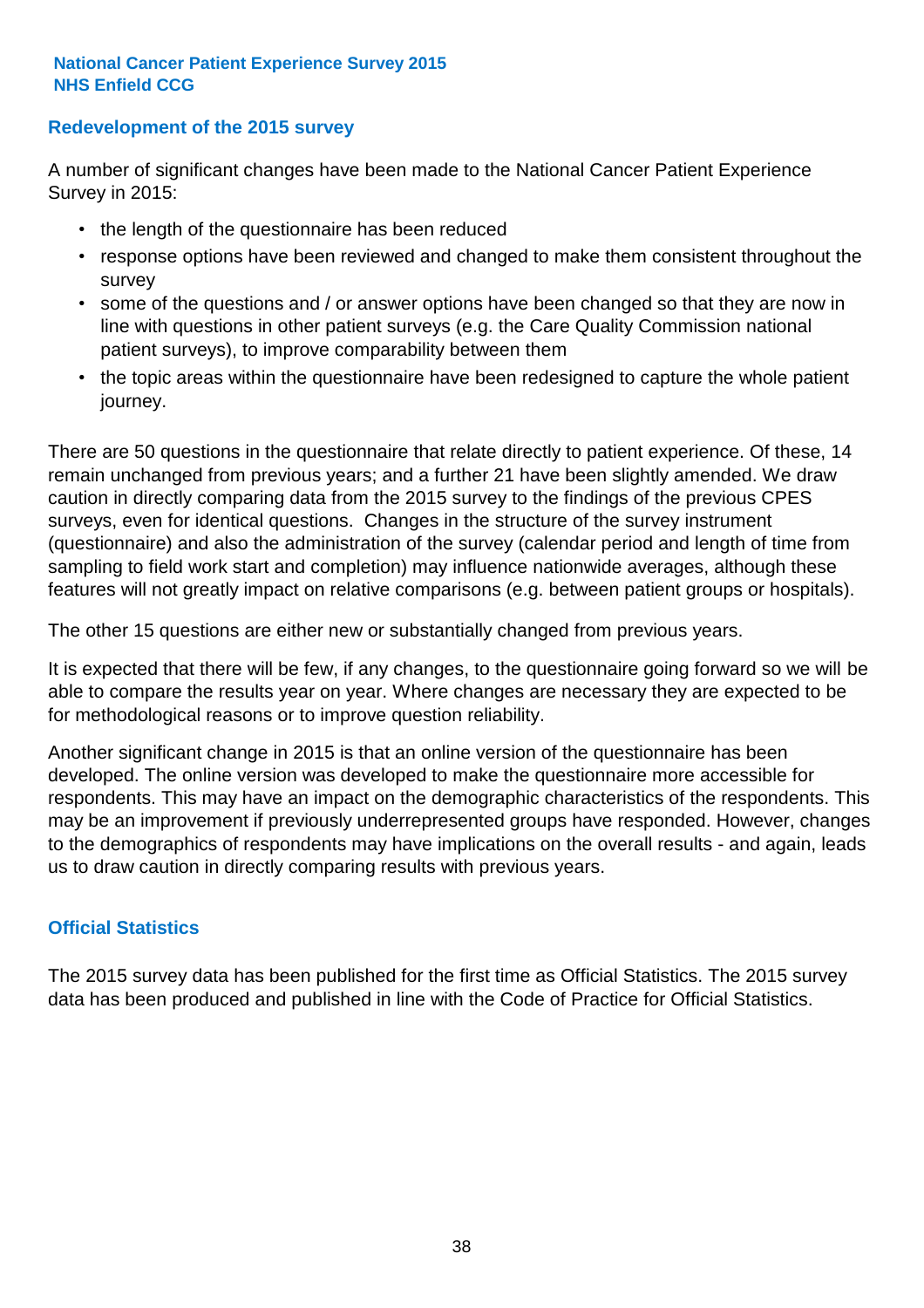### **Scoring methodologies**

49 of the 50 questions relating directly to patient experience have been summarised as the score of the percentage of patients who reported a positive experience. For example:

- question 6 asks: "Overall, how did you feel about the length of time you had to wait for your test to be done?". Responses have been recorded as positive only for those patients who selected the first option ("It was about right")
- question 11 asks: "When you were told you had cancer, were you given written information about the type of cancer you had?". Responses have been recorded as positive only for those patients who selected the first option ("Yes, and it was easy to understand").

Where options do not provide any information on positive/negative patient experience (e.g. "Don't know / can't remember"), they are excluded from the score.

The other question (question 59) asks respondents to rate their overall care on a scale of 0 to 10. Scores have been given as an average on this scale.

A copy of the 2015 questionnaire, marked up with all of these scoring conventions, is available at www.ncpes.co.uk

Further details on the scoring methodology can be found in the technical document for the survey, available at <u>www.ncpes.co.uk</u>

#### **Case-mix adjustment**

For the first time in 2015, case-mix adjusted findings are being presented alongside unadjusted results for CCGs. Case-mix adjustment allows us to account for the impact that differing patient populations might have on results. By using the case-mix adjusted estimates we can obtain a greater understanding of how a CCG is performing given their patient population.

The factors taken into account in this case-mix adjustment are gender, age, ethnic group, deprivation, and tumour group.

For further details on case-mix adjustment, please refer to the technical document for the survey, available at www.ncpes.co.uk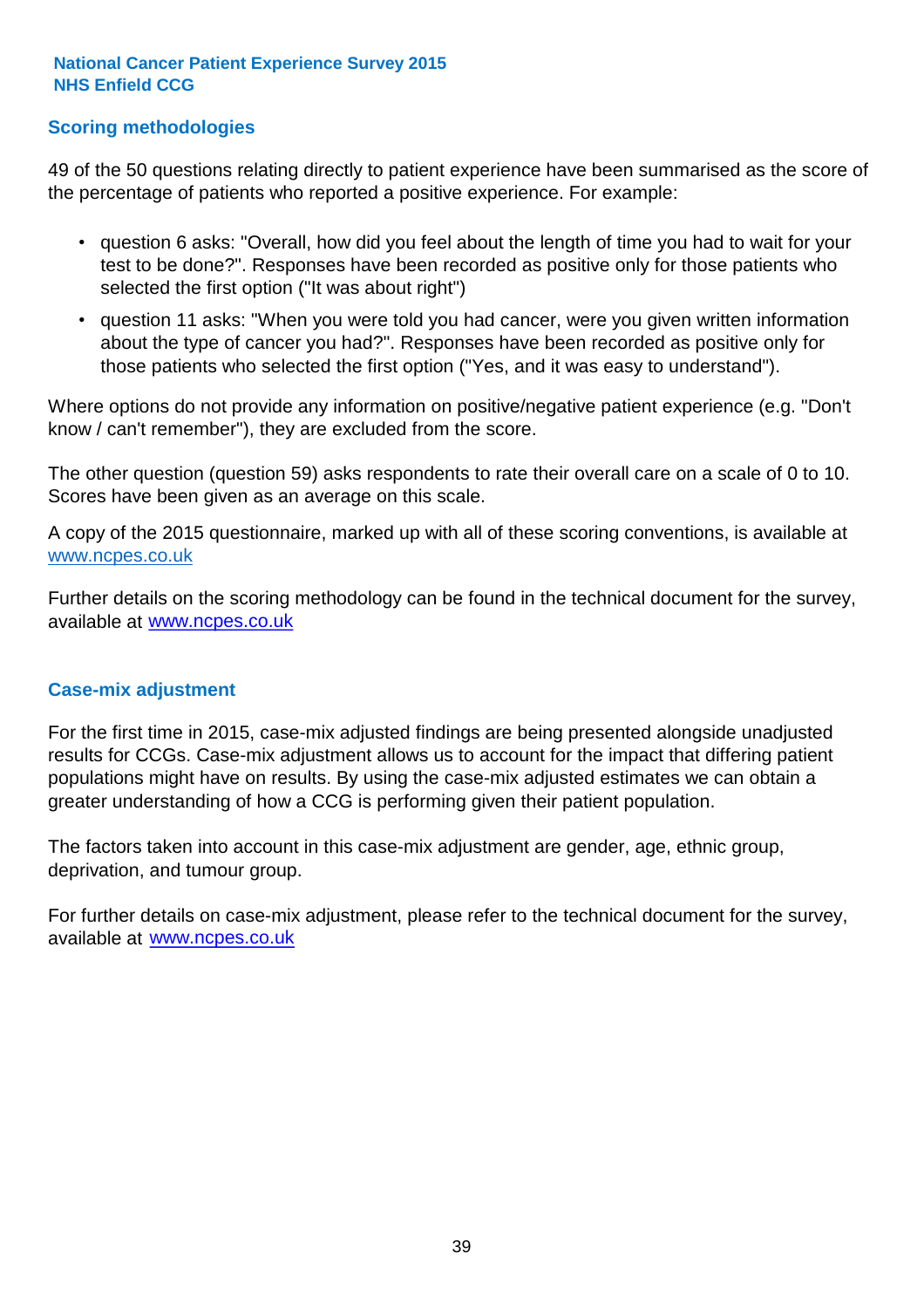### **Response Rates**

|                 | Sample      | <b>Excluded</b> | Adjusted      | <b>Not</b>              | Blank / | Completed | Response |
|-----------------|-------------|-----------------|---------------|-------------------------|---------|-----------|----------|
|                 | <b>Size</b> |                 | <b>Sample</b> | <b>Returned Refused</b> |         |           | Rate     |
| <b>National</b> | 116,991     | 8.719           | 108,272       | 33,168                  | 3.918   | 71,186    | 66%      |
| 07X             | 686         | 49              | 637           | 269                     | 14      | 354       | 56%      |

#### **Respondents by tumour group**

The tables below show the numbers of patients from each tumour group and the age and gender distribution of these patients.

| <b>Tumour Group</b>  | Number of<br>respondents* |
|----------------------|---------------------------|
| Brain / CNS          | $\overline{4}$            |
| <b>Breast</b>        | 80                        |
| Gynaecological       | 19                        |
| Colorectal / LGT     | 45                        |
| Lung                 | 16                        |
| <b>Skin</b>          | 7                         |
| Haematological       | 73                        |
| <b>Upper Gastro</b>  | 14                        |
| Other                | 9                         |
| Urological           | 23                        |
| Prostate             | 55                        |
| Sarcoma              | $\Omega$                  |
| <b>Head and Neck</b> | 9                         |

*\* These figures may not match the numerator for all questions in the 'Comparisons by tumour group' section of this report, because not all questions were answered by all respondents.*

### **Respondents by age and gender**

The questionnaire asked respondents to give their year of birth. This information has been amalgamated into 8 age bands. The age and gender distribution for the CCG was as follows:

|             | 16-24 | 25-34 | 35-44 | 45-54 | 55-64 | 65-74 | 75-84 | $85+$ | <b>Total</b> |
|-------------|-------|-------|-------|-------|-------|-------|-------|-------|--------------|
| <b>Male</b> |       |       |       | 12    | 34    | 58    | 44    | 15    | 169          |
| Female      |       |       | 12    | 35    | 48    | 50    | 32    |       | 185          |
| Total       |       |       | 16    | 47    | 82    | 108   | 76    | 19    | 354          |